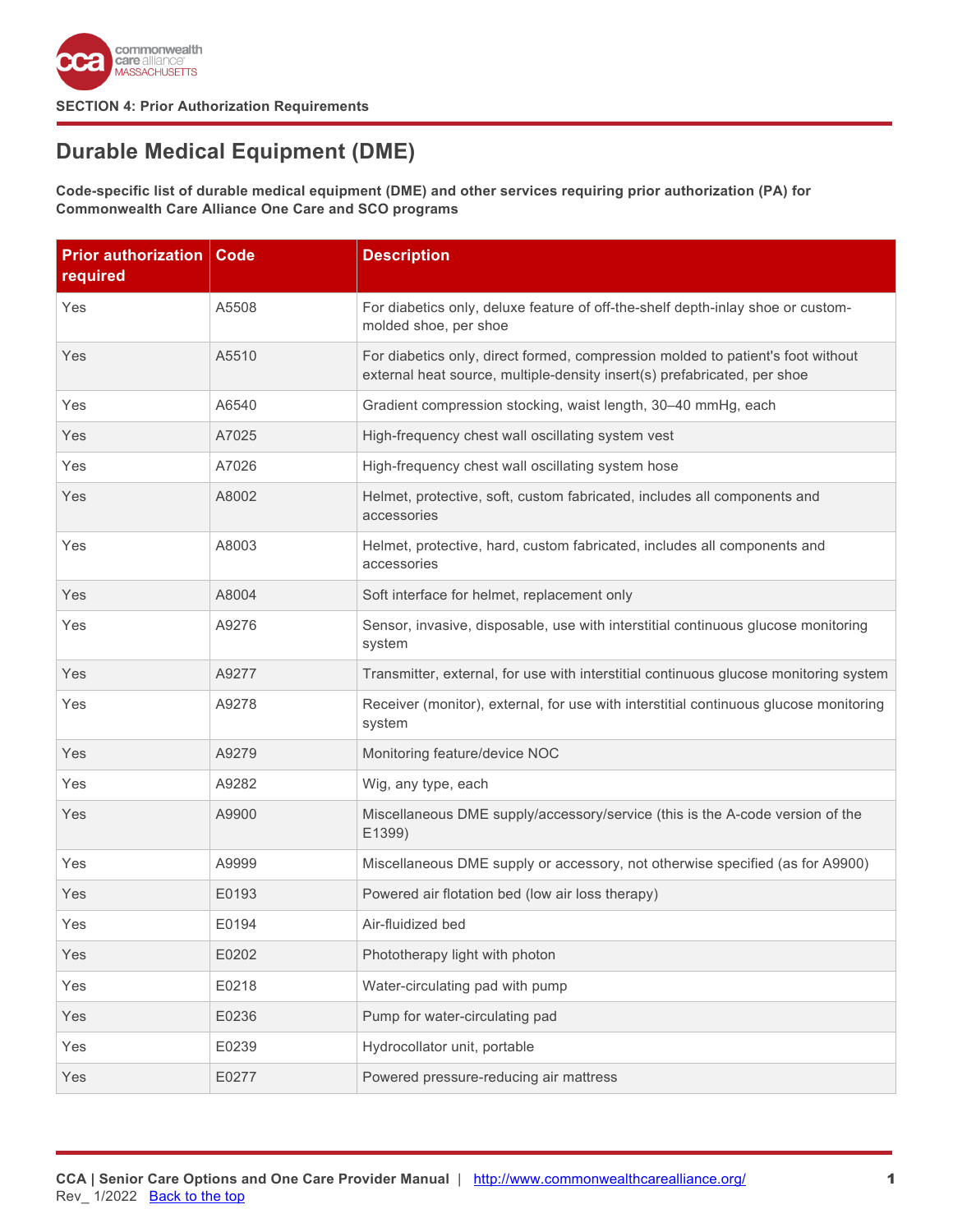

| Yes | E0301 | Hospital bed, heavy duty, extra wide, with weight capacity greater than 350<br>pounds, but less than or equal to 600 pounds, with any type side rails, without<br>mattress                                                                                            |
|-----|-------|-----------------------------------------------------------------------------------------------------------------------------------------------------------------------------------------------------------------------------------------------------------------------|
| Yes | E0302 | Hospital bed, extra heavy duty, extra wide, with weight capacity greater than 600<br>pounds, with any type side rails, without mattress                                                                                                                               |
| Yes | E0303 | Hospital bed, heavy duty, extra wide, with weight capacity greater than 350<br>pounds, but less than or equal to 600 pounds, with any type side rails, with<br>mattress                                                                                               |
| Yes | E0304 | Hospital bed, extra heavy duty, extra wide, with weight capacity greater than 600<br>pounds, with any type side rails, with mattress                                                                                                                                  |
| Yes | E0328 | Hospital bed, pediatric, manual, 360-degree side enclosures, top of headboard,<br>footboard, and side rails up to 24 inches above the spring, includes mattress<br>(Medicaid level of care 10, use for adults for safety beds)                                        |
| Yes | E0350 | Control unit bowel system                                                                                                                                                                                                                                             |
| Yes | E0352 | Disposable pack (water reservoir bag, speculum, valving mechanism and<br>collection bag/box) for use with the electronic bowel irrigation/evacuation system                                                                                                           |
| Yes | E0373 | Nonpowered advanced pressure-reducing mattress                                                                                                                                                                                                                        |
| Yes | E0431 | Portable gaseous O <sub>2</sub>                                                                                                                                                                                                                                       |
| Yes | E0433 | Portable liquid oxygen system                                                                                                                                                                                                                                         |
| Yes | E0435 | Oxygen system liquid portable                                                                                                                                                                                                                                         |
| Yes | E0439 | Stationary liquid O <sub>2</sub>                                                                                                                                                                                                                                      |
| Yes | E0440 | Oxygen system liquid station                                                                                                                                                                                                                                          |
| Yes | E0441 | Oxygen contents, gaseous                                                                                                                                                                                                                                              |
| Yes | E0442 | Oxygen contents, liquid                                                                                                                                                                                                                                               |
| Yes | E0443 | Portable $O2$ contents, gas                                                                                                                                                                                                                                           |
| Yes | E0444 | Portable O <sub>2</sub> contents, liquid                                                                                                                                                                                                                              |
| Yes | E0462 | Rocking bed with or without side rail                                                                                                                                                                                                                                 |
| Yes | E0465 | Pressure support ventilator with volume control mode, may include pressure<br>control mode, used with invasive interface (e.g., tracheostomy tube)                                                                                                                    |
| Yes | E0466 | Pressure support ventilator with volume control mode, may include pressure<br>control mode, used with non-invasive interface (e.g., mask)                                                                                                                             |
| Yes | E0467 | Home ventilator, multi-function respiratory device, also performs any or all of the<br>additional functions of oxygen concentration, drug nebulization, aspiration, and<br>cough stimulation, includes all accessories, components, and supplies for all<br>functions |
| Yes | E0470 | RAD without backup non-invasive interface                                                                                                                                                                                                                             |
| Yes | E0471 | Respiratory assist device, bi-level pressure capability, with back-up rate feature,<br>used with noninvasive interface, e.g., nasal or facial mask (intermittent assist<br>device with continuous positive airway pressure device)                                    |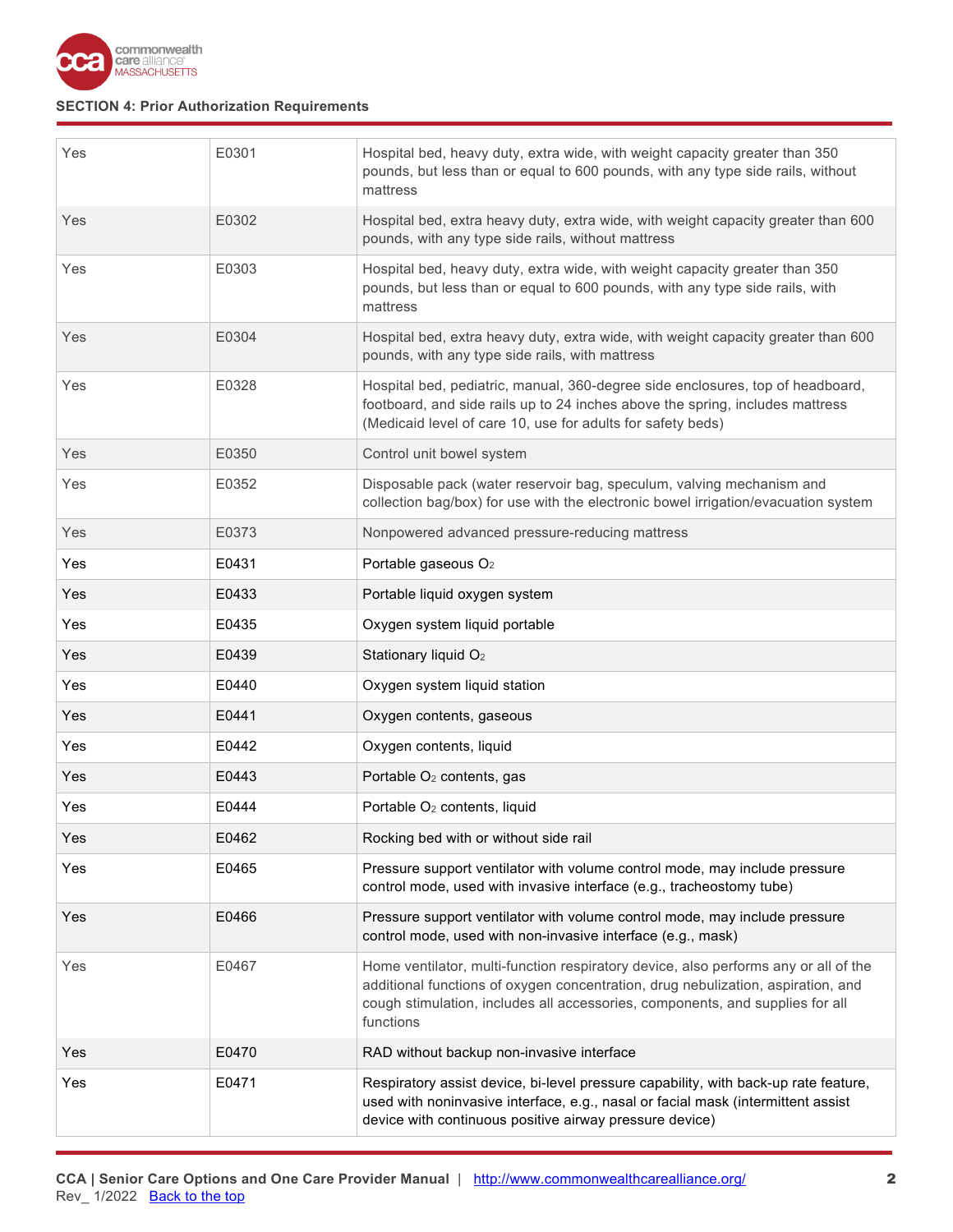

| Yes | E0472 | RAD with backup invasive interface                                                                                           |
|-----|-------|------------------------------------------------------------------------------------------------------------------------------|
| Yes | E0482 | Cough stimulating device, alternating positive and negative airway pressure                                                  |
| Yes | E0483 | High-frequency chest wall oscillation air-pulse generator system (includes hoses<br>and vest), each                          |
| Yes | E0562 | Humidifier heated used with PAP                                                                                              |
| Yes | E0601 | Continuous airway pressure device                                                                                            |
| Yes | E0627 | Seat lift mechanism incorporated into a combination lift-chair mechanism                                                     |
| Yes | E0635 | Patient lift, electric with seat or sling                                                                                    |
| Yes | E0636 | Multi-positional patient support system, with integrated lift, patient accessible<br>controls                                |
| Yes | E0637 | Combination sit-to-stand frame/table system, any size including pediatric, with seat<br>lift feature, with or without wheels |
| Yes | E0638 | Standing frame system, one position                                                                                          |
| Yes | E0639 | Patient lift, moveable from room to room with disassembly and reassembly,<br>includes all components/accessories             |
| Yes | E0640 | Patient lift fixed system, includes all components/accessories                                                               |
| Yes | E0641 | Standing frame multi-position                                                                                                |
| Yes | E0642 | Standing frame mobile (dynamic stander)                                                                                      |
| Yes | E0650 | Pneumatic compressor, non-segmental (all rentals)                                                                            |
| Yes | E0651 | Pneumatic compressor, segmental home model without calibrated gradient<br>pressure                                           |
| Yes | E0652 | Pneumatic compressor, segmental home model with calibrated gradient pressure                                                 |
| Yes | E0655 | Pneumatic appliance half arm                                                                                                 |
| Yes | E0656 | Segmental pneumatic appliance for use with pneumatic compressor, trunk                                                       |
| Yes | E0657 | Segmental pneumatic appliance for use with pneumatic compressor, chest                                                       |
| Yes | E0660 | Pneumatic appliance full leg                                                                                                 |
| Yes | E0665 | Pneumatic appliance full arm                                                                                                 |
| Yes | E0666 | Non-segmental pneumatic appliance for use with pneumatic compressor, half leg                                                |
| Yes | E0667 | Segmental pneumatic appliance for use with pneumatic compressor, full leg                                                    |
| Yes | E0668 | Segmental pneumatic appliance full arm                                                                                       |
| Yes | E0669 | Segmental pneumatic appliance half leg                                                                                       |
| Yes | E0670 | Segmental pneumatic appliance for use with pneumatic compressor, integrated 2<br>full legs and trunk                         |
| Yes | E0671 | Pressure pneumatic appliance full leg                                                                                        |
| Yes | E0672 | Pressure pneumatic appliance full arm                                                                                        |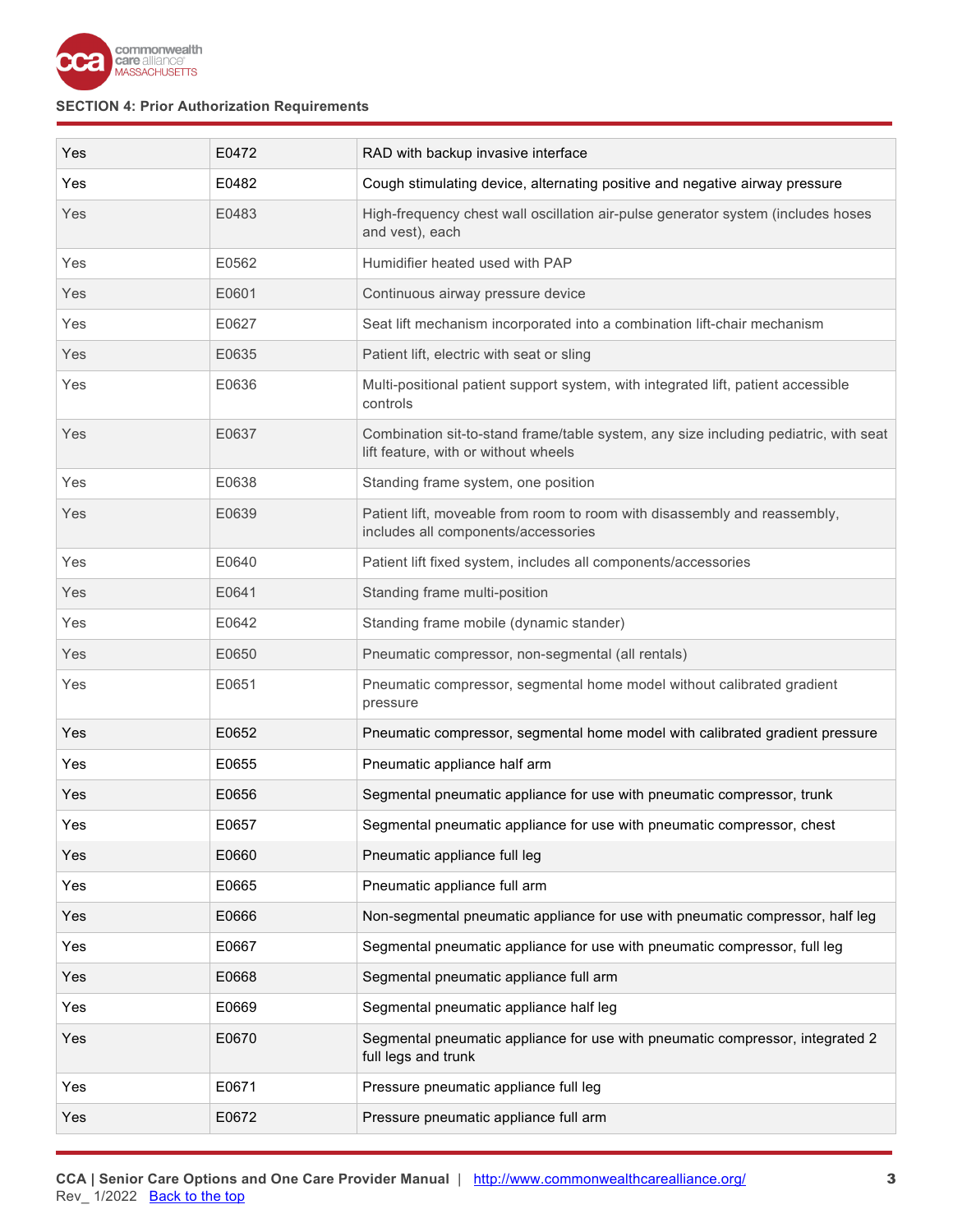

| Yes        | E0673 | Segmental gradient pressure pneumatic appliance, half leg                                                                                         |
|------------|-------|---------------------------------------------------------------------------------------------------------------------------------------------------|
| Yes        | E0675 | Pneumatic compression device, high pressure, rapid inflation/deflation cycle, for<br>arterial insufficiency (unilateral or bilateral system)      |
| Yes        | E0676 | Intermittent limb compression device, not otherwise specified                                                                                     |
| Yes        | E0691 | Ultraviolet light therapy system panel                                                                                                            |
| Yes        | E0692 | Ultraviolet light therapy system panel                                                                                                            |
| Yes        | E0693 | Ultraviolet light therapy system panel                                                                                                            |
| Yes        | E0694 | Ultraviolet multidirectional light therapy system                                                                                                 |
| Yes        | E0740 | Incontinence treatment system                                                                                                                     |
| Yes        | E0744 | Neuromuscular stimulator for scoliosis                                                                                                            |
| Yes        | E0745 | Neuromuscular stimulator, electronic shock unit                                                                                                   |
| Yes        | E0746 | Electromyography (EMG), biofeedback device                                                                                                        |
| Yes        | E0747 | Osteogenesis stimulator, electrical, non-invasive, other than spinal applications                                                                 |
| Yes        | E0748 | Osteogenesis stimulator, electrical, non-invasive, spinal applications                                                                            |
| Yes        | E0749 | Electrical osteogenesis stimulator implanted                                                                                                      |
| Yes        | E0755 | Electronic salivary reflex                                                                                                                        |
| Yes        | E0760 | Osteogenesis stimulator, low-intensity ultrasound, non-invasive                                                                                   |
| Yes        | E0761 | Nonthermal pulsed high-frequency radiowaves, high peak power electromagnetic<br>energy treatment device                                           |
| Yes        | E0762 | Transcutaneous electrical joint stimulation device, includes all accessories                                                                      |
| Yes        | E0764 | Functional neuromuscular stimulator, transcutaneous stimulation of muscles of<br>ambulation with computer control, used for walking               |
| Yes        | E0765 | FDA-approved nerve stimulator, with replaceable batteries, for treatment of nausea<br>and vomiting                                                |
| Yes        | E0766 | Electrical stimulation device used for cancer treatment, includes all accessories,<br>any type                                                    |
| Yes        | E0769 | Electrical stimulation or electromagnetic wound treatment device                                                                                  |
| Yes        | E0770 | Functional electrical stimulator, transcutaneous stimulation of nerve and/or muscle<br>groups, any type, complete system, not otherwise specified |
| <b>Yes</b> | E0784 | External ambulatory infusion pump, insulin                                                                                                        |
| Yes        | E0983 | Manual wheelchair power add-on to convert to motorized, joystick control                                                                          |
| Yes        | E0984 | Manual wheelchair power add-on to convert to motorized tiller control                                                                             |
| Yes        | E0986 | Manual wheelchair accessory, push-rim activated power assist system                                                                               |
| Yes        | E0988 | Manual wheelchair accessory, lever-activated wheel drive, pair                                                                                    |
| Yes        | E1002 | Wheelchair accessory, power seating system, tilt only                                                                                             |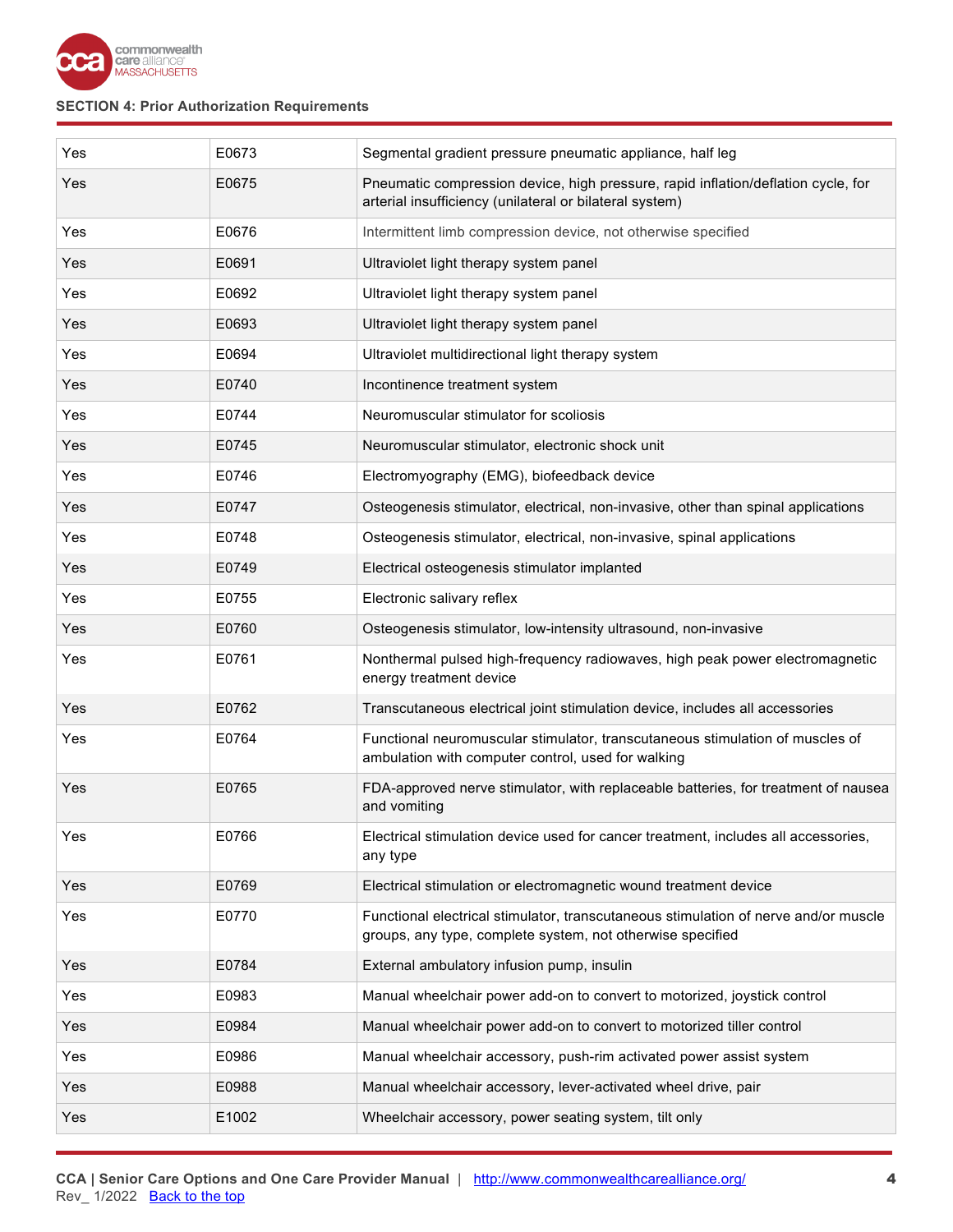

| Yes | E1003 | Wheelchair accessory, power seating system, recline only, without shear reduction                                                                         |
|-----|-------|-----------------------------------------------------------------------------------------------------------------------------------------------------------|
| Yes | E1004 | Wheelchair accessory, power seating system, recline only, with mechanical shear<br>reduction                                                              |
| Yes | E1005 | Wheelchair accessory, power seating system, recline only, with power shear<br>reduction                                                                   |
| Yes | E1006 | Wheelchair accessory, power seating system, recline/tilt, without shear reduction                                                                         |
| Yes | E1007 | Wheelchair accessory, power seating system, combination tilt and recline, with<br>mechanical shear reduction                                              |
| Yes | E1008 | Wheelchair accessory, power seating system, combination tilt and recline, with<br>power shear reduction                                                   |
| Yes | E1009 | Wheelchair accessory, addition to power seating, mechanical leg rests                                                                                     |
| Yes | E1010 | Wheelchair accessory, addition to power seating system, power leg elevation<br>system, including leg rest, pair                                           |
| Yes | E1012 | Wheelchair accessory, addition to power seating system, center mount power<br>elevating leg rest/platform, complete system, any type, each                |
| Yes | E1035 | Patient transfer system                                                                                                                                   |
| Yes | E1036 | Multi-positional patient transfer system, extra wide with integrated seat                                                                                 |
| Yes | E1161 | Manual wheelchair, adult size, includes tilt in space                                                                                                     |
| Yes | E1230 | Power-operated vehicle (three or four-wheel nonhighway), specify brand name and<br>model number                                                           |
| Yes | E1239 | Power wheelchair, pediatric size, not otherwise specified                                                                                                 |
| Yes | E1390 | Oxygen concentrator                                                                                                                                       |
| Yes | E1391 | Oxygen concentrator, dual                                                                                                                                 |
| Yes | E1392 | Portable oxygen concentrator                                                                                                                              |
| Yes | E1399 | Durable medical equipment, miscellaneous                                                                                                                  |
| Yes | E1810 | Dynamic adjustable knee extension/flexion device, includes soft interface material                                                                        |
| Yes | E1811 | Static progressive stretch knee device, extension and/or flexion, with or without<br>range of motion adjustment, includes all components and accessories  |
| Yes | E1816 | Static progressive stretch ankle device, flexion and/or extension, with or without<br>range of motion adjustment, includes all components and accessories |
| Yes | E1825 | Dynamic adjustable finger extension/flexion device, includes soft interface material                                                                      |
| Yes | E1830 | Dynamic adjustable toe extension/flexion device, includes soft interface material                                                                         |
| Yes | E1841 | Static progressive stretch shoulder device, with or without range of motion<br>adjustment, includes all components and accessories                        |
| Yes | E2203 | Manual wheelchair accessory, nonstandard seat frame depth, 20 to less than 22<br>inches                                                                   |
| Yes | E2227 | Manual wheelchair accessory, gear reduction drive wheel, each                                                                                             |
|     |       |                                                                                                                                                           |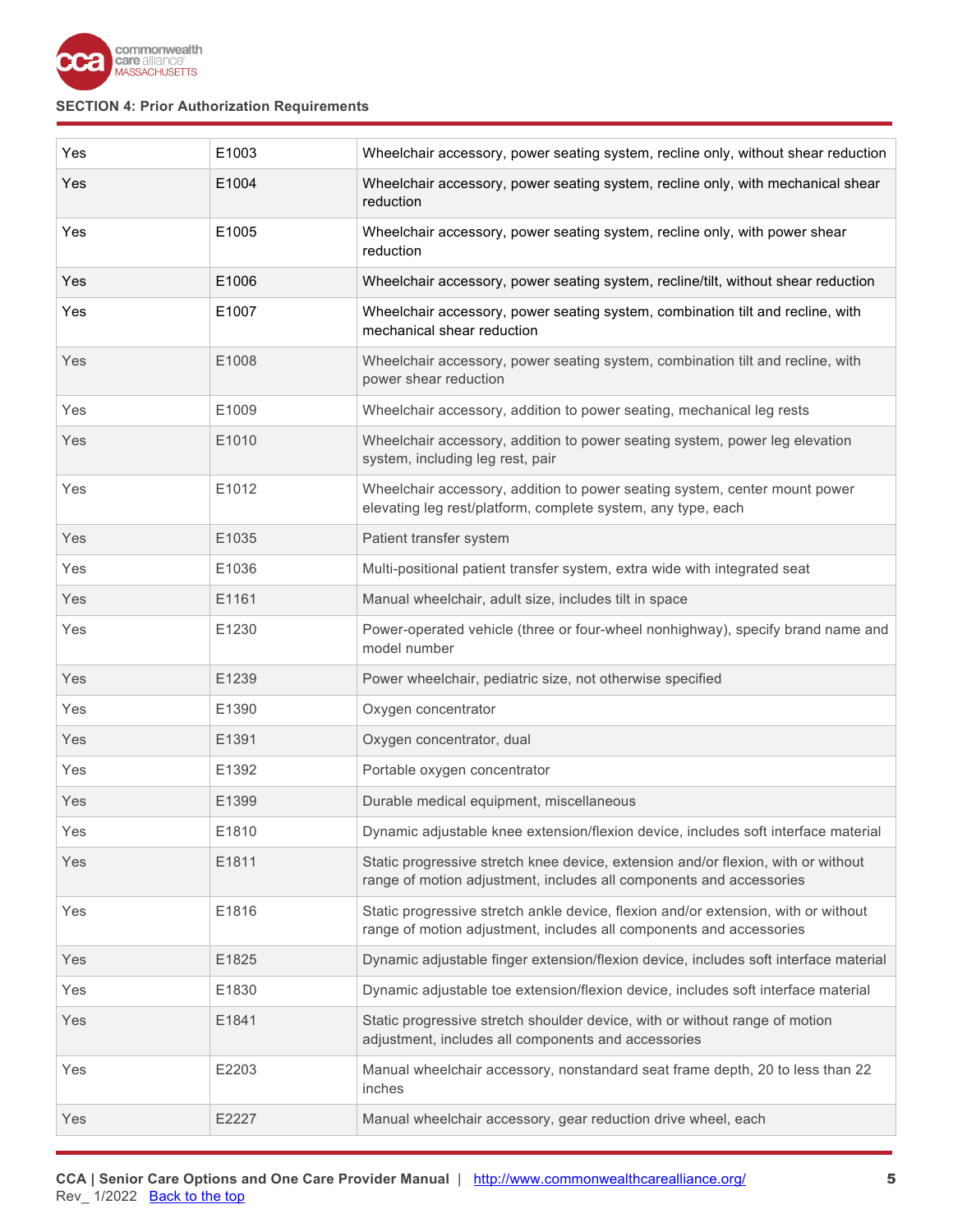

| Yes | E2228 | Manual wheelchair accessory, wheel braking system and lock, complete                                                                                                                                                                                          |
|-----|-------|---------------------------------------------------------------------------------------------------------------------------------------------------------------------------------------------------------------------------------------------------------------|
| Yes | E2300 | Wheelchair accessory, power seat elevation system, any type                                                                                                                                                                                                   |
| Yes | E2301 | Power wheelchair accessory, power standing system                                                                                                                                                                                                             |
| Yes | E2310 | Power wheelchair accessory, electronic connection between wheelchair controller<br>and one power seating system motor, including all related electronics, indicator<br>feature, mechanical function selection switch, and fixed mounting hardware             |
| Yes | E2311 | Power wheelchair accessory, electronic connection between wheelchair controller<br>and two or more power seating system motors, including all related electronics,<br>indicator feature, mechanical function selection switch, and fixed mounting<br>hardware |
| Yes | E2312 | Remote joystick proportional, including fixed mounting hardware                                                                                                                                                                                               |
| Yes | E2313 | Power wheelchair accessory, harness for upgrade to expandable controller,<br>including all fasteners, connectors, and mounting hardware, each                                                                                                                 |
| Yes | E2321 | Power wheelchair accessory, hand-control joystick                                                                                                                                                                                                             |
| Yes | E2322 | Power wheelchair accessory, hand-control multiple mechanical switch                                                                                                                                                                                           |
| Yes | E2325 | Power wheelchair accessory, sip-and-puff interface                                                                                                                                                                                                            |
| Yes | E2327 | Power wheelchair accessory, head-control interface, mechanical                                                                                                                                                                                                |
| Yes | E2328 | Power wheelchair accessory, head- or extremity-control interface                                                                                                                                                                                              |
| Yes | E2329 | Power wheelchair accessory, head- control interface contact switch mechanism                                                                                                                                                                                  |
| Yes | E2330 | Power wheelchair accessory, head control interface, proximity switch mechanism,<br>nonproportional, including all related electronics, mechanical stop switch,<br>mechanical direction change switch, head array, and fixed mounting hardware                 |
| Yes | E2331 | Power wheelchair accessory, attendant control, proportional, including all related<br>electronics and fixed mounting hardware                                                                                                                                 |
| Yes | E2340 | Power wheelchair accessory, nonstandard seat frame 20-23 inches                                                                                                                                                                                               |
| Yes | E2341 | Power wheelchair accessory, nonstandard seat frame width 24-27 inches                                                                                                                                                                                         |
| Yes | E2342 | Power wheelchair accessory, nonstandard seat frame depth 20-21 inches                                                                                                                                                                                         |
| Yes | E2343 | Power wheelchair accessory, nonstandard seat frame depth 2-25 inches                                                                                                                                                                                          |
| Yes | E2351 | Power wheelchair accessory, electronic interface to operate speech-generating<br>device                                                                                                                                                                       |
| Yes | E2368 | Power wheelchair component, drive wheel motor, replacement only                                                                                                                                                                                               |
| Yes | E2370 | Power wheelchair component, integrated drive wheel motor and gear box<br>combination, replacement only                                                                                                                                                        |
| Yes | E2373 | Power wheelchair accessory, hand or chin control interface, compact remote<br>joystick, proportional, including fixed mounting hardware                                                                                                                       |
| Yes | E2374 | Power wheelchair accessory, hand or chin control interface, standard remote<br>joystick (not including controller), proportional, including all related electronics and<br>fixed mounting hardware, replacement only                                          |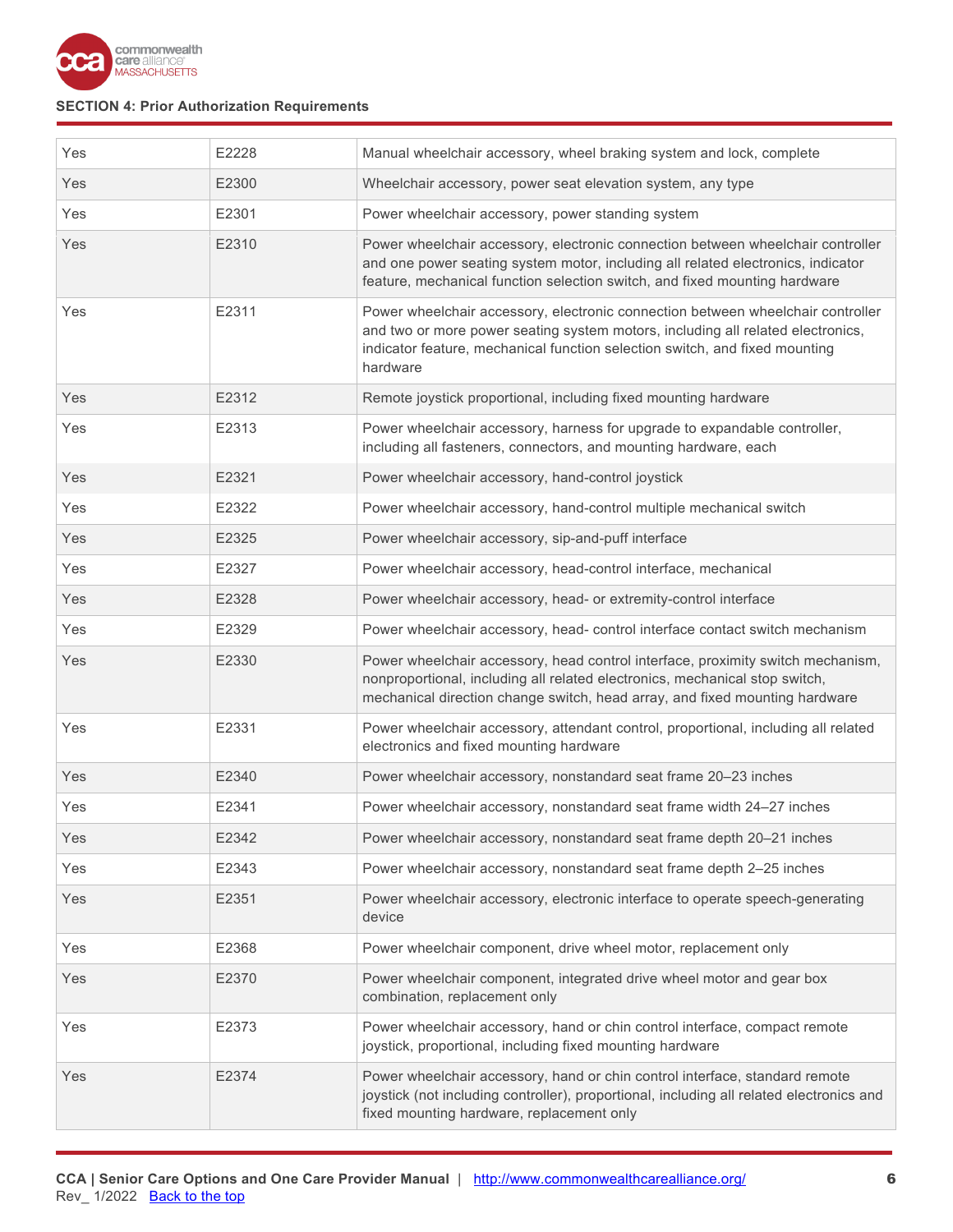

| Yes | E2375 | Power wheelchair accessory, non-expandable controller, including all related<br>electronics and mounting hardware, replacement only                     |
|-----|-------|---------------------------------------------------------------------------------------------------------------------------------------------------------|
| Yes | E2376 | Power wheelchair accessory, expandable controller, including all related<br>electronics and mounting hardware, replacement only                         |
| Yes | E2377 | Power wheelchair accessory, expandable controller, including all related<br>electronics and mounting hardware, upgrade provided at initial issue        |
| Yes | E2378 | Power wheelchair component, actuator, replacement only                                                                                                  |
| Yes | E2402 | Negative pressure wound therapy electrical pump, stationary or portable                                                                                 |
| Yes | E2500 | Speech-generating device, digitized speech, using prerecorded messages greater<br>than or equal to 8 minutes recording time                             |
| Yes | E2502 | Speech-generating device, digitized speech, using prerecorded messages greater<br>than 8 minutes but less than or equal to 20 minutes recording time    |
| Yes | E2504 | Speech-generating device, digitized speech, using prerecorded messages greater<br>than 20 minutes but less than or equal to 40 minutes recording time   |
| Yes | E2508 | Speech-generating device, synthesized speech, requiring message formulation by<br>spelling and access by physical contact with the device               |
| Yes | E2510 | Speech-generating device, synthesized speech, permitting multiple methods of<br>message formulation and multiple methods of device access               |
| Yes | E2511 | Speech-generating software program, for personal computer or personal digital<br>assistant                                                              |
| Yes | E2512 | Accessory for speech-generating device, mounting system                                                                                                 |
| Yes | E2599 | Accessory for speech-generating device, not otherwise classified                                                                                        |
| Yes | E2609 | Custom-fabricated wheelchair seat cushion, any size                                                                                                     |
| Yes | E2613 | Positioning wheelchair back cushion, posterior, width less than 22 inches, any<br>height, including any type mounting hardware                          |
| Yes | E2615 | Positioning wheelchair back cushion, posterior-lateral, width less than 22 inches,<br>any height, including any type mounting hardware                  |
| Yes | E2616 | Positioning wheelchair back cushion, posterior-lateral, width 22 inches or greater,<br>any height, including any type mounting hardware                 |
| Yes | E2617 | Custom-fabricated wheelchair back cushion, any size, including any type mounting<br>hardware                                                            |
| Yes | E2620 | Positioning wheelchair back cushion, planar back with lateral supports, width less<br>than 22 inches, any height, including any type mounting hardware  |
| Yes | E2621 | Positioning wheelchair back cushion, planar back with lateral supports, width 22<br>inches or greater, any height, including any type mounting hardware |
| Yes | K0004 | High strength, lightweight wheelchair                                                                                                                   |
| Yes | K0005 | Ultralightweight wheelchair                                                                                                                             |
| Yes | K0006 | Heavy-duty wheelchair                                                                                                                                   |
| Yes | K0009 | Other manual wheelchair/base                                                                                                                            |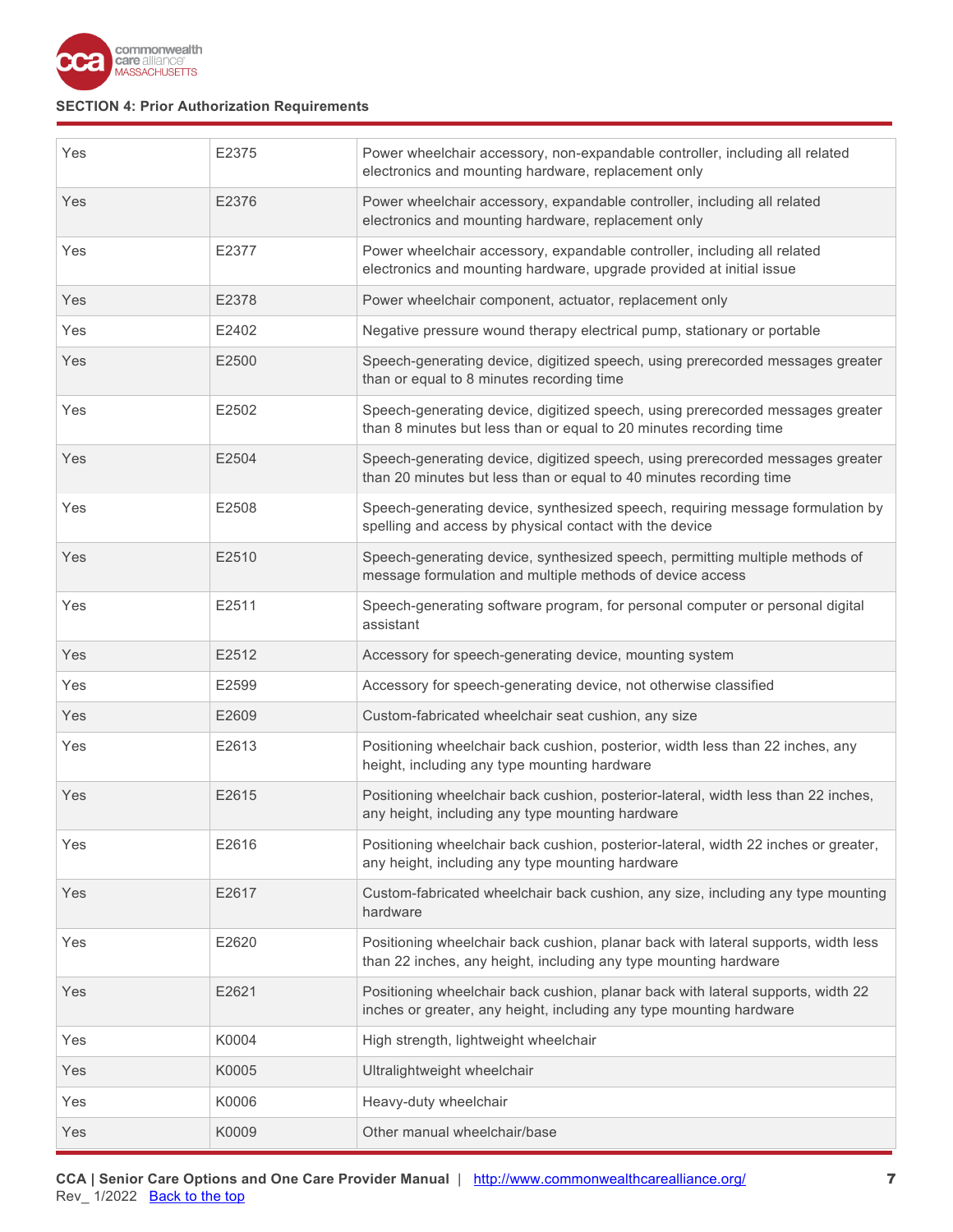

| Yes | K0010 | Standard-weight frame motorized/power wheelchair                                                                                   |
|-----|-------|------------------------------------------------------------------------------------------------------------------------------------|
| Yes | K0012 | Lightweight portable motorized/power wheelchair                                                                                    |
| Yes | K0108 | Wheelchair component or accessory, not otherwise specified                                                                         |
| Yes | K0606 | Automatic external defibrillator, with integrated electrocardiogram analysis,<br>garment type                                      |
| Yes | K0672 | Addition to lower extremity orthosis, removable soft interface, all components,<br>replacement only, each                          |
| Yes | K0738 | Portable gas oxygen system                                                                                                         |
| Yes | K0800 | Power-operated vehicle, group 1 standard, patient weight capacity up to and<br>including 300 pounds                                |
| Yes | K0801 | Power-operated vehicle, group 1 heavy duty, patient weight capacity 301 to 450<br>pounds                                           |
| Yes | K0802 | Power-operated vehicle, group 1 very heavy duty, patient weight capacity 451 to<br>600 pounds                                      |
| Yes | K0806 | Power-operated vehicle, group 2 standard, patient weight capacity up to and<br>including 300 pounds                                |
| Yes | K0807 | Power-operated vehicle, group 2 heavy duty, patient weight capacity 301 to 450<br>pounds                                           |
| Yes | K0808 | Power operated vehicle, group 2 very heavy duty, patient weight capacity 451 to<br>600 pounds (new equipment)                      |
| Yes | K0812 | Power-operated vehicle, not otherwise classified                                                                                   |
| Yes | K0813 | Power wheelchair, group 1 standard, portable, sling/solid seat and back, patient<br>weight capacity up to and including 300 pounds |
| Yes | K0814 | Power wheelchair, group 1 standard, portable, captain's chair, patient weight<br>capacity up to and including 300 pounds           |
| Yes | K0815 | Power wheelchair, group 1 standard, sling/solid seat and back, patient weight<br>capacity up to and including 300 pounds           |
| Yes | K0816 | Power wheelchair, group 1 standard, captain's chair, patient weight capacity up to<br>and including 300 pounds                     |
| Yes | K0820 | Power wheelchair, group 2 standard, portable, sling/solid seat/back, patient weight<br>capacity up to and including 300 pounds     |
| Yes | K0821 | Power wheelchair, group 2 standard, portable, captain's chair, patient weight<br>capacity up to and including 300 pounds           |
| Yes | K0822 | Power wheelchair, group 2 standard, sling/solid seat/back, patient weight capacity<br>up to and including 300 pounds               |
| Yes | K0823 | Power wheelchair, group 2 standard, captain's chair, patient weight capacity up to<br>and including 300 pounds                     |
| Yes | K0824 | Power wheelchair, group 2 heavy duty, sling/solid seat/back, patient weight<br>capacity 301 to 450 pounds                          |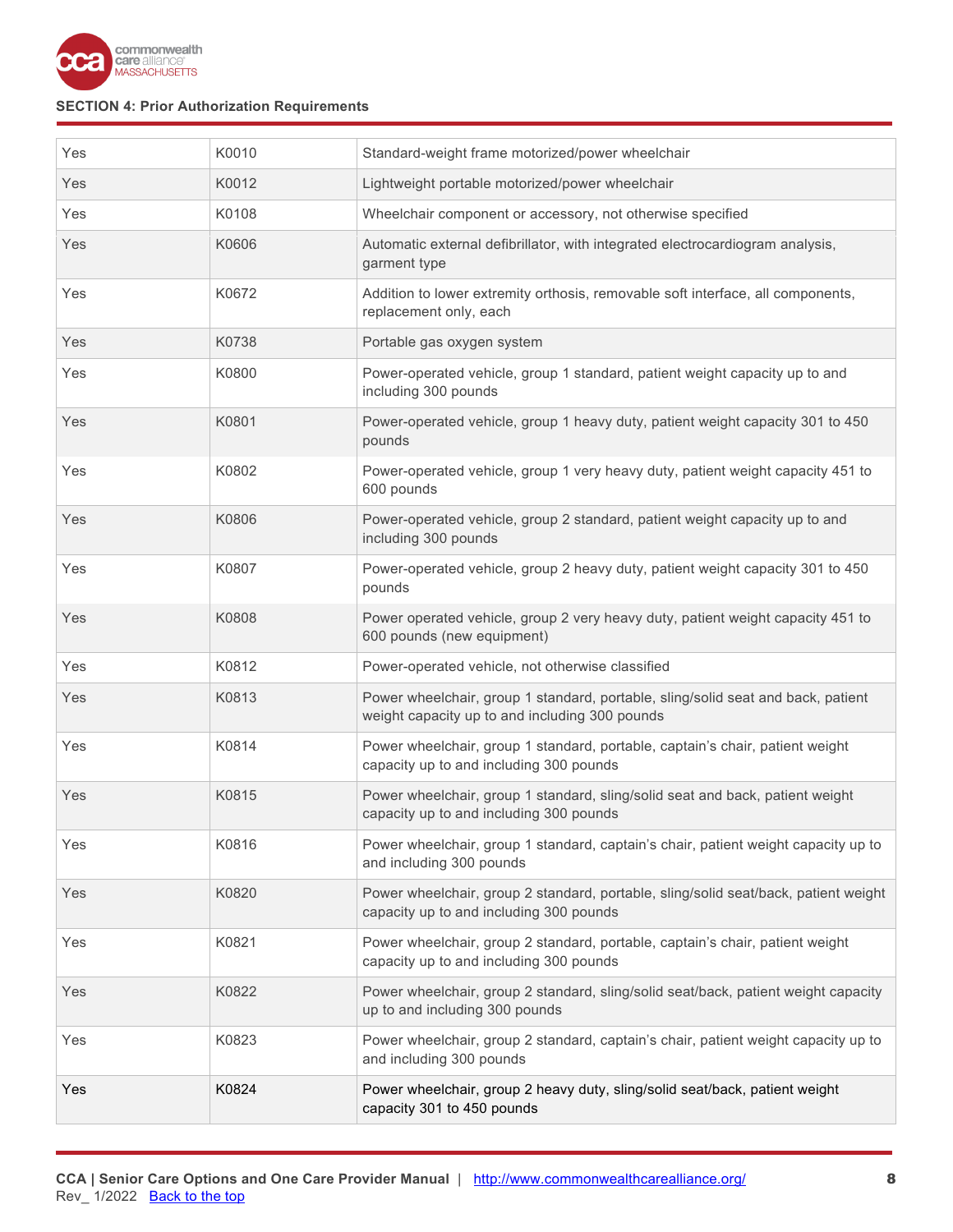

| Yes | K0825 | Power wheelchair, group 2 heavy duty, captain's chair, patient weight capacity 301<br>to 450 pounds                                         |
|-----|-------|---------------------------------------------------------------------------------------------------------------------------------------------|
| Yes | K0826 | Power wheelchair, group 2 very heavy duty, sling/solid seat/back,<br>patient weight capacity 451 to 600 pounds                              |
| Yes | K0827 | Power wheelchair, group 2 very heavy duty, captain's chair, patient<br>weight capacity 451 to 600 pounds                                    |
| Yes | K0828 | Power wheelchair, group 2 extra heavy duty, sling/solid seat/back,<br>patient weight capacity 601 pounds or more                            |
| Yes | K0829 | Power wheelchair, group 2 extra heavy duty, captains chair, patient<br>weight capacity 601 pounds or more                                   |
| Yes | K0830 | Power wheelchair, group 2 standard, seat elevator, sling/solid<br>seat/back, patient weight capacity up to and including 300 pounds         |
| Yes | K0831 | Power wheelchair, group 2 standard, seat elevator, captain's chair, patient weight<br>capacity up to and including 300 pounds               |
| Yes | K0835 | Power wheelchair, group 2 standard, single power option, sling/solid seat/back,<br>patient weight capacity up to and including 300 pounds   |
| Yes | K0836 | Power wheelchair, group 2 standard, single power option, captain's chair, patient<br>weight capacity up to and including 300 pounds         |
| Yes | K0837 | Power wheelchair, group 2 heavy duty, single power option, sling/solid seat/back,<br>patient weight capacity 301 to 450 pounds              |
| Yes | K0838 | Power wheelchair, group 2 heavy duty, single power option, captain's chair, patient<br>weight capacity 301 to 450 pounds                    |
| Yes | K0839 | Power wheelchair, group 2 very heavy duty, single power option, sling/solid<br>seat/back, patient weight capacity 451 to 600 pounds         |
| Yes | K0840 | Power wheelchair, group 2 extra heavy duty, single power option, sling/solid<br>seat/back, patient weight capacity 601 pounds or more       |
| Yes | K0841 | Power wheelchair, group 2 standard, multiple power option, sling/solid seat/back,<br>patient weight capacity up to and including 300 pounds |
| Yes | K0842 | Power wheelchair, group 2 standard, multiple power option, captain's chair, patient<br>weight capacity up to and including 300 pounds       |
| Yes | K0843 | Power wheelchair, group 2 heavy duty, multiple power option, sling/solid seat/back,<br>patient weight capacity 301 to 450 pounds            |
| Yes | K0848 | Power wheelchair, group 3 standard, sling/solid seat/back, patient weight capacity<br>up to and including 300 pounds                        |
| Yes | K0849 | Power wheelchair, group 3 standard, captain's chair, patient weight capacity up to<br>and including 300 pounds                              |
| Yes | K0850 | Power wheelchair, group 3 heavy duty, sling/solid seat/back, patient weight<br>capacity 301 to 450 pounds                                   |
| Yes | K0851 | Power wheelchair, group 3 heavy duty, captain's chair, patient weight capacity 301<br>to 450 pounds                                         |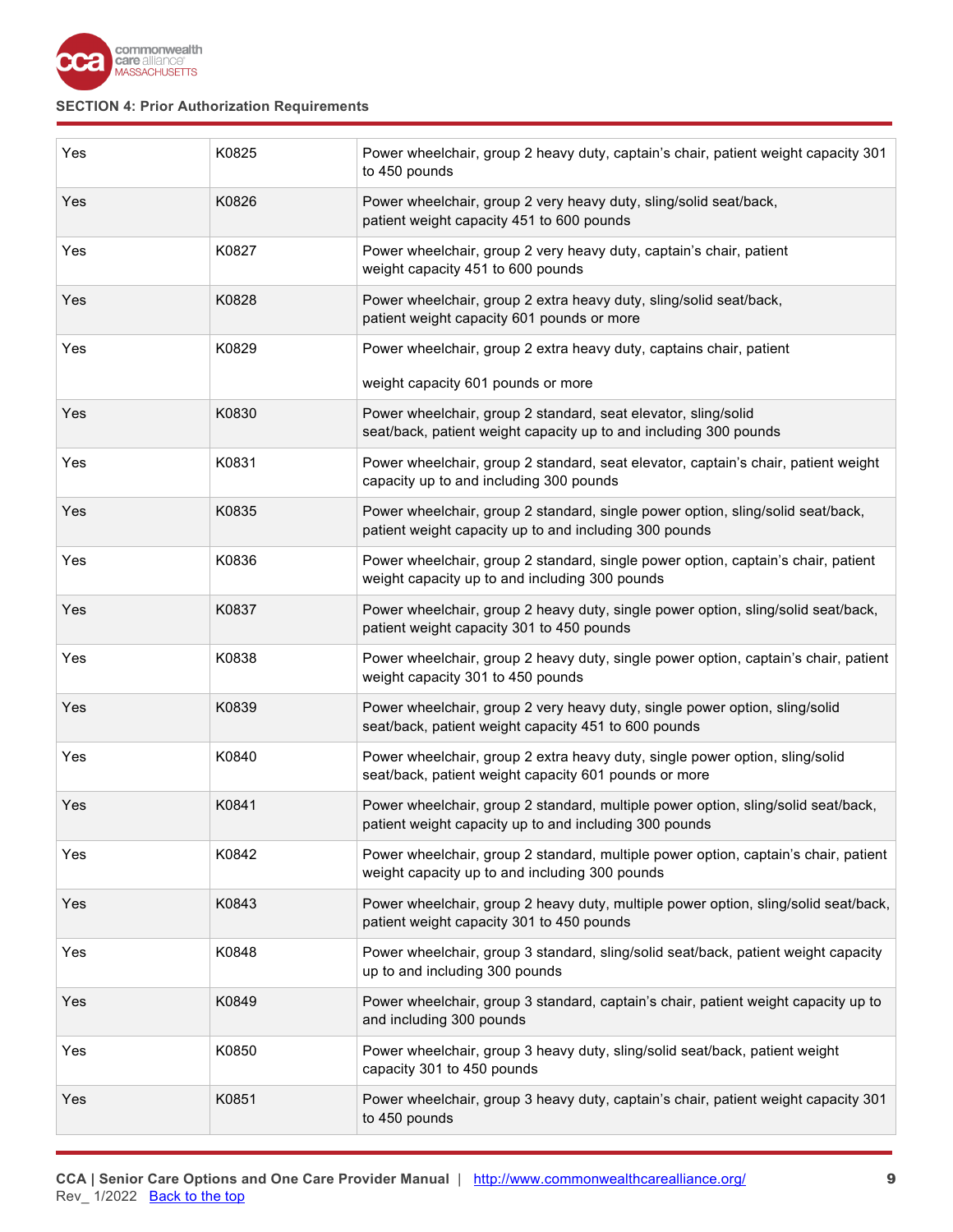

| Yes | K0853 | Power wheelchair, group 3 very heavy duty, captain's chair, patient weight capacity<br>451 to 600 pounds                                    |
|-----|-------|---------------------------------------------------------------------------------------------------------------------------------------------|
| Yes | K0854 | Power wheelchair, group 3 extra heavy duty, sling/solid seat/back, patient weight<br>capacity 601 pounds or more                            |
| Yes | K0855 | Power wheelchair, group 3 extra heavy duty, captain's chair, patient weight<br>capacity 601 pounds or more                                  |
| Yes | K0856 | Power wheelchair, group 3 standard, single power option, sling/solid seat/back,<br>patient weight capacity up to and including 300 pounds   |
| Yes | K0857 | Power wheelchair, group 3 standard, single power option, captain's chair, patient<br>weight capacity up to and including 300 pounds         |
| Yes | K0858 | Power wheelchair, group 3 heavy duty, single power option, sling/solid seat/back,<br>patient weight capacity 301 to 450 pounds              |
| Yes | K0859 | Power wheelchair, group 3 heavy duty, single power option, captain's chair, patient<br>weight capacity 301 to 450 pounds                    |
| Yes | K0860 | Power wheelchair, group 3 very heavy duty, single power option, sling/solid<br>seat/back, patient weight capacity 451 to 600 pounds         |
| Yes | K0861 | Power wheelchair, group 3 standard, multiple power option, sling/solid seat/back,<br>patient weight capacity up to and including 300 pounds |
| Yes | K0862 | Power wheelchair, group 3 heavy duty, multiple power option, sling/solid seat/back,<br>patient weight capacity 301 to 450 pounds            |
| Yes | K0863 | Power wheelchair, group 3 very heavy duty, multiple power option, sling/solid<br>seat/back, patient weight capacity 451 to 600 pounds       |
| Yes | K0864 | Power wheelchair, group 3 extra heavy duty, multiple power option, sling/solid<br>seat/back, patient weight capacity 601 pounds or more     |
| Yes | K0868 | Power wheelchair, group 4 standard, sling/solid seat/back, patient weight capacity<br>up to and including 300 pounds                        |
| Yes | K0869 | Power wheelchair, group 4 standard, captain's chair, patient weight capacity up to<br>and including 300 pounds                              |
| Yes | K0870 | Power wheelchair, group 4 heavy duty, sling/solid seat/back, patient weight<br>capacity 301 to 450 pounds                                   |
| Yes | K0871 | Power wheelchair, group 4 very heavy duty, sling/solid seat/back, patient weight<br>capacity 451 to 600 pounds                              |
| Yes | K0877 | Power wheelchair, group 4 standard, single power option, sling/solid seat/back,<br>patient weight capacity up to and including 300 pounds   |
| Yes | K0878 | Power wheelchair, group 4 standard, single power option, captain's chair, patient<br>weight capacity up to and including 300 pounds         |
| Yes | K0879 | Power wheelchair, group 4 heavy duty, single power option, sling/solid seat/back,<br>patient weight capacity 301 to 450 pounds              |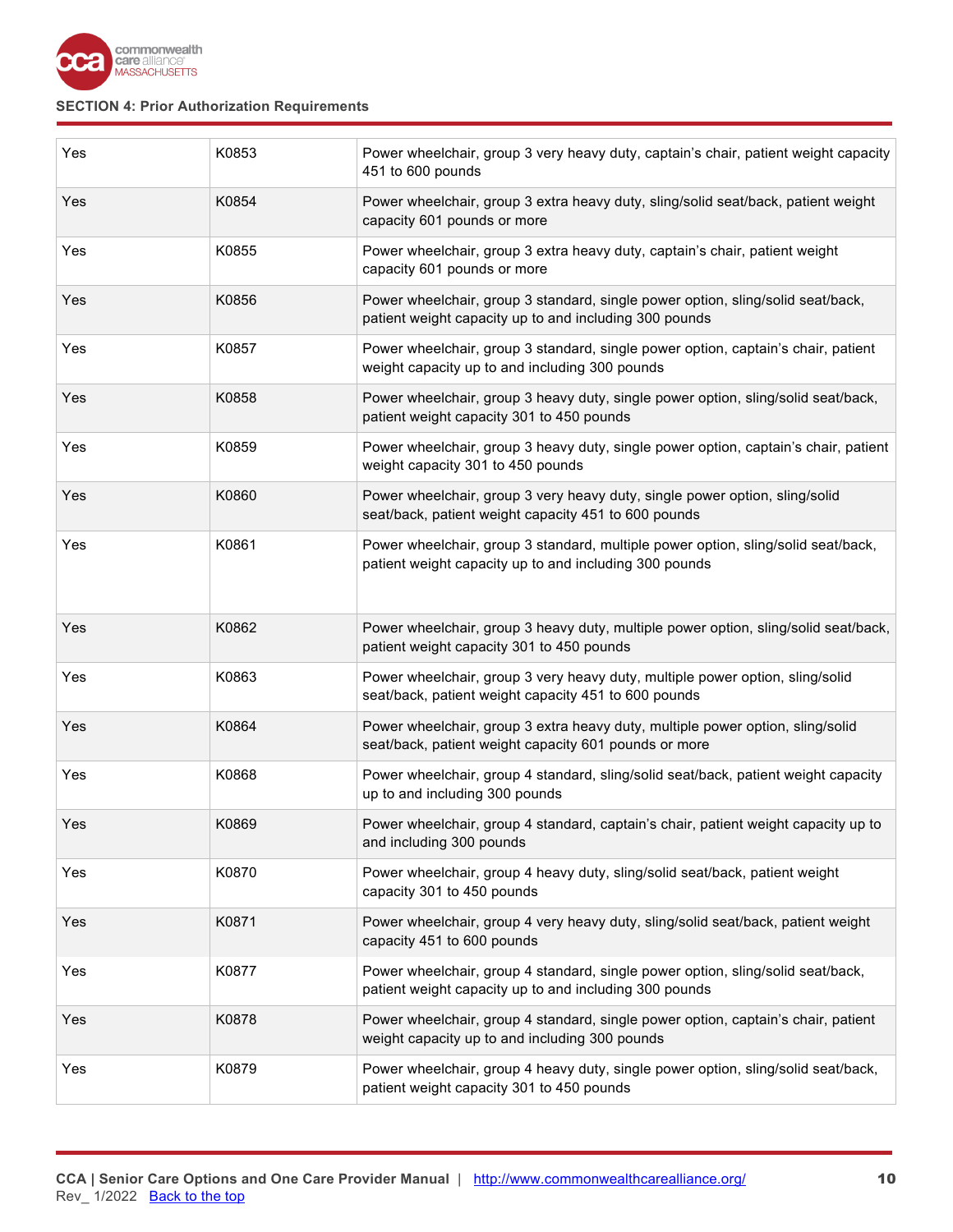

| Yes | K0880 | Power wheelchair, group 4 very heavy duty, single power option, sling/solid<br>seat/back, patient weight 451 to 600 pounds                                                                                                                        |
|-----|-------|---------------------------------------------------------------------------------------------------------------------------------------------------------------------------------------------------------------------------------------------------|
| Yes | K0884 | Power wheelchair, group 4 standard, multiple power option, sling/solid seat/back,<br>patient weight capacity up to and including 300 pounds                                                                                                       |
| Yes | K0885 | Power wheelchair, group 4 standard, multiple power option, captain's chair, weight<br>capacity up to and including 300 pounds                                                                                                                     |
| Yes | K0886 | Power wheelchair, group 4 heavy duty, multiple power option, sling/solid seat/back,<br>patient weight capacity 301 to 450 pounds                                                                                                                  |
| Yes | K0890 | Power wheelchair, group 5 pediatric, single power option, sling/solid seat/back,<br>patient weight capacity up to and including 125 pounds                                                                                                        |
| Yes | K0891 | Power wheelchair, group 5 pediatric, multiple power option, sling/solid seat/back,<br>patient weight capacity up to and including 125                                                                                                             |
| Yes | K0898 | Power wheelchair, not otherwise classified                                                                                                                                                                                                        |
| Yes | L0112 | Cranial cervical orthosis, congenital torticollis type, with or without soft interface<br>material, adjustable range of motion joint, custom fabricated                                                                                           |
| Yes | L0113 | Cranial cervical orthosis, torticollis type, with or without joint, with or without soft<br>interface material, prefabricated, includes fitting and adjustment                                                                                    |
| Yes | L0130 | Cervical, flexible, thermoplastic collar, molded to patient                                                                                                                                                                                       |
| Yes | L0140 | Cervical, semi-rigid, adjustable (plastic collar)                                                                                                                                                                                                 |
| Yes | L0150 | Cervical, semi-rigid, adjustable molded chin cup (plastic collar with<br>mandibular/occipital piece)                                                                                                                                              |
| Yes | L0160 | Cervical, semi-rigid, wire frame occipital/mandibular support, prefabricated, off-the-<br>shelf                                                                                                                                                   |
| Yes | L0170 | Cervical, collar, molded to patient model                                                                                                                                                                                                         |
| Yes | L0172 | Cervical collar, semi-rigid thermoplastic foam, two-piece, prefabricated, off-the-<br>shelf                                                                                                                                                       |
| Yes | L0174 | Cervical collar, semi-rigid, thermoplastic foam, two-piece with thoracic extension,<br>prefabricated, off-the-shelf                                                                                                                               |
| Yes | L0180 | Cervical, multiple-post collar, occipital/mandibular supports, adjustable                                                                                                                                                                         |
| Yes | L0190 | Cervical, multiple-post collar, occipital/mandibular supports, adjustable cervical<br>bars (somi, guilford, taylor types)                                                                                                                         |
| Yes | L0200 | Cervical, multiple-post collar, occipital/mandibular supports, adjustable cervical<br>bars, and thoracic extension                                                                                                                                |
| Yes | L0220 | Thoracic, rib belt, custom fabricated                                                                                                                                                                                                             |
| Yes | L0450 | TLSO, flexible, provides trunk support, upper thoracic region, produces<br>intracavitary pressure to reduce load on the intervertebral disks with rigid stays or<br>panel(s), includes shoulder straps and closures, prefabricated, off-the-shelf |
| Yes | L0452 | TLSO, flexible, provides trunk support, upper thoracic region, produces<br>intracavitary pressure to reduce load on the intervertebral disks with rigid stays or<br>panel(s), includes shoulder straps and closures, custom fabricated            |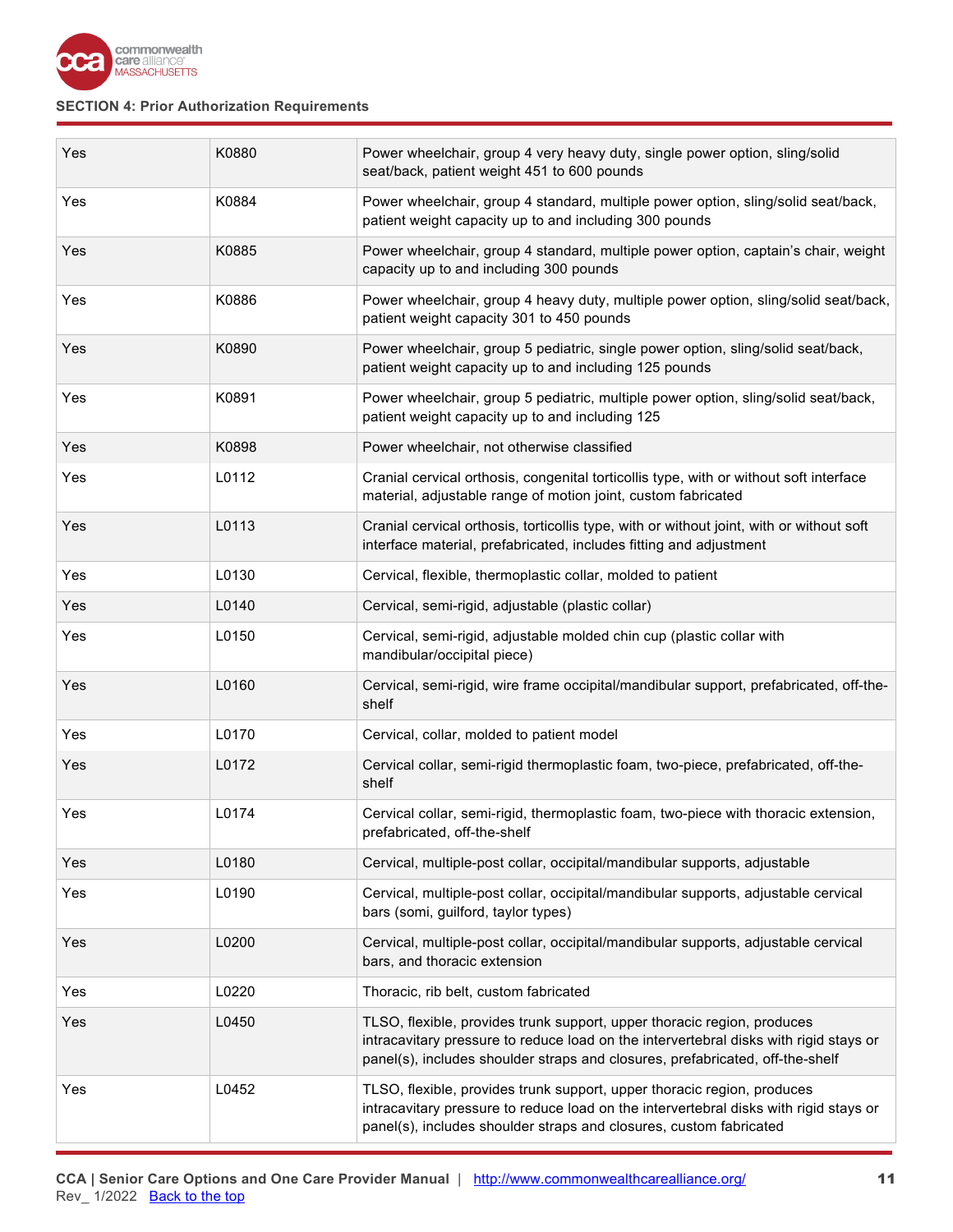

| Yes | L0454 | TLSO, flexible, provides trunk support, extends from sacrococcygeal junction to<br>above t-9 vertebra, restricts gross trunk motion in the sagittal plane, produces<br>intracavitary pressure to reduce load on the intervertebral disks with rigid stays or<br>panel(s), includes shoulder straps and closures, prefabricated item that has been<br>trimmed, bent, molded, assembled, or otherwise customized to fit a specific patient<br>by an individual with expertise                                                                                                                                                                |
|-----|-------|--------------------------------------------------------------------------------------------------------------------------------------------------------------------------------------------------------------------------------------------------------------------------------------------------------------------------------------------------------------------------------------------------------------------------------------------------------------------------------------------------------------------------------------------------------------------------------------------------------------------------------------------|
| Yes | L0455 | TLSO, flexible, provides trunk support, extends from sacrococcygeal junction to<br>above t-9 vertebra, restricts gross trunk motion in the sagittal plane, produces<br>intracavitary pressure to reduce load on the intervertebral disks with rigid stays or<br>panel(s), includes shoulder straps and closures, prefabricated, off-the-shelf                                                                                                                                                                                                                                                                                              |
| Yes | L0456 | TLSO, flexible, provides trunk support, thoracic region, rigid posterior panel and<br>soft anterior apron, extends from the sacrococcygeal junction and terminates just<br>inferior to the scapular spine, restricts gross trunk motion in the sagittal plane,<br>produces intracavitary pressure to reduce load on the intervertebral disks, includes<br>straps and closures, prefabricated item that has been trimmed, bent, molded,<br>assembled, or otherwise customized to fit a specific patient by an individual with<br>expertise                                                                                                  |
| Yes | L0457 | TLSO, flexible, provides trunk support, thoracic region, rigid posterior panel and<br>soft anterior apron, extends from the sacrococcygeal junction and terminates just<br>inferior to the scapular spine, restricts gross trunk motion in the sagittal plane,<br>produces intracavitary pressure to reduce load on the intervertebral disks, includes<br>straps and closures, prefabricated, off-the-shelf                                                                                                                                                                                                                                |
| Yes | L0458 | TLSO, triplanar control, modular segmented spinal system, two rigid plastic shells,<br>posterior extends from the sacrococcygeal junction and terminates just inferior to<br>the scapular spine, anterior extends from the symphysis pubis to the xiphoid, soft<br>liner, restricts gross trunk motion in the sagittal, coronal, and tranverse planes,<br>lateral strength is provided by overlapping plastic and stabilizing closures, includes<br>straps and closures, prefabricated, includes fitting and adjustment                                                                                                                    |
| Yes | L0460 | TLSO, triplanar control, modular segmented spinal system, two rigid plastic shells,<br>posterior extends from the sacrococcygeal junction and terminates just inferior to<br>the scapular spine, anterior extends from the symphysis pubis to the sternal notch,<br>soft liner, restricts gross trunk motion in the sagittal, coronal, and transverse<br>planes, lateral strength is provided by overlapping plastic and stabilizing closures,<br>includes straps and closures, prefabricated item that has been trimmed, bent,<br>molded, assembled, or otherwise customized to fit a specific patient by an<br>individual with expertise |
| Yes | L0462 | TLSO, triplanar control, modular segmented spinal system, three rigid plastic<br>shells, posterior extends from the sacrococcygeal junction and terminates just<br>inferior to the scapular spine, anterior extends from the symphysis pubis to the<br>sternal notch, soft liner, restricts gross trunk motion in the sagittal, coronal, and<br>transverse planes, lateral strength is provided by overlapping plastic and stabilizing<br>closures, includes straps and closures, prefabricated, includes fitting and<br>adjustment                                                                                                        |
| Yes | L0464 | TLSO, triplanar control, modular segmented spinal system, four rigid plastic shells,<br>posterior extends from sacrococcygeal junction and terminates just inferior to<br>scapular spine, anterior extends from symphysis pubis to the sternal notch, soft<br>liner, restricts gross trunk motion in sagittal, coronal, and transverse planes, lateral<br>strength is provided by overlapping plastic and stabilizing closures, includes straps<br>and closures, prefabricated, includes fitting and adjustment                                                                                                                            |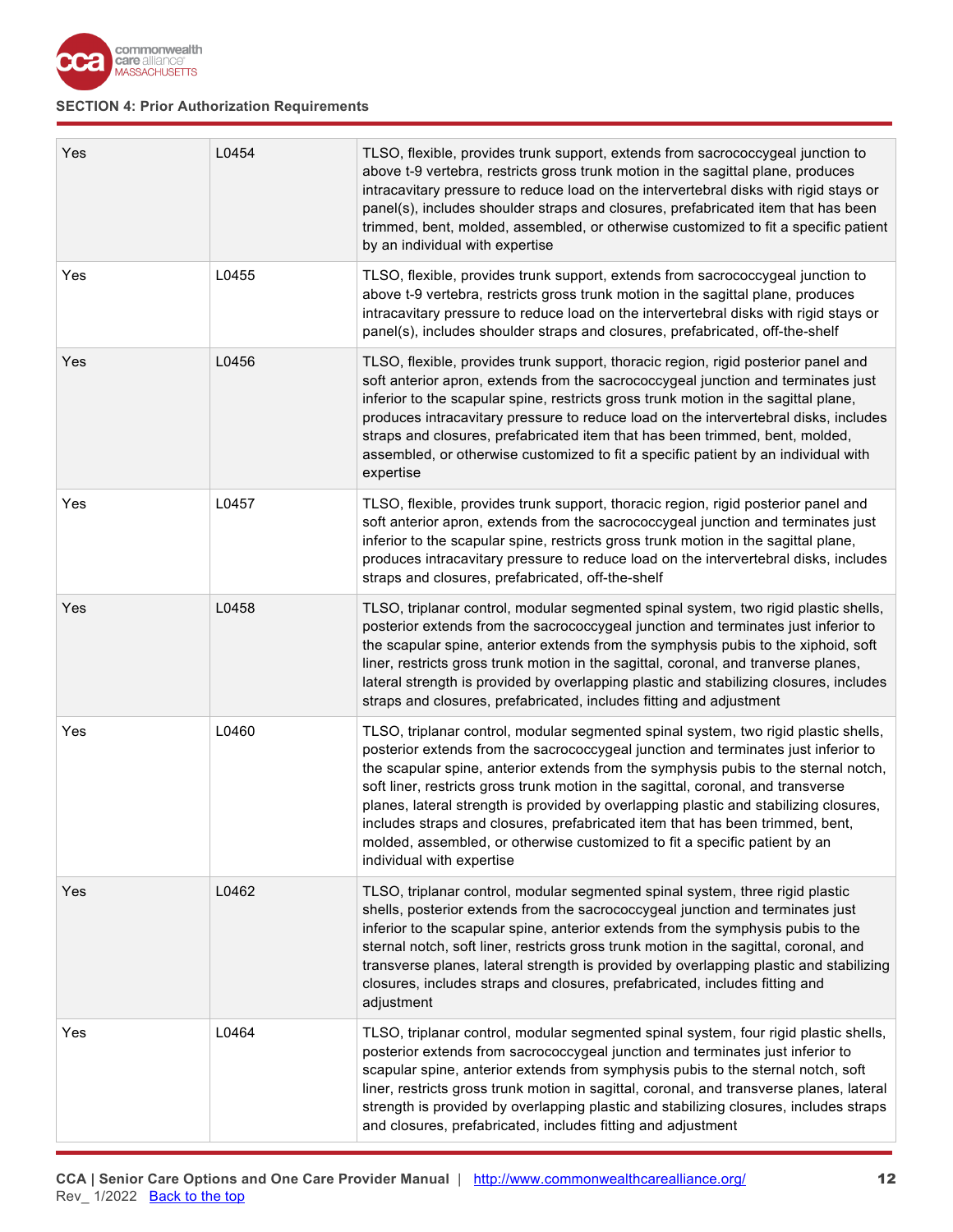

| Yes | L0466 | TLSO, sagittal control, rigid posterior frame and flexible soft anterior apron with<br>straps, closures, and padding, restricts gross trunk motion in sagittal plane,<br>produces intracavitary pressure to reduce load on intervertebral disks,<br>prefabricated item that has been trimmed, bent, molded, assembled, or otherwise<br>customized to fit a specific patient by an individual with expertise                                                                                                                                                           |
|-----|-------|-----------------------------------------------------------------------------------------------------------------------------------------------------------------------------------------------------------------------------------------------------------------------------------------------------------------------------------------------------------------------------------------------------------------------------------------------------------------------------------------------------------------------------------------------------------------------|
| Yes | L0467 | TLSO, sagittal control, rigid posterior frame and flexible soft anterior apron with<br>straps, closures, and padding, restricts gross trunk motion in sagittal plane,<br>produces intracavitary pressure to reduce load on intervertebral disks,<br>prefabricated, off-the-shelf                                                                                                                                                                                                                                                                                      |
| Yes | L0468 | TLSO, sagittal-coronal control, rigid posterior frame and flexible soft anterior apron<br>with straps, closures, and padding, extends from sacrococcygeal junction over<br>scapulae, lateral strength provided by pelvic, thoracic, and lateral frame pieces,<br>restricts gross trunk motion in sagittal, and coronal planes, produces intracavitary<br>pressure to reduce load on intervertebral disks, prefabricated item that has been<br>trimmed, bent, molded, assembled, or otherwise customized to fit a specific patient<br>by an individual with expertise  |
| Yes | L0469 | TLSO, sagittal-coronal control, rigid posterior frame and flexible soft anterior apron<br>with straps, closures, and padding, extends from sacrococcygeal junction over<br>scapulae, lateral strength provided by pelvic, thoracic, and lateral frame pieces,<br>restricts gross trunk motion in sagittal and coronal planes, produces intracavitary<br>pressure to reduce load on intervertebral disks, prefabricated, off-the-shelf                                                                                                                                 |
| Yes | L0470 | TLSO, triplanar control, rigid posterior frame and flexible soft anterior apron with<br>straps, closures, and padding extends from sacrococcygeal junction to scapula,<br>lateral strength provided by pelvic, thoracic, and lateral frame pieces, rotational<br>strength provided by subclavicular extensions, restricts gross trunk motion in<br>sagittal, coronal, and transverse planes, provides intracavitary pressure to reduce<br>load on the intervertebral disks, includes fitting and shaping the frame,<br>prefabricated, includes fitting and adjustment |
| Yes | L0472 | TLSO, triplanar control, hyperextension, rigid anterior and lateral frame extends<br>from symphysis pubis to sternal notch with two anterior components (one pubic<br>and one sternal), posterior and lateral pads with straps and closures, limits spinal<br>flexion, restricts gross trunk motion in sagittal, coronal, and transverse planes,<br>includes fitting and shaping the frame, prefabricated, includes fitting and<br>adjustment                                                                                                                         |
| Yes | L0480 | TLSO, triplanar control, one-piece rigid plastic shell without interface liner, with<br>multiple straps and closures, posterior extends from sacrococcygeal junction and<br>terminates just inferior to scapular spine, anterior extends from symphysis pubis to<br>sternal notch, anterior or posterior opening, restricts gross trunk motion in sagittal,<br>coronal, and transverse planes, includes a carved plaster or cad-cam model,<br>custom fabricated                                                                                                       |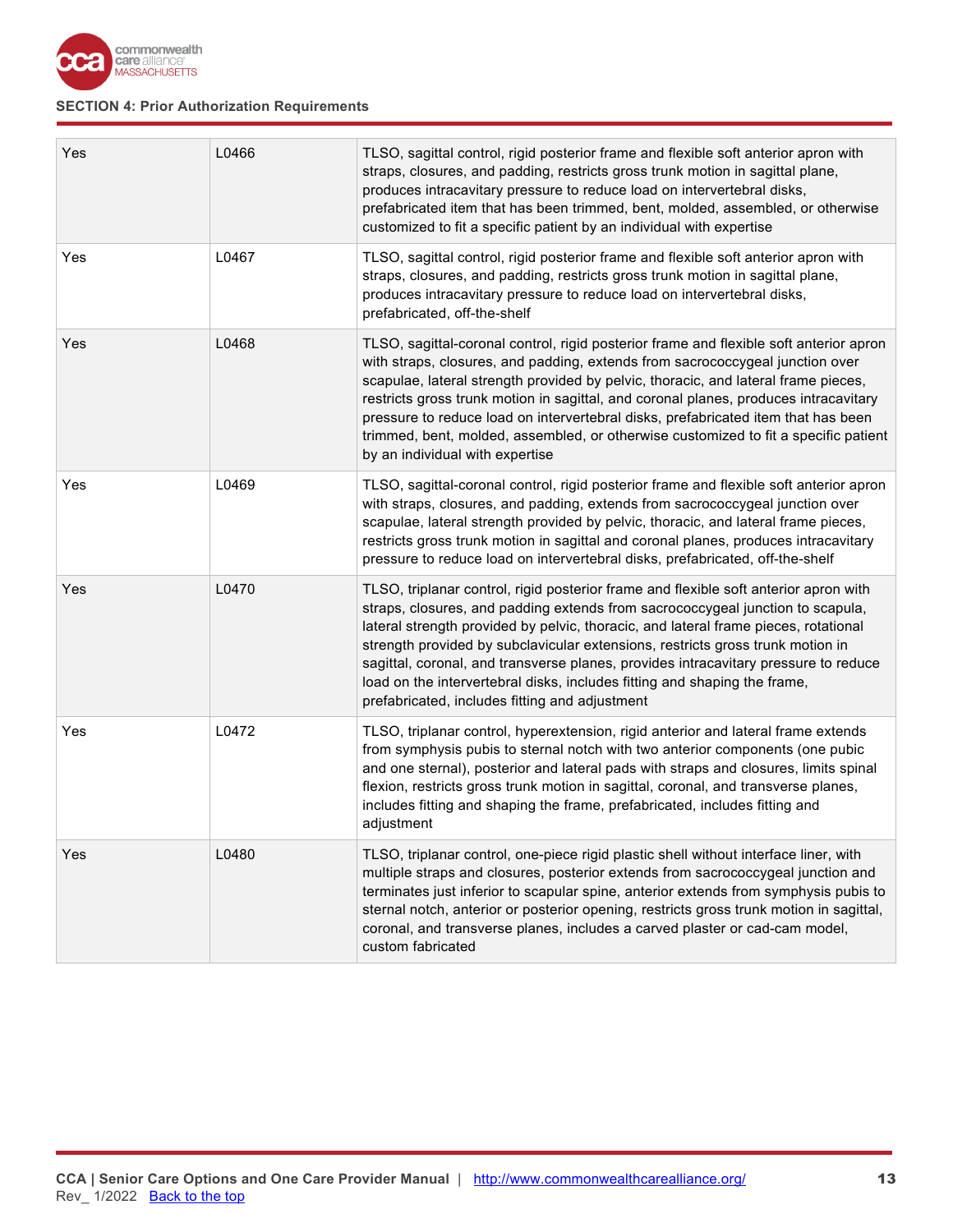

| Yes | L0623 | design, custom fabricated<br>Sacroiliac orthosis, provides pelvic-sacral support, with rigid or semi-rigid panels<br>over the sacrum and abdomen, reduces motion about the sacroiliac joint, includes<br>straps, closures, may include pendulous abdomen design, prefabricated, off-the-<br>shelf                                                                                                                                                                                                                    |
|-----|-------|----------------------------------------------------------------------------------------------------------------------------------------------------------------------------------------------------------------------------------------------------------------------------------------------------------------------------------------------------------------------------------------------------------------------------------------------------------------------------------------------------------------------|
| Yes | L0622 | Sacroiliac orthosis, flexible, provides pelvic-sacral support, reduces motion about<br>the sacroiliac joint, includes straps, closures, may include pendulous abdomen                                                                                                                                                                                                                                                                                                                                                |
| Yes | L0492 | TLSO, sagittal-coronal control, modular segmented spinal system, three rigid<br>plastic shells, posterior extends from the sacrococcygeal junction and terminates<br>just inferior to the scapular spine, anterior extends from the symphysis pubis to the<br>xiphoid, soft liner, restricts gross trunk motion in the sagittal and coronal planes,<br>lateral strength is provided by overlapping plastic and stabilizing closures, includes<br>straps and closures, prefabricated, includes fitting and adjustment |
| Yes | L0491 | TLSO, sagittal-coronal control, modular segmented spinal system, two rigid plastic<br>shells, posterior extends from the sacrococcygeal junction and terminates just<br>inferior to the scapular spine, anterior extends from the symphysis pubis to the<br>xiphoid, soft liner, restricts gross trunk motion in the sagittal and coronal planes,<br>lateral strength is provided by overlapping plastic and stabilizing closures, includes<br>straps and closures, prefabricated, includes fitting and adjustment   |
| Yes | L0490 | TLSO, sagittal-coronal control, one-piece rigid plastic shell, with overlapping<br>reinforced anterior, with multiple straps and closures, posterior extends from<br>sacrococcygeal junction and terminates at or before the t-9 vertebra, anterior<br>extends from symphysis pubis to xiphoid, anterior opening, restricts gross trunk<br>motion in sagittal and coronal planes, prefabricated, includes fitting and adjustment                                                                                     |
| Yes | L0488 | TLSO, triplanar control, one-piece rigid plastic shell with interface liner, multiple<br>straps and closures, posterior extends from sacrococcygeal junction and<br>terminates just inferior to scapular spine, anterior extends from symphysis pubis to<br>sternal notch, anterior or posterior opening, restricts gross trunk motion in sagittal,<br>coronal, and transverse planes, prefabricated, includes fitting and adjustment                                                                                |
| Yes | L0486 | TLSO, triplanar control, two-piece rigid plastic shell with interface liner, multiple<br>straps and closures, posterior extends from sacrococcygeal junction and<br>terminates just inferior to scapular spine, anterior extends from symphysis pubis to<br>sternal notch, lateral strength is enhanced by overlapping plastic, restricts gross<br>trunk motion in the sagittal, coronal, and transverse planes, includes a carved<br>plaster or cad-cam model, custom fabricated                                    |
| Yes | L0484 | TLSO, triplanar control, two-piece rigid plastic shell without interface liner, with<br>multiple straps and closures, posterior extends from sacrococcygeal junction and<br>terminates just inferior to scapular spine, anterior extends from symphysis pubis to<br>sternal notch, lateral strength is enhanced by overlapping plastic, restricts gross<br>trunk motion in the sagittal, coronal, and transverse planes, includes a carved<br>plaster or cad-cam model, custom fabricated                            |
| Yes | L0482 | TLSO, triplanar control, one-piece rigid plastic shell with interface liner, multiple<br>straps and closures, posterior extends from sacrococcygeal junction and<br>terminates just inferior to scapular spine, anterior extends from symphysis pubis to<br>sternal notch, anterior or posterior opening, restricts gross trunk motion in sagittal,<br>coronal, and transverse planes, includes a carved plaster or cad-cam model,<br>custom fabricated                                                              |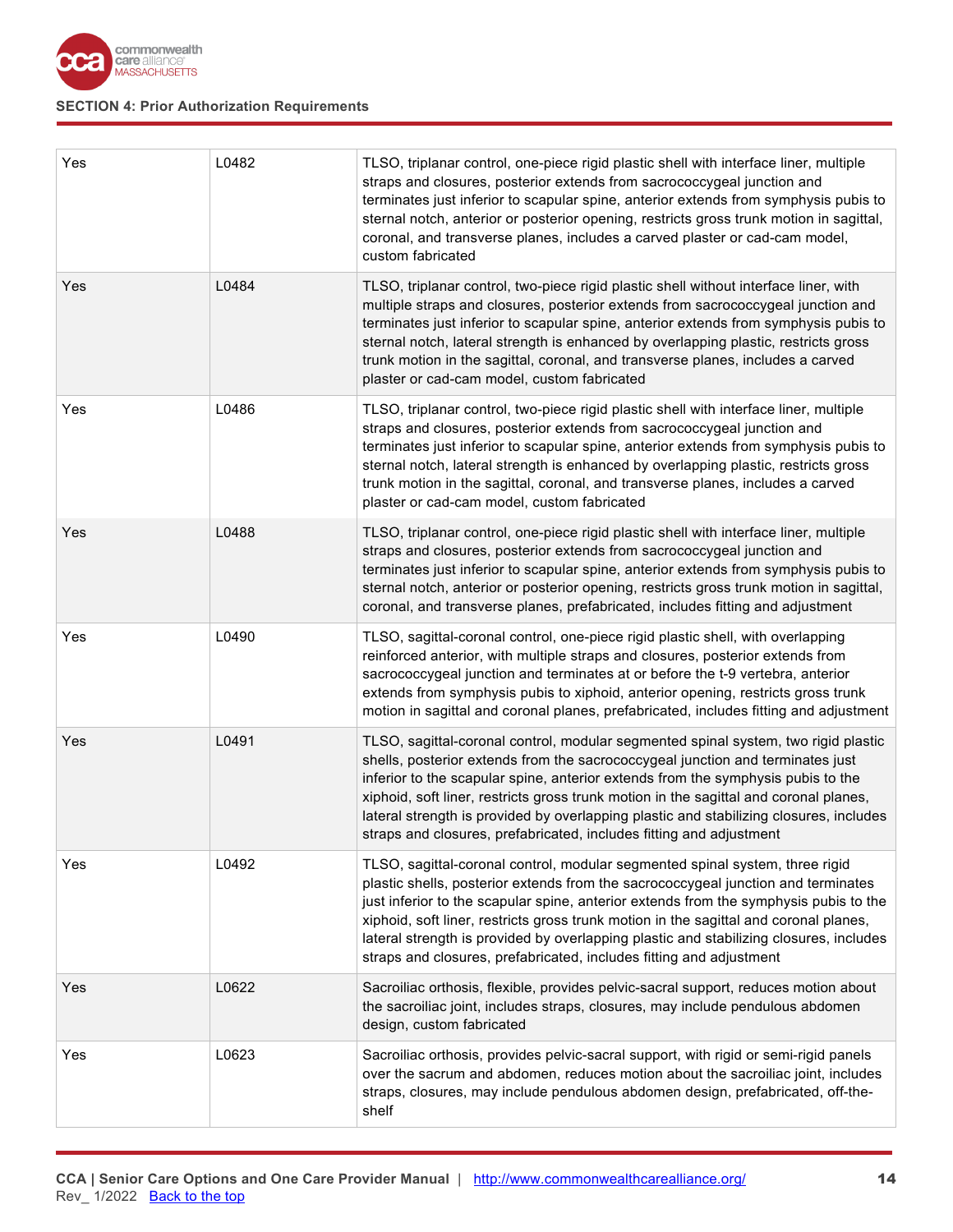

| Yes | L0624 | Sacroiliac orthosis, provides pelvic-sacral support, with rigid or semi-rigid panels<br>placed over the sacrum and abdomen, reduces motion about the sacroiliac joint,<br>includes straps, closures, may include pendulous abdomen design, custom<br>fabricated                                                                                                                                                                                                                                                                                                  |
|-----|-------|------------------------------------------------------------------------------------------------------------------------------------------------------------------------------------------------------------------------------------------------------------------------------------------------------------------------------------------------------------------------------------------------------------------------------------------------------------------------------------------------------------------------------------------------------------------|
| Yes | L0627 | Lumbar orthosis, sagittal control, with rigid anterior and posterior panels, posterior<br>extends from I-1 to below I-5 vertebra, produces intracavitary pressure to reduce<br>load on the intervertebral discs, includes straps, closures, may include padding,<br>shoulder straps, pendulous abdomen design, prefabricated item that has been<br>trimmed, bent, molded, assembled, or otherwise customized to fit a specific patient<br>by an individual with expertise                                                                                        |
| Yes | L0628 | Lumbar-sacral orthosis, flexible, provides lumbo-sacral support, posterior extends<br>from sacrococcygeal junction to t-9 vertebra, produces intracavitary pressure to<br>reduce load on the intervertebral discs, includes straps, closures, may include<br>stays, shoulder straps, pendulous abdomen design, prefabricated, off-the-shelf                                                                                                                                                                                                                      |
| Yes | L0629 | Lumbar-sacral orthosis, flexible, provides lumbo-sacral support, posterior extends<br>from sacrococcygeal junction to t-9 vertebra, produces intracavitary pressure to<br>reduce load on the intervertebral discs, includes straps, closures, may include<br>stays, shoulder straps, pendulous abdomen design, custom fabricated                                                                                                                                                                                                                                 |
| Yes | L0630 | Lumbar-sacral orthosis, sagittal control, with rigid posterior panel(s), posterior<br>extends from sacrococcygeal junction to t-9 vertebra, produces intracavitary<br>pressure to reduce load on the intervertebral discs, includes straps, closures, may<br>include padding, stays, shoulder straps, pendulous abdomen design, prefabricated<br>item that has been trimmed, bent, molded, assembled, or otherwise customized to<br>fit a specific patient by an individual with expertise                                                                       |
| Yes | L0631 | Lumbar-sacral orthosis, sagittal control, with rigid anterior and posterior panels,<br>posterior extends from sacrococcygeal junction to t-9 vertebra, produces<br>intracavitary pressure to reduce load on the intervertebral discs, includes straps,<br>closures, may include padding, shoulder straps, pendulous abdomen design,<br>prefabricated item that has been trimmed, bent, molded, assembled, or otherwise<br>customized to fit a specific patient by an individual with expertise                                                                   |
| Yes | L0632 | Lumbar-sacral orthosis, sagittal control, with rigid anterior and posterior panels,<br>posterior extends from sacrococcygeal junction to t-9 vertebra, produces<br>intracavitary pressure to reduce load on the intervertebral discs, includes straps,<br>closures, may include padding, shoulder straps, pendulous abdomen design,<br>custom fabricated                                                                                                                                                                                                         |
| Yes | L0633 | Lumbar-sacral orthosis, sagittal-coronal control, with rigid posterior frame/panel(s),<br>posterior extends from sacrococcygeal junction to t-9 vertebra, lateral strength<br>provided by rigid lateral frame/panels, produces intracavitary pressure to reduce<br>load on intervertebral discs, includes straps, closures, may include padding, stays,<br>shoulder straps, pendulous abdomen design, prefabricated item that has been<br>trimmed, bent, molded, assembled, or otherwise customized to fit a specific patient<br>by an individual with expertise |
| Yes | L0634 | Lumbar-sacral orthosis, sagittal-coronal control, with rigid posterior frame/panel(s),<br>posterior extends from sacrococcygeal junction to t-9 vertebra, lateral strength<br>provided by rigid lateral frame/panel(s), produces intracavitary pressure to reduce<br>load on intervertebral discs, includes straps, closures, may include padding, stays,<br>shoulder straps, pendulous abdomen design, custom fabricated                                                                                                                                        |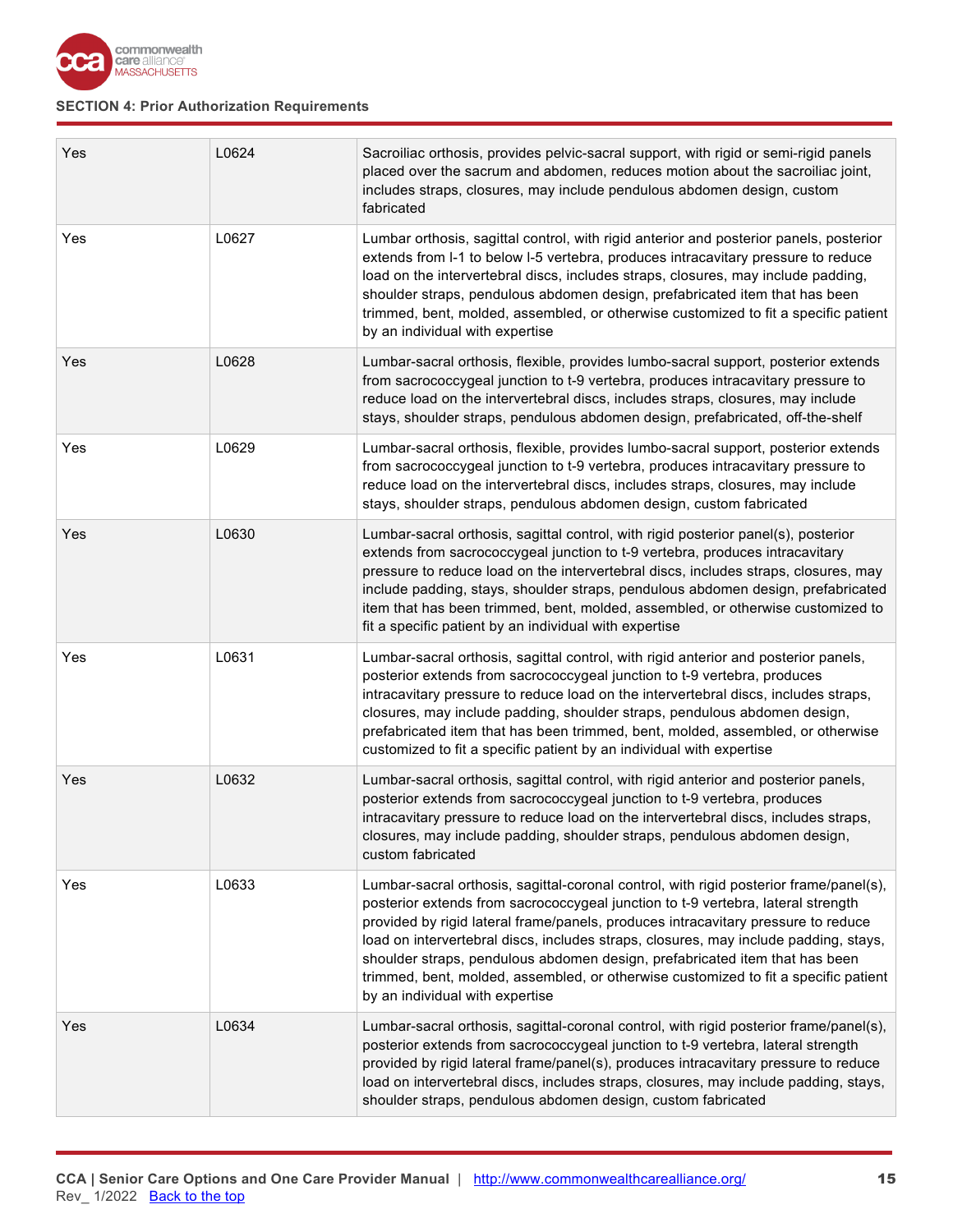

| Yes | L0635 | Lumbar-sacral orthosis, sagittal-coronal control, lumbar flexion, rigid posterior<br>frame/panel(s), lateral articulating design to flex the lumbar spine, posterior<br>extends from sacrococcygeal junction to t-9 vertebra, lateral strength provided by<br>rigid lateral frame/panel(s), produces intracavitary pressure to reduce load on<br>intervertebral discs, includes straps, closures, may include padding, anterior panel,<br>pendulous abdomen design, prefabricated, includes fitting and adjustment                                                                                                       |
|-----|-------|--------------------------------------------------------------------------------------------------------------------------------------------------------------------------------------------------------------------------------------------------------------------------------------------------------------------------------------------------------------------------------------------------------------------------------------------------------------------------------------------------------------------------------------------------------------------------------------------------------------------------|
| Yes | L0636 | Lumbar sacral orthosis, sagittal-coronal control, lumbar flexion, rigid posterior<br>frame/panels, lateral articulating design to flex the lumbar spine, posterior extends<br>from sacrococcygeal junction to t-9 vertebra, lateral strength provided by rigid<br>lateral frame/panels, produces intracavitary pressure to reduce load on<br>intervertebral discs, includes straps, closures, may include padding, anterior panel,<br>pendulous abdomen design, custom fabricated                                                                                                                                        |
| Yes | L0637 | Lumbar-sacral orthosis, sagittal-coronal control, with rigid anterior and posterior<br>frame/panels, posterior extends from sacrococcygeal junction to t-9 vertebra,<br>lateral strength provided by rigid lateral frame/panels, produces intracavitary<br>pressure to reduce load on intervertebral discs, includes straps, closures, may<br>include padding, shoulder straps, pendulous abdomen design, prefabricated item<br>that has been trimmed, bent, molded, assembled, or otherwise customized to fit a<br>specific patient by an individual with expertise                                                     |
| Yes | L0638 | Lumbar-sacral orthosis, sagittal-coronal control, with rigid anterior and posterior<br>frame/panels, posterior extends from sacrococcygeal junction to t-9 vertebra,<br>lateral strength provided by rigid lateral frame/panels, produces intracavitary<br>pressure to reduce load on intervertebral discs, includes straps, closures, may<br>include padding, shoulder straps, pendulous abdomen design, custom fabricated                                                                                                                                                                                              |
| Yes | L0639 | Lumbar-sacral orthosis, sagittal-coronal control, rigid shell(s)/panel(s), posterior<br>extends from sacrococcygeal junction to t-9 vertebra, anterior extends from<br>symphysis pubis to xyphoid, produces intracavitary pressure to reduce load on the<br>intervertebral discs, overall strength is provided by overlapping rigid material and<br>stabilizing closures, includes straps, closures, may include soft interface,<br>pendulous abdomen design, prefabricated item that has been trimmed, bent,<br>molded, assembled, or otherwise customized to fit a specific patient by an<br>individual with expertise |
| Yes | L0640 | Lumbar-sacral orthosis, sagittal-coronal control, rigid shell(s)/panel(s), posterior<br>extends from sacrococcygeal junction to t-9 vertebra, anterior extends from<br>symphysis pubis to xyphoid, produces intracavitary pressure to reduce load on the<br>intervertebral discs, overall strength is provided by overlapping rigid material and<br>stabilizing closures, includes straps, closures, may include soft interface,<br>pendulous abdomen design, custom fabricated                                                                                                                                          |
| Yes | L0641 | Lumbar orthosis, sagittal control, with rigid posterior panel(s), posterior extends<br>from I-1 to below I-5 vertebra, produces intracavitary pressure to reduce load on<br>the intervertebral discs, includes straps, closures, may include padding, stays,<br>shoulder straps, pendulous abdomen design, prefabricated, off-the-shelf                                                                                                                                                                                                                                                                                  |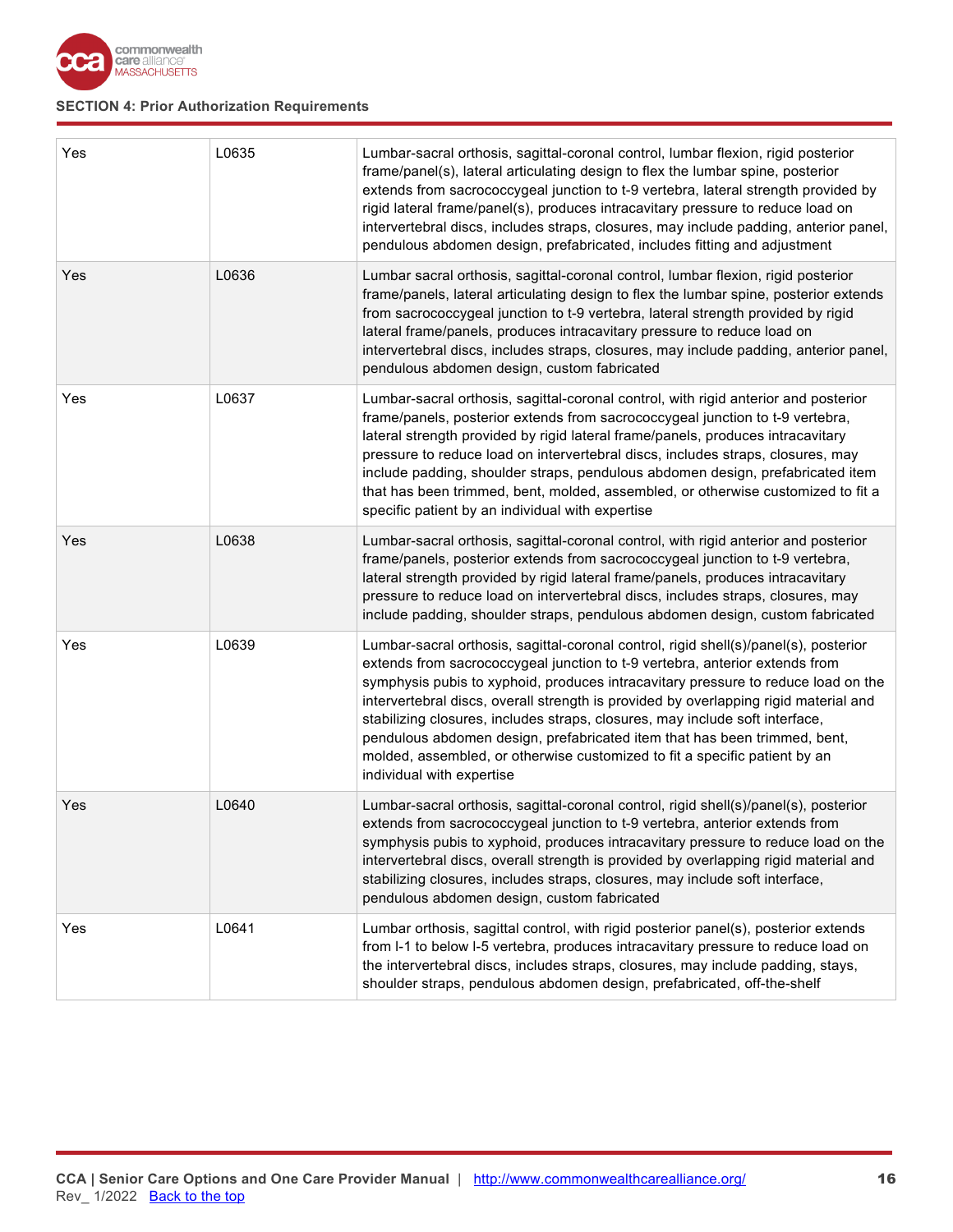

| Yes | L0642 | Lumbar orthosis, sagittal control, with rigid anterior and posterior panels, posterior<br>extends from I-1 to below I-5 vertebra, produces intracavitary pressure to reduce<br>load on the intervertebral discs, includes straps, closures, may include padding,<br>shoulder straps, pendulous abdomen design, prefabricated, off-the-shelf                                                                                                                                                |
|-----|-------|--------------------------------------------------------------------------------------------------------------------------------------------------------------------------------------------------------------------------------------------------------------------------------------------------------------------------------------------------------------------------------------------------------------------------------------------------------------------------------------------|
| Yes | L0643 | Lumbar-sacral orthosis, sagittal control, with rigid posterior panel(s), posterior<br>extends from sacrococcygeal junction to t-9 vertebra, produces intracavitary<br>pressure to reduce load on the intervertebral discs, includes straps, closures, may<br>include padding, stays, shoulder straps, pendulous abdomen design,<br>prefabricated, off-the-shelf                                                                                                                            |
| Yes | L0648 | Lumbar-sacral orthosis, sagittal control, with rigid anterior and posterior panels,<br>posterior extends from sacrococcygeal junction to t-9 vertebra, produces<br>intracavitary pressure to reduce load on the intervertebral discs, includes straps,<br>closures, may include padding, shoulder straps, pendulous abdomen design,<br>prefabricated, off-the-shelf                                                                                                                        |
| Yes | L0649 | Lumbar-sacral orthosis, sagittal-coronal control, with rigid posterior frame/panel(s),<br>posterior extends from sacrococcygeal junction to t-9 vertebra, lateral strength<br>provided by rigid lateral frame/panels, produces intracavitary pressure to reduce<br>load on intervertebral discs, includes straps, closures, may include padding, stays,<br>shoulder straps, pendulous abdomen design, prefabricated, off-the-shelf                                                         |
| Yes | L0650 | Lumbar-sacral orthosis, sagittal-coronal control, with rigid anterior and posterior<br>frame/panel(s), posterior extends from sacrococcygeal junction to t-9 vertebra,<br>lateral strength provided by rigid lateral frame/panel(s), produces intracavitary<br>pressure to reduce load on intervertebral discs, includes straps, closures, may<br>include padding, shoulder straps, pendulous abdomen design, prefabricated, off-<br>the-shelf                                             |
| Yes | L0651 | Lumbar-sacral orthosis, sagittal-coronal control, rigid shell(s)/panel(s), posterior<br>extends from sacrococcygeal junction to t-9 vertebra, anterior extends from<br>symphysis pubis to xyphoid, produces intracavitary pressure to reduce load on the<br>intervertebral discs, overall strength is provided by overlapping rigid material and<br>stabilizing closures, includes straps, closures, may include soft interface,<br>pendulous abdomen design, prefabricated, off-the-shelf |
| Yes | L0700 | Cervical-thoracic-lumbar-sacral-orthoses (CTLSO), anterior-posterior-lateral<br>control, molded to patient model, minerva type                                                                                                                                                                                                                                                                                                                                                             |
| Yes | L0710 | CTLSO, anterior-posterior-lateral-control, molded to patient model, with interface<br>material, minerva type                                                                                                                                                                                                                                                                                                                                                                               |
| Yes | L0810 | Halo procedure, cervical halo incorporated into jacket vest                                                                                                                                                                                                                                                                                                                                                                                                                                |
| Yes | L0820 | Halo procedure, cervical halo incorporated into plaster body jacket                                                                                                                                                                                                                                                                                                                                                                                                                        |
| Yes | L0830 | Halo procedure, cervical halo incorporated into milwaukee type orthosis                                                                                                                                                                                                                                                                                                                                                                                                                    |
| Yes | L0859 | Addition to halo procedure, magnetic resonance image compatible systems, rings<br>and pins, any material                                                                                                                                                                                                                                                                                                                                                                                   |
| Yes | L0861 | Addition to halo procedure, replacement liner/interface material                                                                                                                                                                                                                                                                                                                                                                                                                           |
| Yes | L0970 | TLSO, corset front                                                                                                                                                                                                                                                                                                                                                                                                                                                                         |
| Yes | L0972 | LSO, corset front                                                                                                                                                                                                                                                                                                                                                                                                                                                                          |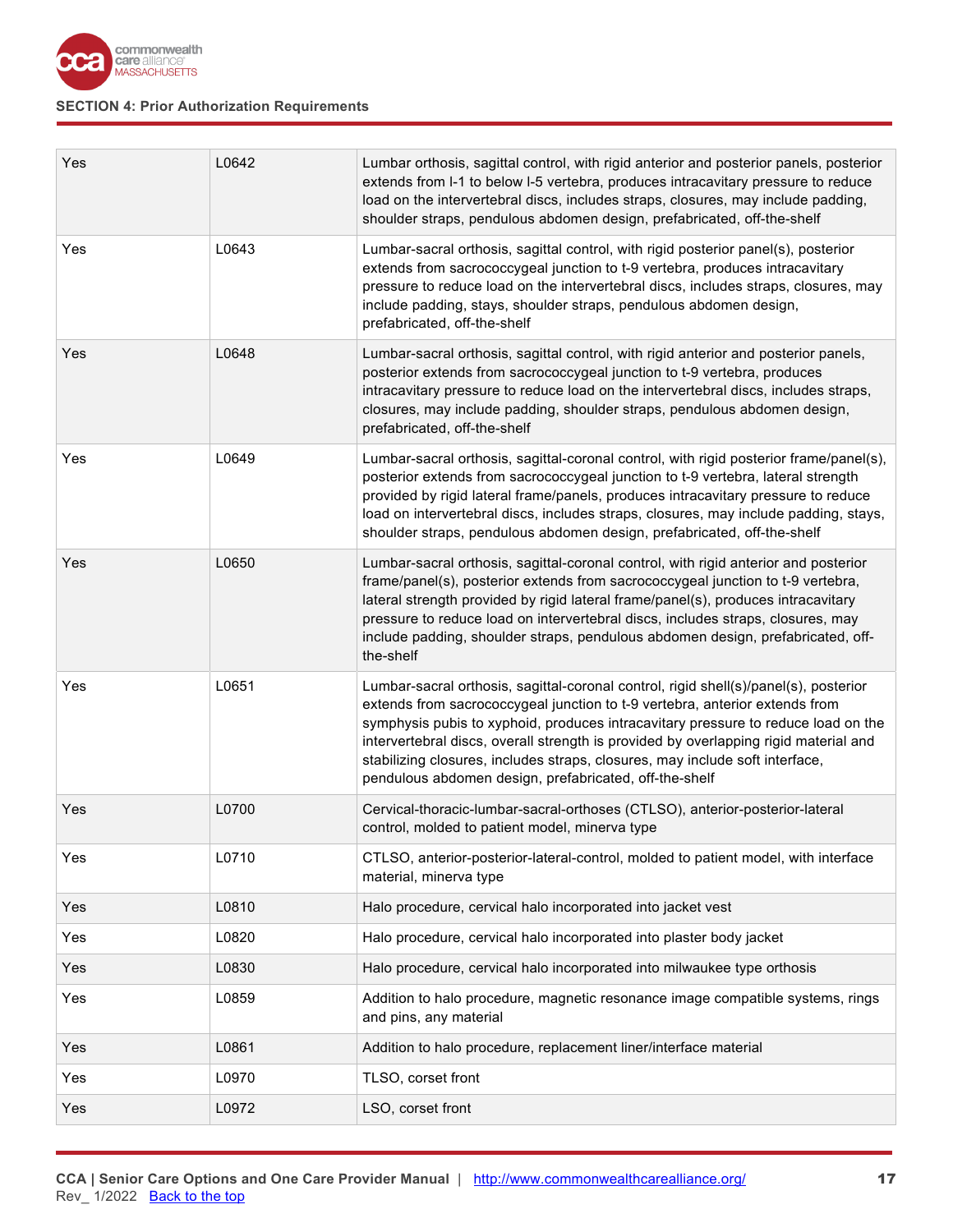

| Yes | L0974 | TLSO, full corset                                                                                                          |
|-----|-------|----------------------------------------------------------------------------------------------------------------------------|
| Yes | L0976 | LSO, full corset                                                                                                           |
| Yes | L0978 | Axillary crutch extension                                                                                                  |
| Yes | L0980 | Peroneal straps, prefabricated, off-the-shelf, pair                                                                        |
| Yes | L0984 | Protective body sock, prefabricated, off-the-shelf, each                                                                   |
| Yes | L0999 | Addition to spinal orthosis, not otherwise specified                                                                       |
| Yes | L1000 | Cervical-thoracic-lumbar-sacral orthosis (CTLSO) (milwaukee), inclusive of<br>furnishing initial orthosis, including model |
| Yes | L1001 | Cervical thoracic lumbar sacral orthosis, immobilizer, infant size, prefabricated,<br>includes fitting and adjustment      |
| Yes | L1005 | Tension-based scoliosis orthosis and accessory pads, includes fitting and<br>adjustment                                    |
| Yes | L1010 | Addition to cervical-thoracic-lumbar-sacral orthosis (CTLSO) or scoliosis orthosis,<br>axilla sling                        |
| Yes | L1020 | Addition to CTLSO or scoliosis orthosis, kyphosis pad                                                                      |
| Yes | L1025 | Addition to CTLSO or scoliosis orthosis, kyphosis pad, floating                                                            |
| Yes | L1030 | Addition to CTLSO or scoliosis orthosis, lumbar bolster pad                                                                |
| Yes | L1050 | Addition to CTLSO or scoliosis orthosis, sternal pad                                                                       |
| Yes | L1060 | Addition to CTLSO or scoliosis orthosis, thoracic pad                                                                      |
| Yes | L1070 | Addition to CTLSO or scoliosis orthosis, trapezius sling                                                                   |
| Yes | L1080 | Addition to CTLSO or scoliosis orthosis, outrigger                                                                         |
| Yes | L1085 | Addition to CTLSO or scoliosis orthosis, outrigger, bilateral with vertical extensions                                     |
| Yes | L1090 | Addition to CTLSO or scoliosis orthosis, lumbar sling                                                                      |
| Yes | L1110 | Addition to CTLSO or scoliosis orthosis, ring flange, plastic or leather, molded to<br>patient model                       |
| Yes | L1200 | Thoracic-lumbar-sacral-orthosis (TLSO), inclusive of furnishing initial orthosis only                                      |
| Yes | L1210 | Addition to TLSO (low profile), lateral thoracic extension                                                                 |
| Yes | L1220 | Addition to TLSO (low profile), anterior thoracic extension                                                                |
| Yes | L1230 | Addition to TLSO (low profile), milwaukee type superstructure                                                              |
| Yes | L1240 | Addition to TLSO (low profile), lumbar derotation pad                                                                      |
| Yes | L1250 | Addition to TLSO (low profile), anterior asis pad                                                                          |
| Yes | L1260 | Addition to TLSO (low profile), anterior thoracic derotation pad                                                           |
| Yes | L1270 | Addition to TLSO (low profile), abdominal pad                                                                              |
| Yes | L1280 | Addition to TLSO (low profile), rib gusset (elastic), each                                                                 |
| Yes | L1290 | Addition to TLSO (low profile), lateral trochanteric pad                                                                   |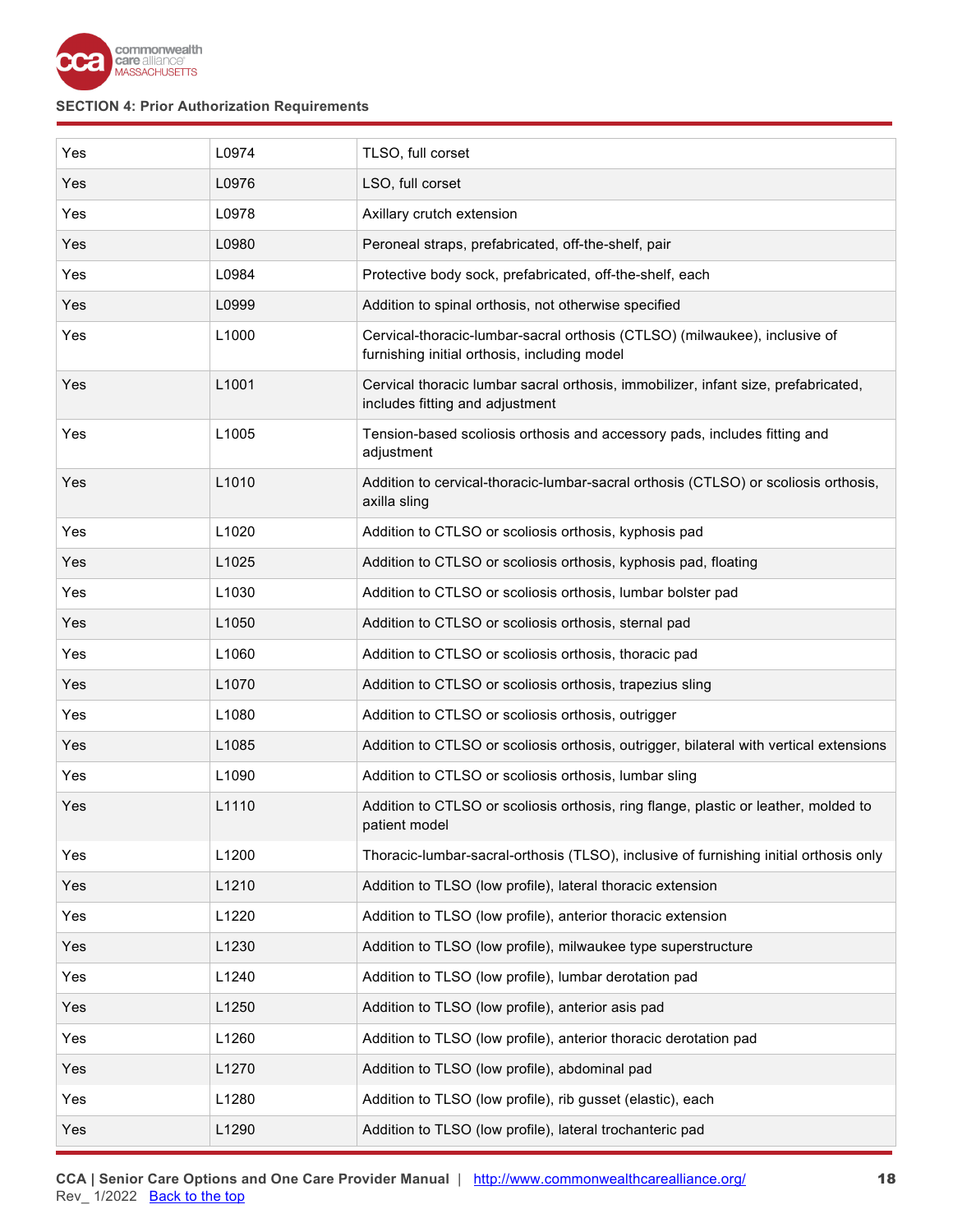

| Yes | L1300             | Other scoliosis procedure, body jacket molded to patient model                                                                                                                                                                                                    |
|-----|-------------------|-------------------------------------------------------------------------------------------------------------------------------------------------------------------------------------------------------------------------------------------------------------------|
| Yes | L1310             | Other scoliosis procedure, post-operative body jacket                                                                                                                                                                                                             |
| Yes | L1499             | Spinal orthosis, not otherwise specified                                                                                                                                                                                                                          |
| Yes | L1600             | Hip orthosis, abduction control of hip joints, flexible, frejka type with cover,<br>prefabricated item that has been trimmed, bent, molded, assembled, or otherwise<br>customized to fit a specific patient by an individual with expertise                       |
| Yes | L1610             | Hip orthosis, abduction control of hip joints, flexible (frejka cover only),<br>prefabricated item that has been trimmed, bent, molded, assembled, or otherwise<br>customized to fit a specific patient by an individual with expertise                           |
| Yes | L1620             | Hip orthosis, abduction control of hip joints, flexible (pavlik harness), prefabricated<br>item that has been trimmed, bent, molded, assembled, or otherwise customized to<br>fit a specific patient by an individual with expertise                              |
| Yes | L1630             | Hip orthosis, abduction control of hip joints, semi-flexible (von rosen type), custom<br>fabricated                                                                                                                                                               |
| Yes | L1640             | Hip orthosis, abduction control of hip joints, static, pelvic band or spreader bar,<br>thigh cuffs, custom fabricated                                                                                                                                             |
| Yes | L1650             | Hip orthosis, abduction control of hip joints, static, adjustable (ilfled type),<br>prefabricated, includes fitting and adjustment                                                                                                                                |
| Yes | L1660             | Hip orthosis, abduction control of hip joints, static, plastic, prefabricated, includes<br>fitting and adjustment                                                                                                                                                 |
| Yes | L1680             | Hip orthosis, abduction control of hip joints, dynamic, pelvic control, adjustable hip<br>motion control, thigh cuffs (rancho hip action type), custom fabricated                                                                                                 |
| Yes | L1685             | Hip orthosis, abduction control of hip joint, postoperative hip abduction type,<br>custom fabricated                                                                                                                                                              |
| Yes | L1686             | Hip orthosis, abduction control of hip joint, postoperative hip abduction type,<br>prefabricated, includes fitting and adjustment                                                                                                                                 |
| Yes | L1690             | Combination, bilateral, lumbo-sacral, hip, femur orthosis providing adduction and<br>internal rotation control, prefabricated, includes fitting and adjustment                                                                                                    |
| Yes | L <sub>1700</sub> | Legg perthes orthosis (toronto type), custom fabricated                                                                                                                                                                                                           |
| Yes | L1710             | Legg perthes orthosis (newington type), custom fabricated                                                                                                                                                                                                         |
| Yes | L1720             | Legg perthes orthosis, trilateral (tachdijan type), custom fabricated                                                                                                                                                                                             |
| Yes | L1730             | Legg perthes orthosis (scottish rite type), custom fabricated                                                                                                                                                                                                     |
| Yes | L1755             | Legg perthes orthosis (patten bottom type), custom fabricated                                                                                                                                                                                                     |
| Yes | L1812             | Knee orthosis, elastic with joints, prefabricated, off-the-shelf                                                                                                                                                                                                  |
| Yes | L1832             | Knee orthosis, adjustable knee joints (unicentric or polycentric), positional orthosis,<br>rigid support, prefabricated item that has been trimmed, bent, molded, assembled,<br>or otherwise customized to fit a specific patient by an individual with expertise |
| Yes | L1833             | Knee orthosis, adjustable knee joints (unicentric or polycentric), positional orthosis,<br>rigid support, prefabricated, off-the-shelf                                                                                                                            |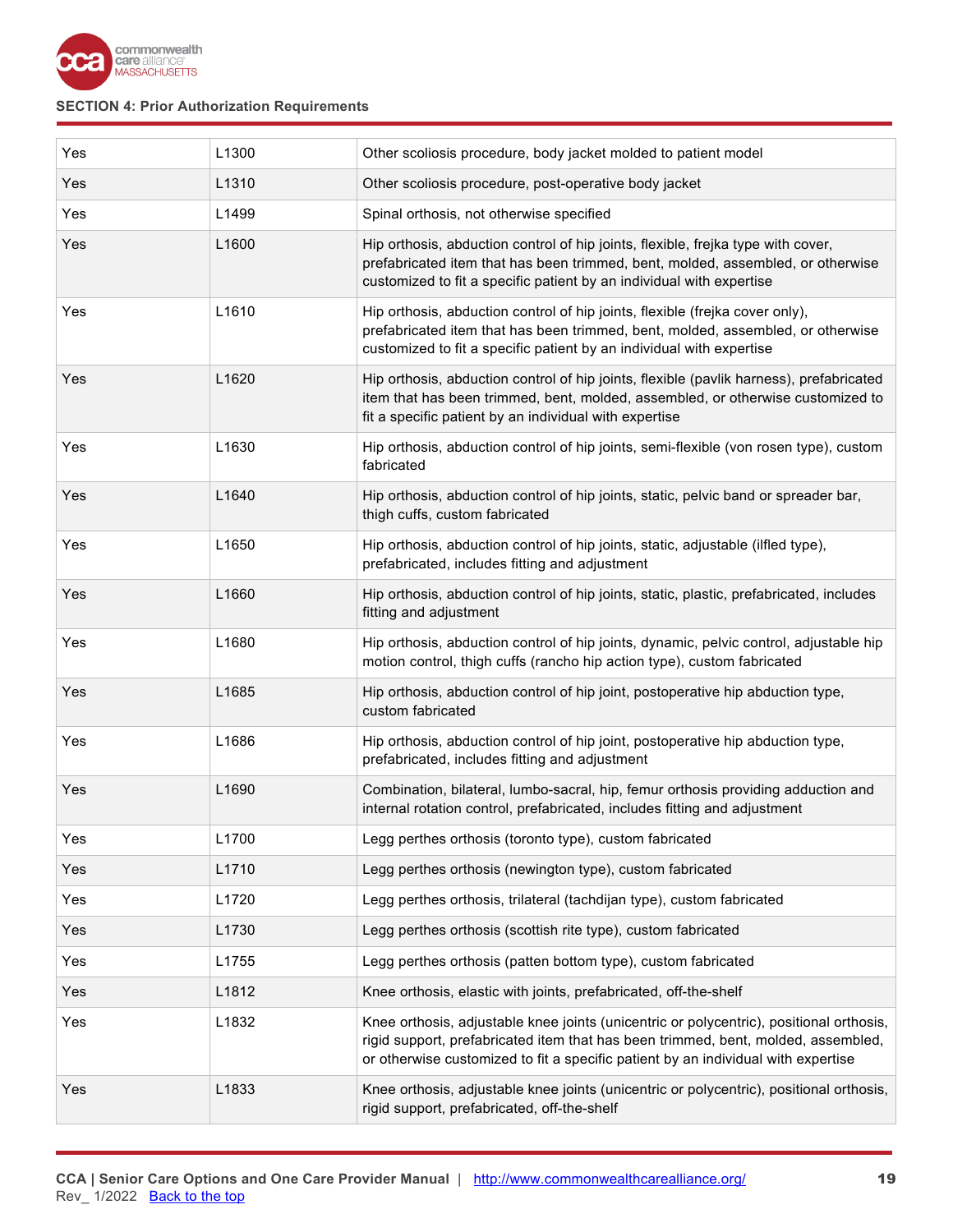

| Yes | L1834 | Knee orthosis, without knee joint, rigid, custom fabricated                                                                                                                                                                                                                                                                                                            |
|-----|-------|------------------------------------------------------------------------------------------------------------------------------------------------------------------------------------------------------------------------------------------------------------------------------------------------------------------------------------------------------------------------|
| Yes | L1840 | Knee orthosis, derotation, medial-lateral, anterior cruciate ligament, custom<br>fabricated                                                                                                                                                                                                                                                                            |
| Yes | L1843 | Knee orthosis, single upright, thigh and calf, with adjustable flexion and extension<br>joint (unicentric or polycentric), medial-lateral and rotation control, with or without<br>varus/valgus adjustment, prefabricated item that has been trimmed, bent, molded,<br>assembled, or otherwise customized to fit a specific patient by an individual with<br>expertise |
| Yes | L1844 | Knee orthosis, single upright, thigh and calf, with adjustable flexion and extension<br>joint (unicentric or polycentric), medial-lateral and rotation control, with or without<br>varus/valgus adjustment, custom fabricated                                                                                                                                          |
| Yes | L1845 | Knee orthosis, double upright, thigh and calf, with adjustable flexion and extension<br>joint (unicentric or polycentric), medial-lateral and rotation control, with or without<br>varus/valgus adjustment, prefabricated item that has been trimmed, bent, molded,<br>assembled, or otherwise customized to fit a specific patient by an individual with<br>expertise |
| Yes | L1846 | Knee orthosis, double upright, thigh and calf, with adjustable flexion and extension<br>joint (unicentric or polycentric), medial-lateral and rotation control, with or without<br>varus/valgus adjustment, custom fabricated                                                                                                                                          |
| Yes | L1847 | Knee orthosis, double upright with adjustable joint, with inflatable air support<br>chamber(s), prefabricated item that has been trimmed, bent, molded, assembled,<br>or otherwise customized to fit a specific patient by an individual with expertise                                                                                                                |
| Yes | L1848 | Knee orthosis, double upright with adjustable joint, with inflatable air support<br>chamber(s), prefabricated, off-the-shelf                                                                                                                                                                                                                                           |
| Yes | L1860 | Knee orthosis, modification of supracondylar prosthetic socket, custom fabricated<br>(sk)                                                                                                                                                                                                                                                                              |
| Yes | L1904 | Ankle orthosis, ankle gauntlet, custom fabricated                                                                                                                                                                                                                                                                                                                      |
| Yes | L1907 | Ankle orthosis, supramalleolar with straps, with or without interface/pads, custom<br>fabricated                                                                                                                                                                                                                                                                       |
| Yes | L1920 | Ankle foot orthosis, single upright with static or adjustable stop (phelps or perlstein<br>type), custom fabricated                                                                                                                                                                                                                                                    |
| Yes | L1932 | Ankle foot orthosis, rigid anterior tibial section, total carbon fiber or equal material,<br>prefabricated, includes fitting and adjustment                                                                                                                                                                                                                            |
| Yes | L1940 | Ankle foot orthosis, plastic or other material, custom fabricated                                                                                                                                                                                                                                                                                                      |
| Yes | L1945 | Ankle foot orthosis, plastic, rigid anterior tibial section (floor reaction), custom<br>fabricated                                                                                                                                                                                                                                                                     |
| Yes | L1950 | Ankle foot orthosis, spiral (institute of rehabilitative medicine type), plastic, custom<br>fabricated                                                                                                                                                                                                                                                                 |
| Yes | L1951 | Ankle foot orthosis, spiral (institute of rehabilitative medicine type), plastic or other<br>material, prefabricated, includes fitting and adjustment                                                                                                                                                                                                                  |
| Yes | L1960 | Ankle foot orthosis, posterior solid ankle, plastic, custom fabricated                                                                                                                                                                                                                                                                                                 |
| Yes | L1970 | Ankle foot orthosis, plastic with ankle joint, custom fabricated                                                                                                                                                                                                                                                                                                       |
|     |       |                                                                                                                                                                                                                                                                                                                                                                        |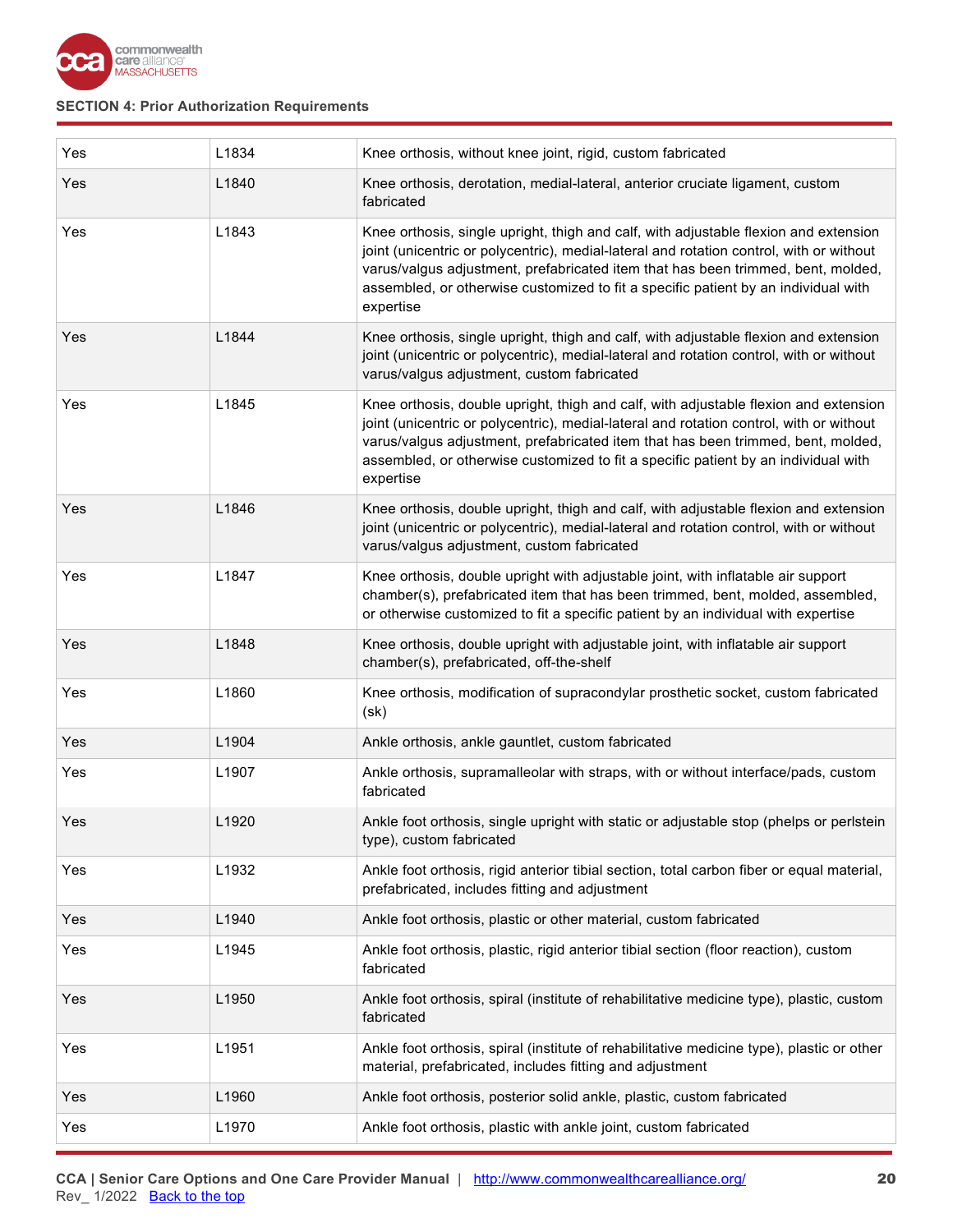

| Yes | L1980 | Ankle foot orthosis, single upright free plantar dorsiflexion, solid stirrup, calf<br>band/cuff (single-bar 'bk' orthosis), custom fabricated                                                          |
|-----|-------|--------------------------------------------------------------------------------------------------------------------------------------------------------------------------------------------------------|
| Yes | L1990 | Ankle foot orthosis, double upright free plantar dorsiflexion, solid stirrup, calf<br>band/cuff (double-bar 'bk' orthosis), custom fabricated                                                          |
| Yes | L2000 | Knee ankle foot orthosis, single upright, free knee, free ankle, solid stirrup, thigh<br>and calf bands/cuffs (single-bar 'ak' orthosis), custom fabricated                                            |
| Yes | L2005 | Knee ankle foot orthosis, any material, single or double upright, stance control,<br>automatic lock and swing phase release, any type activation, includes ankle joint,<br>any type, custom fabricated |
| Yes | L2010 | Knee ankle foot orthosis, single upright, free ankle, solid stirrup, thigh and calf<br>bands/cuffs (single-bar 'ak' orthosis), without knee joint, custom fabricated                                   |
| Yes | L2020 | Knee ankle foot orthosis, double upright, free ankle, solid stirrup, thigh and calf<br>bands/cuffs (double-bar 'ak' orthosis), custom fabricated                                                       |
| Yes | L2030 | Knee ankle foot orthosis, double upright, free ankle, solid stirrup, thigh and calf<br>bands/cuffs (double-bar 'ak' orthosis), without knee joint, custom fabricated                                   |
| Yes | L2034 | Knee ankle foot orthosis, full plastic, single upright, with or without free-motion<br>knee, medial lateral rotation control, with or without free-motion ankle, custom<br>fabricated                  |
| Yes | L2036 | Knee ankle foot orthosis, full plastic, double upright, with or without free-motion<br>knee, with or without free-motion ankle, custom fabricated                                                      |
| Yes | L2037 | Knee ankle foot orthosis, full plastic, single upright, with or without free-motion<br>knee, with or without free-motion ankle, custom fabricated                                                      |
| Yes | L2038 | Knee ankle foot orthosis, full plastic, with or without free-motion knee, multi-axis<br>ankle, custom fabricated                                                                                       |
| Yes | L2040 | Hip knee ankle foot orthosis, torsion control, bilateral rotation straps, pelvic<br>band/belt, custom fabricated                                                                                       |
| Yes | L2050 | Hip knee ankle foot orthosis, torsion control, bilateral torsion cables, hip joint,<br>pelvic band/belt, custom fabricated                                                                             |
| Yes | L2060 | Hip knee ankle foot orthosis, torsion control, bilateral torsion cables, ball-bearing<br>hip joint, pelvic band/belt, custom fabricated                                                                |
| Yes | L2070 | Hip knee ankle foot orthosis, torsion control, unilateral rotation straps, pelvic<br>band/belt, custom fabricated                                                                                      |
| Yes | L2080 | Hip knee ankle foot orthosis, torsion control, unilateral torsion cable, hip joint,<br>pelvic band/belt, custom fabricated                                                                             |
| Yes | L2090 | Hip knee ankle foot orthosis, torsion control, unilateral torsion cable, ball-bearing<br>hip joint, pelvic band/belt, custom fabricated                                                                |
| Yes | L2106 | Ankle foot orthosis, fracture orthosis, tibial fracture cast orthosis, thermoplastic<br>type casting material, custom fabricated                                                                       |
| Yes | L2108 | Ankle foot orthosis, fracture orthosis, tibial fracture cast orthosis, custom fabricated                                                                                                               |
| Yes | L2112 | Ankle foot orthosis, fracture orthosis, tibial fracture orthosis, soft, prefabricated,<br>includes fitting and adjustment                                                                              |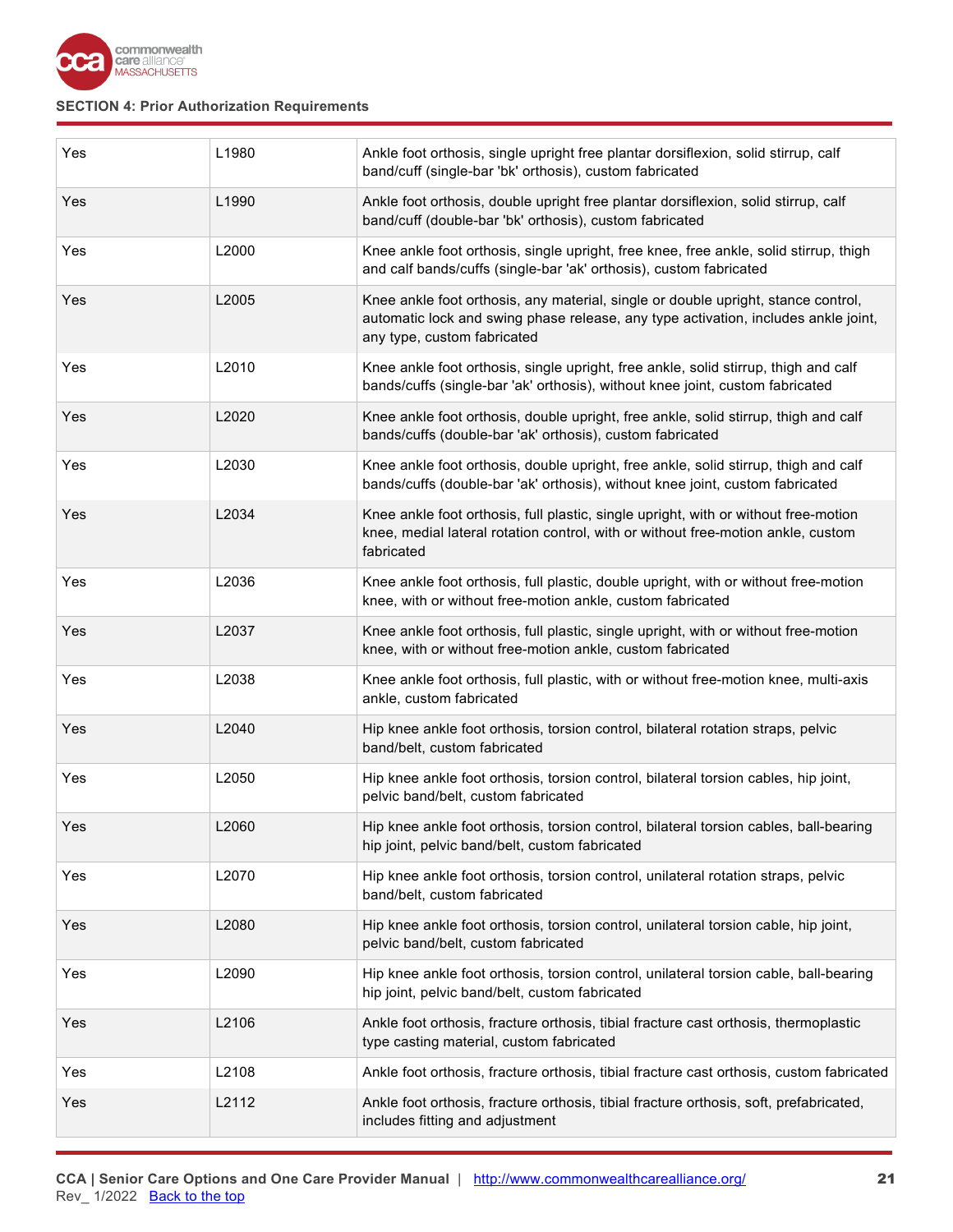

| Yes | L2114 | Ankle foot orthosis, fracture orthosis, tibial fracture orthosis, semi-rigid,<br>prefabricated, includes fitting and adjustment                                         |
|-----|-------|-------------------------------------------------------------------------------------------------------------------------------------------------------------------------|
| Yes | L2116 | Ankle foot orthosis, fracture orthosis, tibial fracture orthosis, rigid, prefabricated,<br>includes fitting and adjustment                                              |
| Yes | L2126 | Knee ankle foot orthosis, fracture orthosis, femoral fracture cast orthosis,<br>thermoplastic type casting material, custom fabricated                                  |
| Yes | L2128 | Knee ankle foot orthosis, fracture orthosis, femoral fracture cast orthosis, custom<br>fabricated                                                                       |
| Yes | L2132 | Kafo, fracture orthosis, femoral fracture cast orthosis, soft, prefabricated, includes<br>fitting and adjustment                                                        |
| Yes | L2134 | Kafo, fracture orthosis, femoral fracture cast orthosis, semi-rigid, prefabricated,<br>includes fitting and adjustment                                                  |
| Yes | L2136 | Kafo, fracture orthosis, femoral fracture cast orthosis, rigid, prefabricated, includes<br>fitting and adjustment                                                       |
| Yes | L2320 | Addition to lower-extremity, non-molded lacer, for custom-fabricated orthosis only                                                                                      |
| Yes | L2330 | Addition to lower-extremity lacer molded to patient model, for custom-fabricated<br>orthosis only                                                                       |
| Yes | L2340 | Addition to lower-extremity, pre-tibial shell, molded to patient model                                                                                                  |
| Yes | L2350 | Addition to lower-extremity, prosthetic type (bk) socket, molded to patient model<br>(used for "PTB" "AFO" orthoses)                                                    |
| Yes | L2387 | Addition to lower-extremity, polycentric knee joint, for custom-fabricated knee<br>ankle foot orthosis, each joint                                                      |
| Yes | L2510 | Addition to lower-extremity, thigh/weight bearing, quadrilateral brim, molded to<br>patient model                                                                       |
| Yes | L2520 | Addition to lower-extremity, thigh/weight bearing, quadrilateral brim, custom fitted                                                                                    |
| Yes | L2525 | Addition to lower-extremity, thigh/weight bearing, ischial containment/narrow m-I<br>brim molded to patient model                                                       |
| Yes | L2526 | Addition to lower-extremity, thigh/weight bearing, ischial containment/narrow m-I<br>brim, custom fitted                                                                |
| Yes | L2540 | Addition to lower-extremity, thigh/weight bearing, lacer, molded to patient model                                                                                       |
| Yes | L2627 | Addition to lower-extremity, pelvic control, plastic, molded to patient model,<br>reciprocating hip joint and cables                                                    |
| Yes | L2628 | Addition to lower-extremity, pelvic control, metal frame, reciprocating hip joint and<br>cables                                                                         |
| Yes | L2755 | Addition to lower-extremity orthosis, high strength, lightweight material, all hybrid<br>lamination/prepreg composite, per segment, for custom-fabricated orthosis only |
| Yes | L2800 | Addition to lower-extremity orthosis, knee control, knee cap, medial or lateral pull,<br>for use with custom-fabricated orthosis only                                   |
| Yes | L2999 | Lower-extremity orthoses, not otherwise specified                                                                                                                       |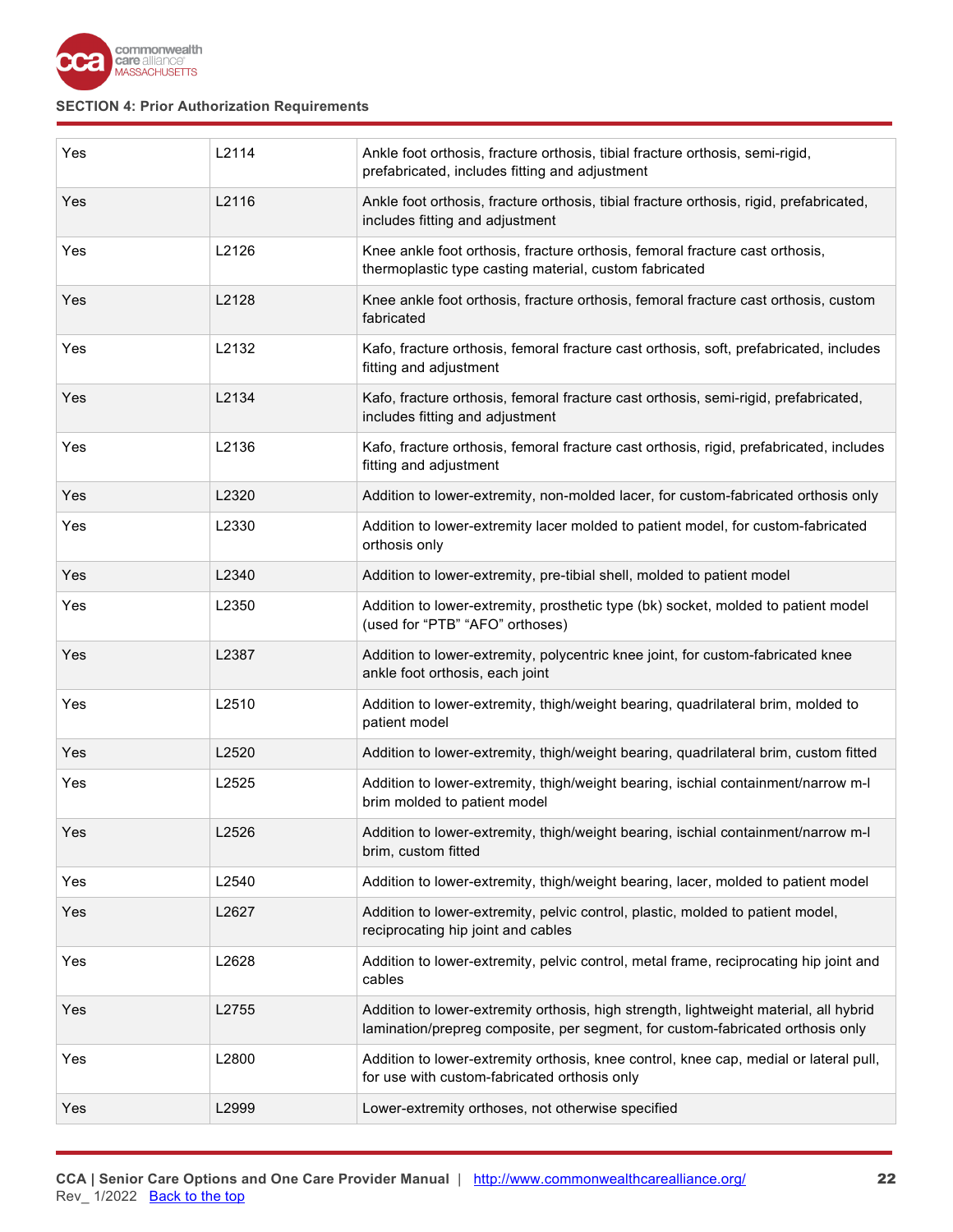

| Yes | L3002 | Foot, insert, removable, molded to patient model, plastazote or equal, each                                                                                                                                                                |
|-----|-------|--------------------------------------------------------------------------------------------------------------------------------------------------------------------------------------------------------------------------------------------|
| Yes | L3003 | Foot, insert, removable, molded to patient model, silicone gel, each                                                                                                                                                                       |
| Yes | L3020 | Foot, insert, removable, molded to patient model, longitudinal/metatarsal support,<br>each                                                                                                                                                 |
| Yes | L3204 | Orthopedic shoe, hightop with supinator or pronator, infant                                                                                                                                                                                |
| Yes | L3206 | Orthopedic shoe, hightop with supinator or pronator, child                                                                                                                                                                                 |
| Yes | L3207 | Orthopedic shoe, hightop with supinator or pronator, junior                                                                                                                                                                                |
| Yes | L3208 | Surgical boot, each, infant                                                                                                                                                                                                                |
| Yes | L3209 | Surgical boot, each, child                                                                                                                                                                                                                 |
| Yes | L3211 | Surgical boot, each, junior                                                                                                                                                                                                                |
| Yes | L3212 | Benesch boot, pair, infant                                                                                                                                                                                                                 |
| Yes | L3213 | Benesch boot, pair, child                                                                                                                                                                                                                  |
| Yes | L3214 | Benesch boot, pair, junior                                                                                                                                                                                                                 |
| Yes | L3215 | Orthopedic footwear, ladies' shoe, oxford, each                                                                                                                                                                                            |
| Yes | L3217 | Orthopedic footwear, ladies' shoe, hightop, depth inlay, each                                                                                                                                                                              |
| Yes | L3219 | Orthopedic footwear, men's shoe, oxford, each                                                                                                                                                                                              |
| Yes | L3221 | Orthopedic footwear, men's shoe, depth inlay, each                                                                                                                                                                                         |
| Yes | L3230 | Orthopedic footwear, custom shoe, depth inlay, each                                                                                                                                                                                        |
| Yes | L3250 | Orthopedic footwear, custom-molded shoe, removable inner mold, prosthetic shoe,<br>each                                                                                                                                                    |
| Yes | L3251 | Foot, shoe molded to patient model, silicone shoe, each                                                                                                                                                                                    |
| Yes | L3252 | Foot, shoe molded to patient model, plastazote (or similar), custom fabricated,<br>each                                                                                                                                                    |
| Yes | L3253 | Foot, molded shoe plastazote (or similar) custom fitted, each                                                                                                                                                                              |
| Yes | L3254 | Non-standard size or width                                                                                                                                                                                                                 |
| Yes | L3255 | Non-standard size or length                                                                                                                                                                                                                |
| Yes | L3257 | Orthopedic footwear, additional charge for split size                                                                                                                                                                                      |
| Yes | L3265 | Plastazote sandal, each                                                                                                                                                                                                                    |
| Yes | L3330 | Lift, elevation, metal extension (skate)                                                                                                                                                                                                   |
| Yes | L3649 | Orthopedic shoe modification, addition, or transfer                                                                                                                                                                                        |
| Yes | L3671 | Shoulder orthosis, shoulder joint design, without joints, may include soft interface,<br>straps, custom fabricated, includes fitting and adjustment                                                                                        |
| Yes | L3674 | Shoulder orthosis, abduction positioning (airplane design), thoracic component and<br>support bar, with or without non-torsion joint/turnbuckle, may include soft interface,<br>straps, custom fabricated, includes fitting and adjustment |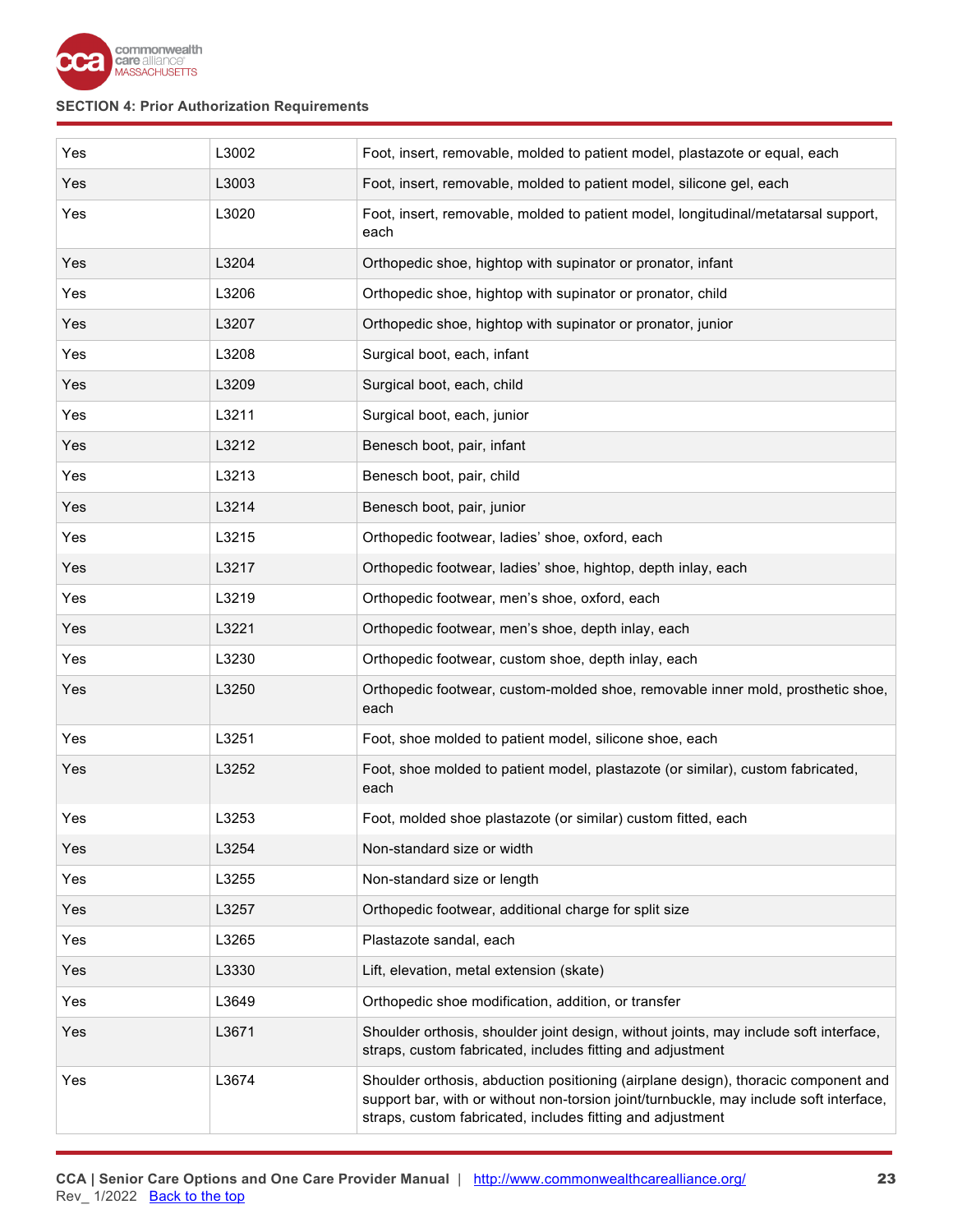

| Yes | L3675 | Shoulder orthosis, vest type abduction restrainer, canvas webbing type or equal,<br>prefabricated, off-the-shelf                                                                                                                                         |
|-----|-------|----------------------------------------------------------------------------------------------------------------------------------------------------------------------------------------------------------------------------------------------------------|
| Yes | L3677 | Shoulder orthosis, shoulder joint design, without joints, may include soft interface,<br>straps, prefabricated item that has been trimmed, bent, molded, assembled, or<br>otherwise customized to fit a specific patient by an individual with expertise |
| Yes | L3678 | Shoulder orthosis, shoulder joint design, without joints, may include soft interface,<br>straps, prefabricated, off-the-shelf                                                                                                                            |
| Yes | L3702 | Elbow orthosis, without joints, may include soft interface, straps, custom<br>fabricated, includes fitting and adjustment                                                                                                                                |
| Yes | L3720 | Elbow orthosis, double upright with forearm/arm cuffs, free motion, custom<br>fabricated                                                                                                                                                                 |
| Yes | L3730 | Elbow orthosis, double upright with forearm/arm cuffs, extension/flexion assist,<br>custom fabricated                                                                                                                                                    |
| Yes | L3740 | Elbow orthosis, double upright with forearm/arm cuffs, adjustable position lock with<br>active control, custom fabricated                                                                                                                                |
| Yes | L3763 | Elbow wrist hand orthosis, rigid, without joints, may include soft interface, straps,<br>custom fabricated, includes fitting and adjustment                                                                                                              |
| Yes | L3764 | Elbow wrist hand orthosis, includes one or more nontorsion joints, elastic bands,<br>turnbuckles, may include soft interface, straps, custom fabricated, includes fitting<br>and adjustment                                                              |
| Yes | L3765 | Elbow wrist hand finger orthosis, rigid, without joints, may include soft interface,<br>straps, custom fabricated, includes fitting and adjustment                                                                                                       |
| Yes | L3766 | Elbow wrist hand finger orthosis, includes one or more nontorsion joints, elastic<br>bands, turnbuckles, may include soft interface, straps, custom fabricated, includes<br>fitting and adjustment                                                       |
| Yes | L3806 | Wrist hand finger orthosis, includes one or more nontorsion joint(s), turnbuckles,<br>elastic bands/springs, may include soft interface material, straps, custom<br>fabricated, includes fitting and adjustment                                          |
| Yes | L3900 | Wrist hand finger orthosis, dynamic flexor hinge, reciprocal wrist extension/flexion,<br>finger flexion/extension, wrist or finger driven, custom fabricated                                                                                             |
| Yes | L3901 | Wrist hand finger orthosis, dynamic flexor hinge, reciprocal wrist extension/flexion,<br>finger flexion/extension, cable driven, custom fabricated                                                                                                       |
| Yes | L3904 | Wrist hand finger orthosis, external powered, electric, custom fabricated                                                                                                                                                                                |
| Yes | L3905 | Wrist hand orthosis, includes one or more nontorsion joints, elastic bands,<br>turnbuckles, may include soft interface, straps, custom fabricated, includes fitting<br>and adjustment                                                                    |
| Yes | L3913 | Hand finger orthosis, without joints, may include soft interface, straps, custom<br>fabricated, includes fitting and adjustment                                                                                                                          |
| Yes | L3919 | Hand orthosis, without joints, may include soft interface, straps, custom fabricated,<br>includes fitting and adjustment                                                                                                                                 |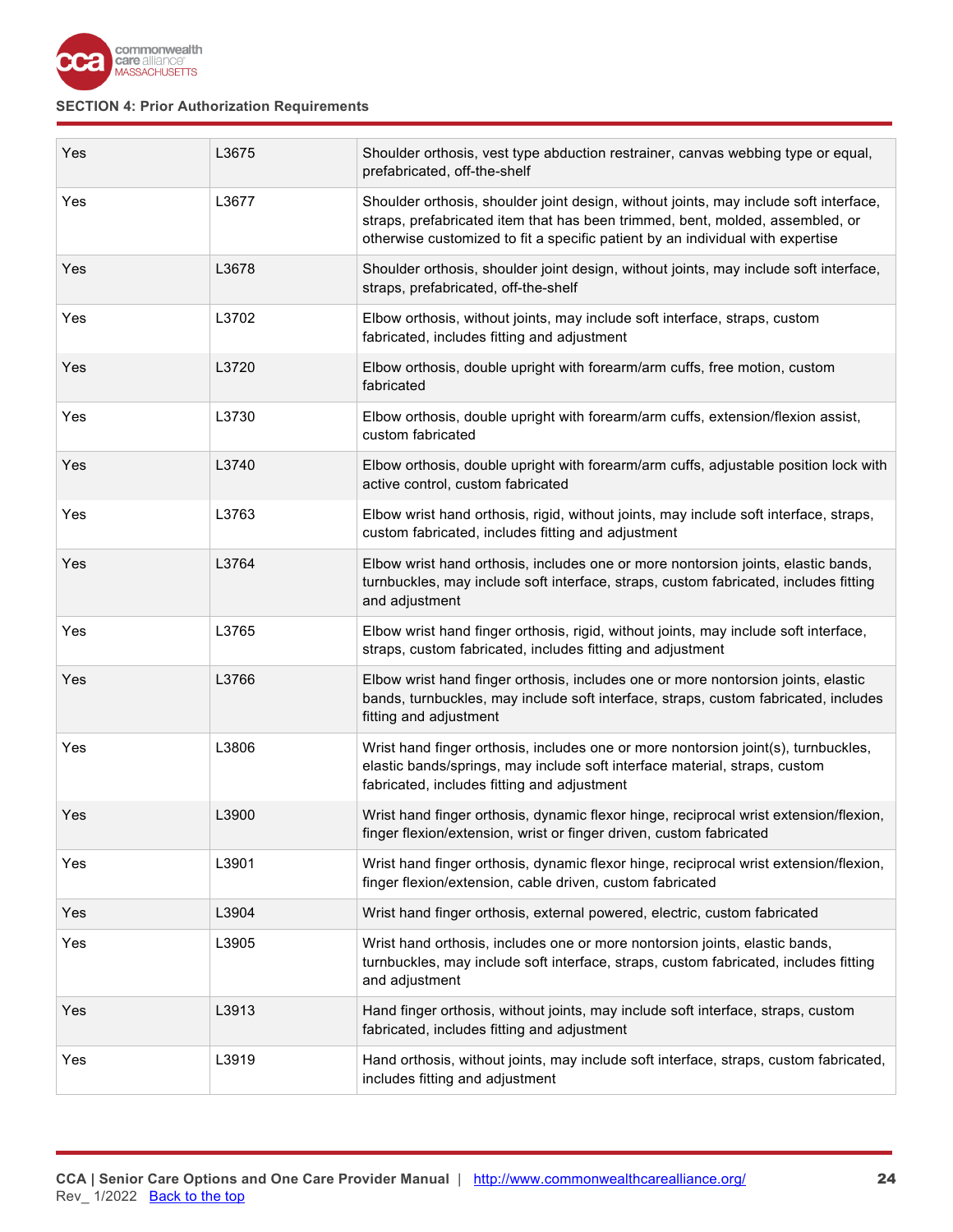

| Yes | L3921 | Hand finger orthosis, includes one or more nontorsion joints, elastic bands,<br>turnbuckles, may include soft interface, straps, custom fabricated, includes fitting<br>and adjustment                                                                                                      |
|-----|-------|---------------------------------------------------------------------------------------------------------------------------------------------------------------------------------------------------------------------------------------------------------------------------------------------|
| Yes | L3933 | Finger orthosis, without joints, may include soft interface, custom fabricated,<br>includes fitting and adjustment                                                                                                                                                                          |
| Yes | L3935 | Finger orthosis, nontorsion joint, may include soft interface, custom fabricated,<br>includes fitting and adjustment                                                                                                                                                                        |
| Yes | L3956 | Addition of joint to upper extremity orthosis, any material, per joint                                                                                                                                                                                                                      |
| Yes | L3960 | Shoulder elbow wrist hand orthosis, abduction positioning, airplane design,<br>prefabricated, includes fitting and adjustment                                                                                                                                                               |
| Yes | L3961 | Shoulder elbow wrist hand orthosis, shoulder cap design, without joints, may<br>include soft interface, straps, custom fabricated, includes fitting and adjustment                                                                                                                          |
| Yes | L3962 | Shoulder elbow wrist hand orthosis, abduction positioning, erbs palsey design,<br>prefabricated, includes fitting and adjustment                                                                                                                                                            |
| Yes | L3967 | Shoulder elbow wrist hand orthosis, abduction positioning (airplane design),<br>thoracic component and support bar, without joints, may include soft interface,<br>straps, custom fabricated, includes fitting and adjustment                                                               |
| Yes | L3971 | Shoulder elbow wrist hand orthosis, shoulder cap design, includes one or more<br>nontorsion joints, elastic bands, turnbuckles, may include soft interface, straps,<br>custom fabricated, includes fitting and adjustment                                                                   |
| Yes | L3973 | Shoulder elbow wrist hand orthosis, abduction positioning (airplane design),<br>thoracic component and support bar, includes one or more nontorsion joints,<br>elastic bands, turnbuckles, may include soft interface, straps, custom fabricated,<br>includes fitting and adjustment        |
| Yes | L3975 | Shoulder elbow wrist hand finger orthosis, shoulder cap design, without joints, may<br>include soft interface, straps, custom fabricated, includes fitting and adjustment                                                                                                                   |
| Yes | L3976 | Shoulder elbow wrist hand finger orthosis, abduction positioning (airplane design),<br>thoracic component and support bar, without joints, may include soft interface,<br>straps, custom fabricated, includes fitting and adjustment                                                        |
| Yes | L3977 | Shoulder elbow wrist hand finger orthosis, shoulder cap design, includes one or<br>more nontorsion joints, elastic bands, turnbuckles, may include soft interface,<br>straps, custom fabricated, includes fitting and adjustment                                                            |
| Yes | L3978 | Shoulder elbow wrist hand finger orthosis, abduction positioning (airplane design),<br>thoracic component and support bar, includes one or more nontorsion joints,<br>elastic bands, turnbuckles, may include soft interface, straps, custom fabricated,<br>includes fitting and adjustment |
| Yes | L3999 | Upper limb orthosis, not otherwise specified                                                                                                                                                                                                                                                |
| Yes | L4000 | Replace girdle for spinal orthosis (CTLSO or so)                                                                                                                                                                                                                                            |
| Yes | L4010 | Replace trilateral socket brim                                                                                                                                                                                                                                                              |
| Yes | L4020 | Replace quadrilateral socket brim, molded to patient model                                                                                                                                                                                                                                  |
| Yes | L4030 | Replace quadrilateral socket brim, custom fitted                                                                                                                                                                                                                                            |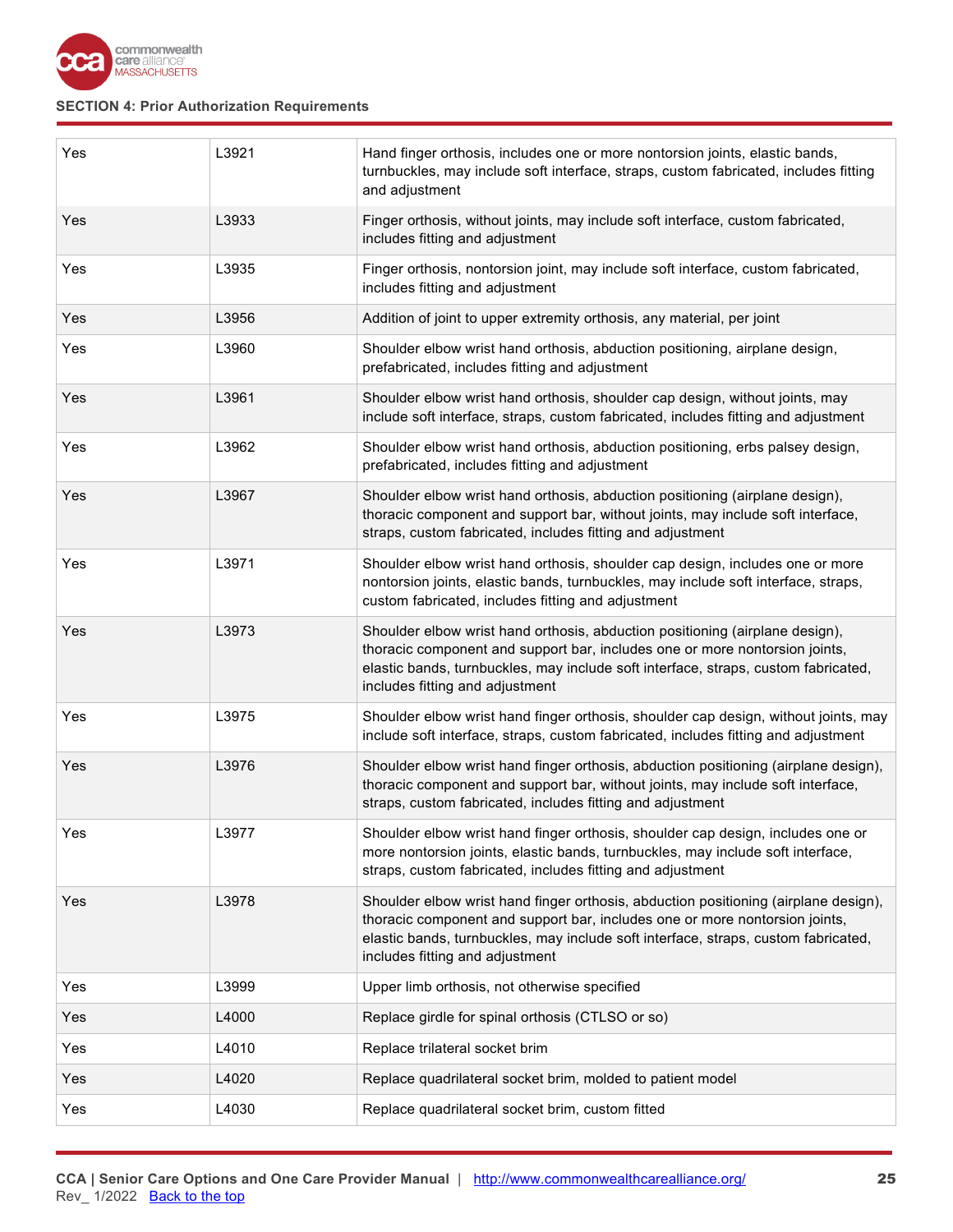

| L4040 | Replace molded thigh lacer, for custom-fabricated orthosis only                                                                                                                                                              |
|-------|------------------------------------------------------------------------------------------------------------------------------------------------------------------------------------------------------------------------------|
| L4045 | Replace non-molded thigh lacer, for custom-fabricated orthosis only                                                                                                                                                          |
| L4050 | Replace molded calf lacer, for custom-fabricated orthosis only                                                                                                                                                               |
| L4055 | Replace non-molded calf lacer, for custom fabricated orthosis only                                                                                                                                                           |
| L4361 | Walking boot, pneumatic and/or vacuum, with or without joints, with or without<br>interface material, prefabricated, off-the-shelf                                                                                           |
| L4631 | Ankle foot orthosis, walking boot type, varus/valgus correction, rocker bottom,<br>anterior tibial shell, soft interface, custom arch support, plastic or other material,<br>includes straps and closures, custom fabricated |
| L5000 | Partial foot, shoe insert with longitudinal arch, toe filler                                                                                                                                                                 |
| L5010 | Partial foot, molded socket, ankle height, with toe filler                                                                                                                                                                   |
| L5020 | Partial foot, molded socket, tibial tubercle height, with toe filler                                                                                                                                                         |
| L5050 | Ankle, symes, molded socket, sach foot                                                                                                                                                                                       |
| L5060 | Ankle, symes, metal frame, molded leather socket, articulated ankle/foot                                                                                                                                                     |
| L5100 | Below-knee, molded socket, shin, sach foot                                                                                                                                                                                   |
| L5105 | Below-knee, plastic socket, joints and thigh lacer, sach foot                                                                                                                                                                |
| L5150 | Knee disarticulation (or through knee), molded socket, external knee joints, shin,<br>sach foot                                                                                                                              |
| L5160 | Knee disarticulation (or through knee), molded socket, bent knee configuration,<br>external knee joints, shin, sach foot                                                                                                     |
| L5200 | Above-knee, molded socket, single-axis constant friction knee, shin, sach foot                                                                                                                                               |
| L5210 | Above-knee, short prosthesis, no knee joint ("stubbies"), with foot blocks, no ankle<br>joints, each                                                                                                                         |
| L5220 | Above-knee, short prosthesis, no knee joint ("stubbies"), with articulated ankle/foot,<br>dynamically aligned, each                                                                                                          |
| 5230  | Above-knee, for proximal femoral focal deficiency, constant friction knee, shin,<br>sach foot                                                                                                                                |
| L5250 | Hip disarticulation, canadian type; molded socket, hip joint, single-axis constant<br>friction knee, shin, sach foot                                                                                                         |
| L5270 | Hip disarticulation, tilt table type; molded socket, locking hip joint, single-axis<br>constant friction knee, shin, sach foot                                                                                               |
| L5280 | Hemipelvectomy, canadian type; molded socket, hip joint, single-axis constant<br>friction knee, shin, sach foot                                                                                                              |
| L5301 | Below-knee, molded socket, shin, sach foot, endoskeletal system                                                                                                                                                              |
| L5312 | Knee disarticulation (or through knee), molded socket, single-axis knee, pylon,<br>sach foot, endoskeletal system                                                                                                            |
| L5321 | Above knee, molded socket, open end, sach foot, endoskeletal system, single-axis<br>knee                                                                                                                                     |
|       |                                                                                                                                                                                                                              |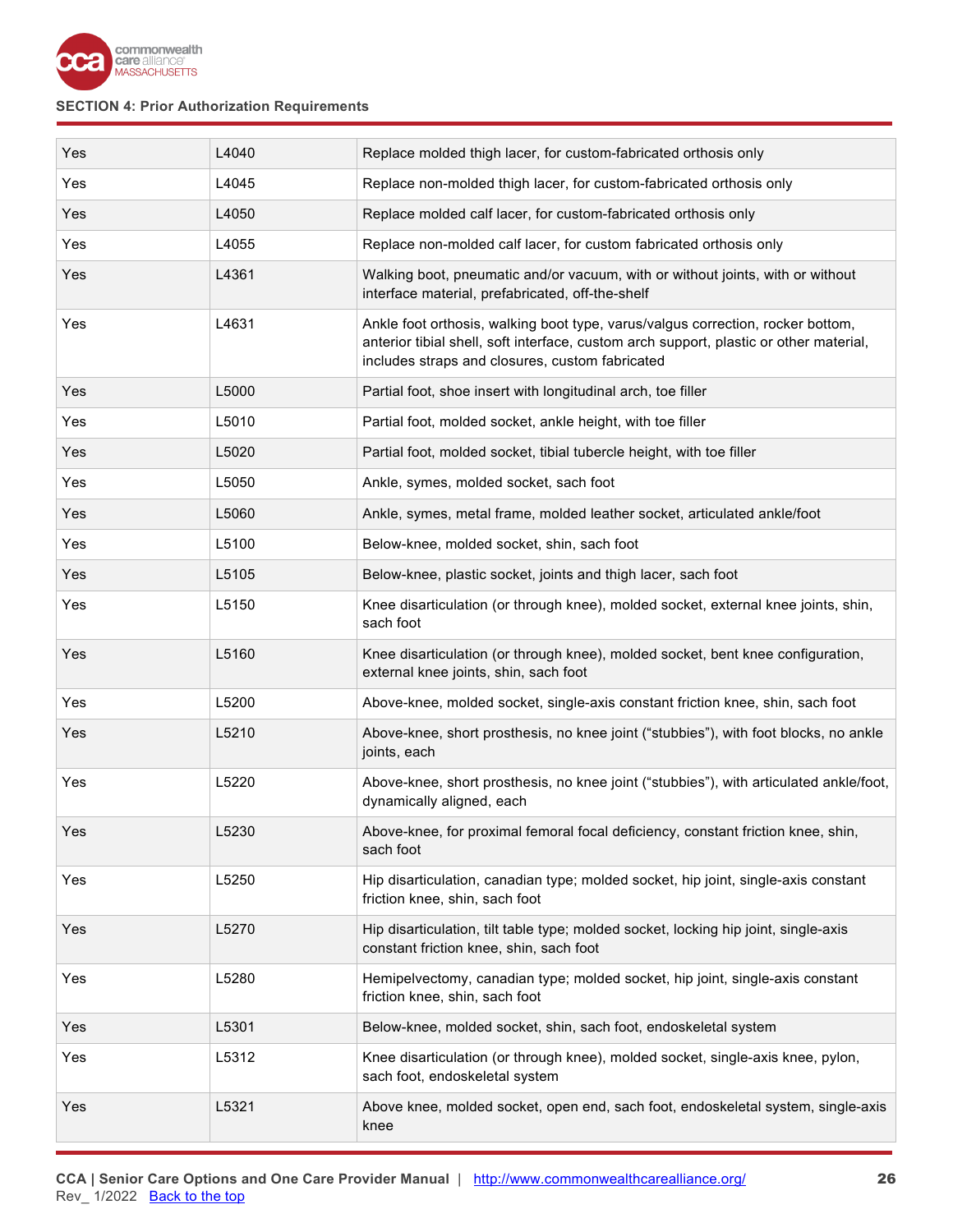

| Yes | L5331 | Hip disarticulation, canadian type, molded socket, endoskeletal system, hip joint,<br>single-axis knee, sach foot                                                                                             |
|-----|-------|---------------------------------------------------------------------------------------------------------------------------------------------------------------------------------------------------------------|
| Yes | L5341 | Hemipelvectomy, canadian type, molded socket, endoskeletal system, hip joint,<br>single-axis knee, sach foot                                                                                                  |
| Yes | L5400 | Immediate post-surgical or early fitting, application of initial rigid dressing, including<br>fitting, alignment, suspension, and one cast change, below knee                                                 |
| Yes | L5410 | Immediate post-surgical or early fitting, application of initial rigid dressing, including<br>fitting, alignment, and suspension, below knee, each additional cast change and<br>realignment                  |
| Yes | L5420 | Immediate post-surgical or early fitting, application of initial rigid dressing, including<br>fitting, alignment, and suspension and one cast change "AK" or knee disarticulation                             |
| Yes | L5430 | Immediate post-surgical or early fitting, application of initial rigid dressing, including<br>fitting, alignment, and supension, "AK" or knee disarticulation, each additional cast<br>change and realignment |
| Yes | L5450 | Immediate post-surgical or early fitting, application of non-weight bearing rigid<br>dressing, below knee                                                                                                     |
| Yes | L5460 | Immediate post-surgical or early fitting, application of non-weight bearing rigid<br>dressing, above knee                                                                                                     |
| Yes | L5500 | Initial, below-knee "PTB" type socket, non-alignable system, pylon, no cover, sach<br>foot, plaster socket, direct formed                                                                                     |
| Yes | L5505 | Initial, above knee/knee disarticulation, ischial level socket, non-alignable system,<br>pylon, no cover, sach foot, plaster socket, direct formed                                                            |
| Yes | L5510 | Preparatory, below-knee "PTB" type socket, non-alignable system, pylon, no cover,<br>sach foot, plaster socket, molded to model                                                                               |
| Yes | L5520 | Preparatory, below-knee "PTB" type socket, non-alignable system, pylon, no cover,<br>sach foot, thermoplastic or equal, direct formed                                                                         |
| Yes | L5530 | Preparatory, below-knee "PTB" type socket, non-alignable system, pylon, no cover,<br>sach foot, thermoplastic or equal, molded to model                                                                       |
| Yes | L5535 | Preparatory, below-knee "PTB" type socket, non-alignable system, no cover, sach<br>foot, prefabricated, adjustable open-end socket                                                                            |
| Yes | L5540 | Preparatory, below-knee "PTB" type socket, non-alignable system, pylon, no cover,<br>sach foot, laminated socket, molded to model                                                                             |
| Yes | L5560 | Preparatory, above knee/knee disarticulation, ischial level socket, non-alignable<br>system, pylon, no cover, sach foot, plaster socket, molded to model                                                      |
| Yes | L5570 | Preparatory, above knee/knee disarticulation, ischial level socket, non-alignable<br>system, pylon, no cover, sach foot, thermoplastic or equal, direct formed                                                |
| Yes | L5580 | Preparatory, above knee/knee disarticulation ischial level socket, non-alignable<br>system, pylon, no cover, sach foot, thermoplastic or equal, molded to model                                               |
| Yes | L5585 | Preparatory, above knee/knee disarticulation, ischial level socket, non-alignable<br>system, pylon, no cover, sach foot, prefabricated adjustable open-end socket                                             |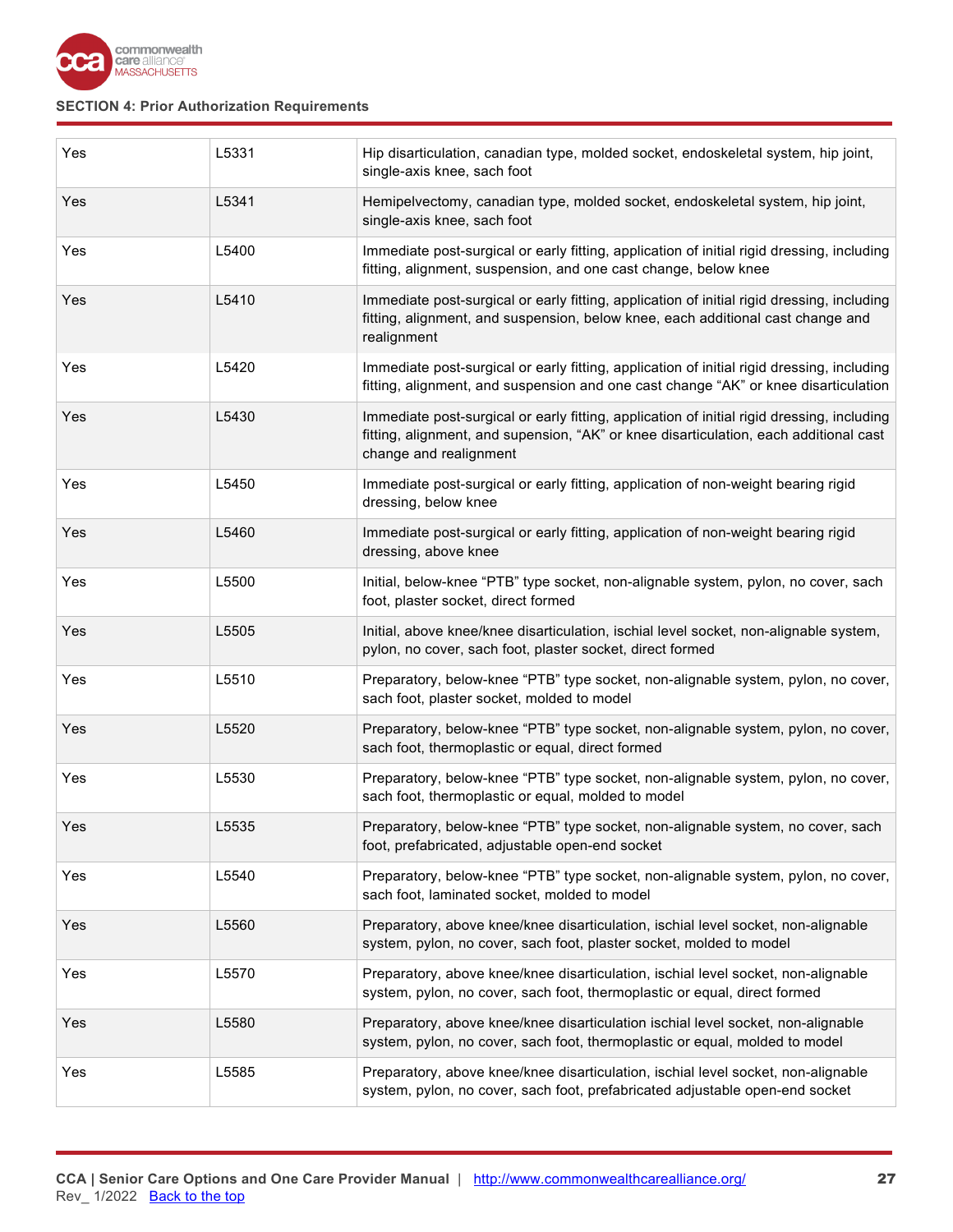

| Yes | L5590 | Preparatory, above knee/knee disarticulation ischial level socket, non-alignable<br>system, pylon no cover, sach foot, laminated socket, molded to model |
|-----|-------|----------------------------------------------------------------------------------------------------------------------------------------------------------|
| Yes | L5595 | Preparatory, hip disarticulation-hemipelvectomy, pylon, no cover, sach foot,<br>thermoplastic or equal, molded to patient model                          |
| Yes | L5600 | Preparatory, hip disarticulation-hemipelvectomy, pylon, no cover, sach foot,<br>laminated socket, molded to patient model                                |
| Yes | L5610 | Addition to lower extremity, endoskeletal system, above knee, hydracadence<br>system                                                                     |
| Yes | L5611 | Addition to lower extremity, endoskeletal system, above knee/knee disarticulation,<br>4-bar linkage, with friction swing phase control                   |
| Yes | L5613 | Addition to lower extremity, endoskeletal system, above knee/knee disarticulation,<br>4-bar linkage, with hydraulic swing phase control                  |
| Yes | L5614 | Addition to lower extremity, exoskeletal system, above knee/knee disarticulation,<br>4-bar linkage, with pneumatic swing phase control                   |
| Yes | L5616 | Addition to lower extremity, endoskeletal system, above-knee, universal multiplex<br>system, friction swing phase control                                |
| Yes | L5617 | Addition to lower extremity, quick change self-aligning unit, above knee or below<br>knee, each                                                          |
| Yes | L5618 | Addition to lower extremity, test socket, symes                                                                                                          |
| Yes | L5620 | Addition to lower extremity, test socket, below knee                                                                                                     |
| Yes | L5622 | Addition to lower extremity, test socket, knee disarticulation                                                                                           |
| Yes | L5624 | Addition to lower extremity, test socket, above knee                                                                                                     |
| Yes | L5626 | Addition to lower extremity, test socket, hip disarticulation                                                                                            |
| Yes | L5628 | Addition to lower extremity, test socket, hemipelvectomy                                                                                                 |
| Yes | L5629 | Addition to lower extremity, below knee, acrylic socket                                                                                                  |
| Yes | L5630 | Addition to lower extremity, symes type, expandable wall socket                                                                                          |
| Yes | L5631 | Addition to lower extremity, above knee or knee disarticulation, acrylic socket                                                                          |
| Yes | L5632 | Addition to lower extremity, symes type, "PTB" brim design socket                                                                                        |
| Yes | L5634 | Addition to lower extremity, symes type, posterior opening (canadian) socket                                                                             |
| Yes | L5636 | Addition to lower extremity, symes type, medial opening socket                                                                                           |
| Yes | L5637 | Addition to lower extremity, below knee, total contact                                                                                                   |
| Yes | L5638 | Addition to lower extremity, below knee, leather socket                                                                                                  |
| Yes | L5639 | Addition to lower extremity, below knee, wood socket                                                                                                     |
| Yes | L5640 | Addition to lower extremity, knee disarticulation, leather socket                                                                                        |
| Yes | L5642 | Addition to lower extremity, above knee, leather socket                                                                                                  |
| Yes | L5643 | Addition to lower extremity, hip disarticulation, flexible inner socket, external frame                                                                  |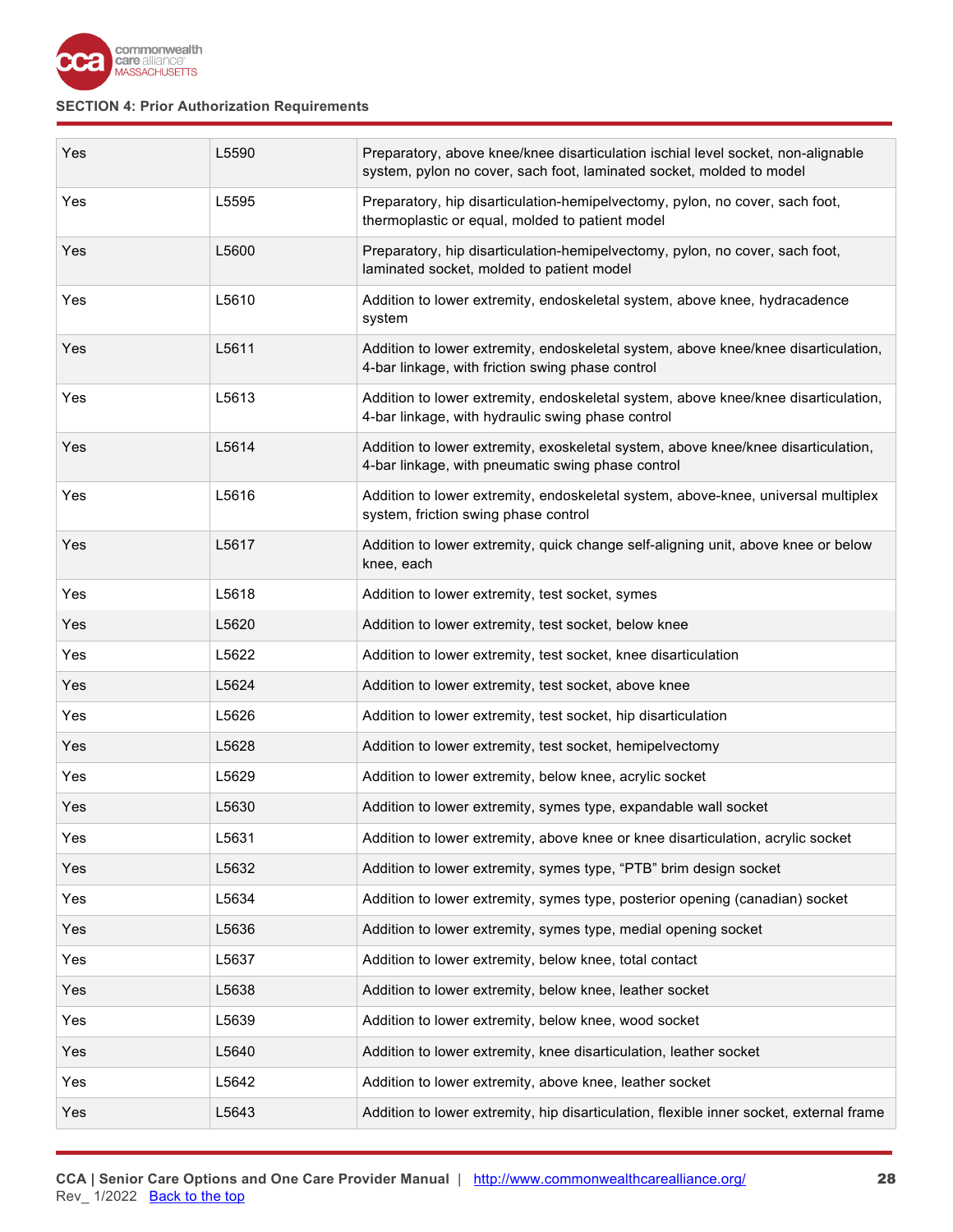

| Yes | L5644 | Addition to lower extremity, above knee, wood socket                                                                                                                                                   |
|-----|-------|--------------------------------------------------------------------------------------------------------------------------------------------------------------------------------------------------------|
| Yes | L5645 | Addition to lower extremity, below knee, flexible inner socket, external frame                                                                                                                         |
| Yes | L5646 | Addition to lower extremity, below knee, air, fluid, gel or equal, cushion socket                                                                                                                      |
| Yes | L5647 | Addition to lower extremity, below-knee suction socket                                                                                                                                                 |
| Yes | L5648 | Addition to lower extremity, above knee, air, fluid, gel or equal, cushion socket                                                                                                                      |
| Yes | L5649 | Addition to lower extremity, ischial containment/narrow m-I socket                                                                                                                                     |
| Yes | L5650 | Addition to lower extremity, total contact, above knee or knee disarticulation socket                                                                                                                  |
| Yes | L5651 | Addition to lower extremity, above knee, flexible inner socket, external frame                                                                                                                         |
| Yes | L5652 | Addition to lower extremity, suction suspension, above knee or knee disarticulation<br>socket                                                                                                          |
| Yes | L5653 | Addition to lower extremity, knee disarticulation, expandable wall socket                                                                                                                              |
| Yes | L5654 | Addition to lower extremity, socket insert, symes (kemblo, pelite, aliplast,<br>plastazote or equal)                                                                                                   |
| Yes | L5655 | Addition to lower extremity, socket insert, below knee (kemblo, pelite, aliplast,<br>plastazote or equal)                                                                                              |
| Yes | L5656 | Addition to lower extremity, socket insert, knee disarticulation (kemblo, pelite,<br>aliplast, plastazote or equal)                                                                                    |
| Yes | L5658 | Addition to lower extremity, socket insert, above knee (kemblo, pelite, aliplast,<br>plastazote or equal)                                                                                              |
| Yes | L5661 | Addition to lower extremity, socket insert, multi-durometer symes                                                                                                                                      |
| Yes | L5665 | Addition to lower extremity, socket insert, multi-durometer, below knee                                                                                                                                |
| Yes | L5666 | Addition to lower extremity, below knee, cuff suspension                                                                                                                                               |
| Yes | L5670 | Addition to lower extremity, below knee, molded supracondylar suspension ("pts"<br>or similar)                                                                                                         |
| Yes | L5671 | Addition to lower extremity, below-knee/above-knee suspension locking<br>mechanism (shuttle, lanyard or equal), excludes socket insert                                                                 |
| Yes | L5672 | Addition to lower extremity, below knee, removable medial brim suspension                                                                                                                              |
| Yes | L5673 | Addition to lower extremity, below knee/above knee, custom fabricated from<br>existing mold or prefabricated, socket insert, silicone gel, elastomeric or equal, for<br>use with locking mechanism     |
| Yes | L5676 | Additions to lower extremity, below knee, knee joints, single axis, pair                                                                                                                               |
| Yes | L5677 | Additions to lower extremity, below knee, knee joints, polycentric, pair                                                                                                                               |
| Yes | L5678 | Additions to lower extremity, below knee, joint covers, pair                                                                                                                                           |
| Yes | L5679 | Addition to lower extremity, below knee/above knee, custom fabricated from<br>existing mold or prefabricated, socket insert, silicone gel, elastomeric or equal, not<br>for use with locking mechanism |
| Yes | L5680 | Addition to lower extremity, below knee, thigh lacer, nonmolded                                                                                                                                        |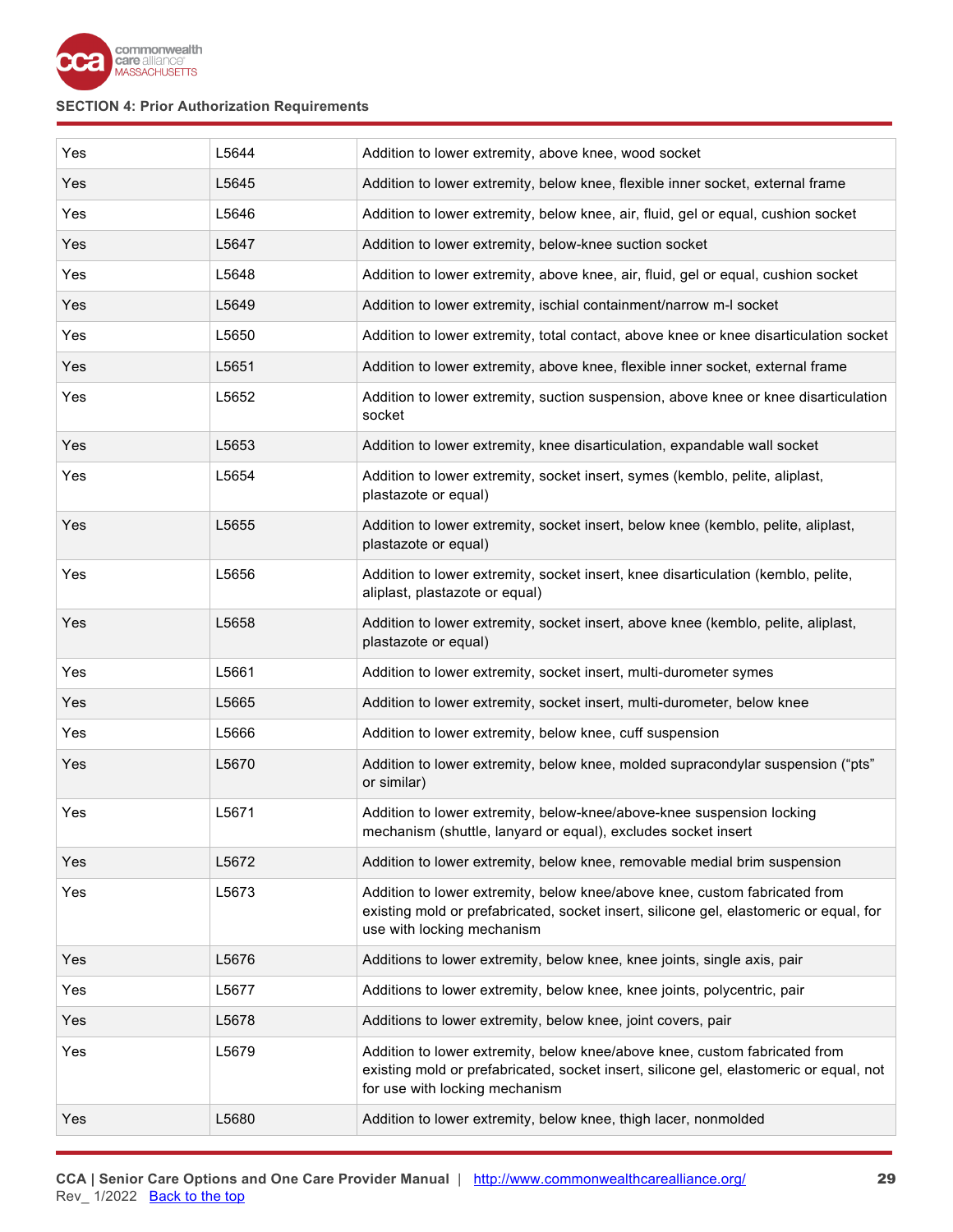

| Yes | L5681 | Addition to lower extremity, below knee/above knee, custom-fabricated socket<br>insert for congenital or atypical traumatic amputee, silicone gel, elastomeric or<br>equal, for use with or without locking mechanism, initial only (for other than initial,<br>use code I5673 or I5679)            |
|-----|-------|-----------------------------------------------------------------------------------------------------------------------------------------------------------------------------------------------------------------------------------------------------------------------------------------------------|
| Yes | L5682 | Addition to lower extremity, below knee, thigh lacer, gluteal/ischial, molded                                                                                                                                                                                                                       |
| Yes | L5683 | Addition to lower extremity, below knee/above knee, custom-fabricated socket<br>insert for other than congenital or atypical traumatic amputee, silicone gel,<br>elastomeric or equal, for use with or without locking mechanism, initial only (for<br>other than initial, use code I5673 or I5679) |
| Yes | L5684 | Addition to lower extremity, below knee, fork strap                                                                                                                                                                                                                                                 |
| Yes | L5686 | Addition to lower extremity, below knee, back check (extension control)                                                                                                                                                                                                                             |
| Yes | L5688 | Addition to lower extremity, below knee, waist belt, webbing                                                                                                                                                                                                                                        |
| Yes | L5690 | Addition to lower extremity, below knee, waist belt, padded and lined                                                                                                                                                                                                                               |
| Yes | L5692 | Addition to lower extremity, above knee, pelvic control belt, light                                                                                                                                                                                                                                 |
| Yes | L5694 | Addition to lower extremity, above knee, pelvic control belt, padded and lined                                                                                                                                                                                                                      |
| Yes | L5695 | Addition to lower extremity, above knee, pelvic control, sleeve suspension,<br>neoprene or equal, each                                                                                                                                                                                              |
| Yes | L5696 | Addition to lower extremity, above knee or knee disarticulation, pelvic joint                                                                                                                                                                                                                       |
| Yes | L5697 | Addition to lower extremity, above knee or knee disarticulation, pelvic band                                                                                                                                                                                                                        |
| Yes | L5699 | All lower-extremity prostheses, shoulder harness                                                                                                                                                                                                                                                    |
| Yes | L5700 | Replacement, socket, below knee, molded to patient model                                                                                                                                                                                                                                            |
| Yes | L5701 | Replacement, socket, above knee/knee disarticulation, including attachment plate,<br>molded to patient model                                                                                                                                                                                        |
| Yes | L5702 | Replacement, socket, hip disarticulation, including hip joint, molded to patient<br>model                                                                                                                                                                                                           |
| Yes | L5703 | Ankle, symes, molded to patient model, socket without solid ankle cushion heel<br>(sach) foot, replacement only                                                                                                                                                                                     |
| Yes | L5704 | Custom-shaped protective cover, below knee                                                                                                                                                                                                                                                          |
| Yes | L5705 | Custom-shaped protective cover, above knee                                                                                                                                                                                                                                                          |
| Yes | L5706 | Custom-shaped protective cover, knee disarticulation                                                                                                                                                                                                                                                |
| Yes | L5707 | Custom-shaped protective cover, hip disarticulation                                                                                                                                                                                                                                                 |
| Yes | L5710 | Addition, exoskeletal knee-shin system, single axis, manual lock                                                                                                                                                                                                                                    |
| Yes | L5711 | Additions exoskeletal knee-shin system, single axis, manual lock, ultra-light<br>material                                                                                                                                                                                                           |
| Yes | L5712 | Addition, exoskeletal knee-shin system, single axis, friction swing and stance<br>phase control (safety knee)                                                                                                                                                                                       |
| Yes | L5714 | Addition, exoskeletal knee-shin system, single axis, variable friction swing phase<br>control                                                                                                                                                                                                       |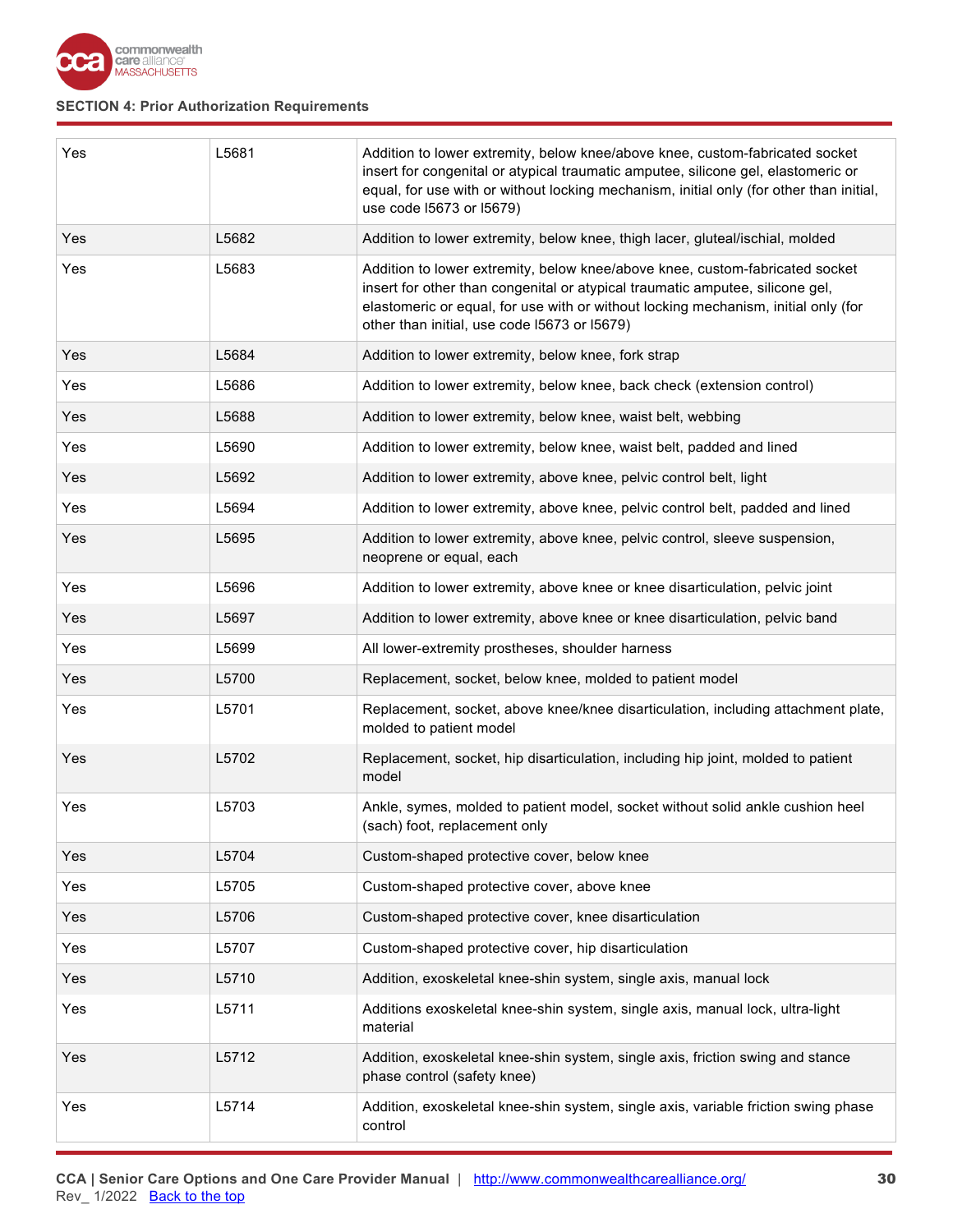

| Yes | L5716 | Addition, exoskeletal knee-shin system, polycentric, mechanical stance phase lock                                             |
|-----|-------|-------------------------------------------------------------------------------------------------------------------------------|
| Yes | L5718 | Addition, exoskeletal knee-shin system, polycentric, friction swing and stance<br>phase control                               |
| Yes | L5722 | Addition, exoskeletal knee-shin system, single axis, pneumatic swing, friction<br>stance phase control                        |
| Yes | L5724 | Addition, exoskeletal knee-shin system, single axis, fluid swing phase control                                                |
| Yes | L5726 | Addition, exoskeletal knee-shin system, single axis, external joints fluid swing<br>phase control                             |
| Yes | L5728 | Addition, exoskeletal knee-shin system, single axis, fluid swing and stance phase<br>control                                  |
| Yes | L5780 | Addition, exoskeletal knee-shin system, single axis, pneumatic/hydra pneumatic<br>swing phase control                         |
| Yes | L5781 | Addition to lower-limb prosthesis, vacuum pump, residual limb volume<br>management and moisture evacuation system             |
| Yes | L5782 | Addition to lower-limb prosthesis, vacuum pump, residual limb volume<br>management and moisture evacuation system, heavy duty |
| Yes | L5785 | Addition, exoskeletal system, below knee, ultra-light material (titanium, carbon fiber<br>or equal)                           |
| Yes | L5790 | Addition, exoskeletal system, above knee, ultra-light material (titanium, carbon<br>fiber or equal)                           |
| Yes | L5795 | Addition, exoskeletal system, hip disarticulation, ultra-light material (titanium,<br>carbon fiber or equal)                  |
| Yes | L5810 | Addition, endoskeletal knee-shin system, single axis, manual lock                                                             |
| Yes | L5811 | Addition, endoskeletal knee-shin system, single axis, manual lock, ultra-light<br>material                                    |
| Yes | L5812 | Addition, endoskeletal knee-shin system, single axis, friction swing and stance<br>phase control (safety knee)                |
| Yes | L5814 | Addition, endoskeletal knee-shin system, polycentric, hydraulic swing phase<br>control, mechanical stance phase lock          |
| Yes | L5816 | Addition, endoskeletal knee-shin system, polycentric, mechanical stance phase<br>lock                                         |
| Yes | L5818 | Addition, endoskeletal knee-shin system, polycentric, friction swing, and stance<br>phase control                             |
| Yes | L5822 | Addition, endoskeletal knee-shin system, single axis, pneumatic swing, friction<br>stance phase control                       |
| Yes | L5824 | Addition, endoskeletal knee-shin system, single axis, fluid swing phase control                                               |
| Yes | L5826 | Addition, endoskeletal knee-shin system, single axis, hydraulic swing phase<br>control, with miniature high-activity frame    |
| Yes | L5828 | Addition, endoskeletal knee-shin system, single-axis, fluid swing and stance phase<br>control                                 |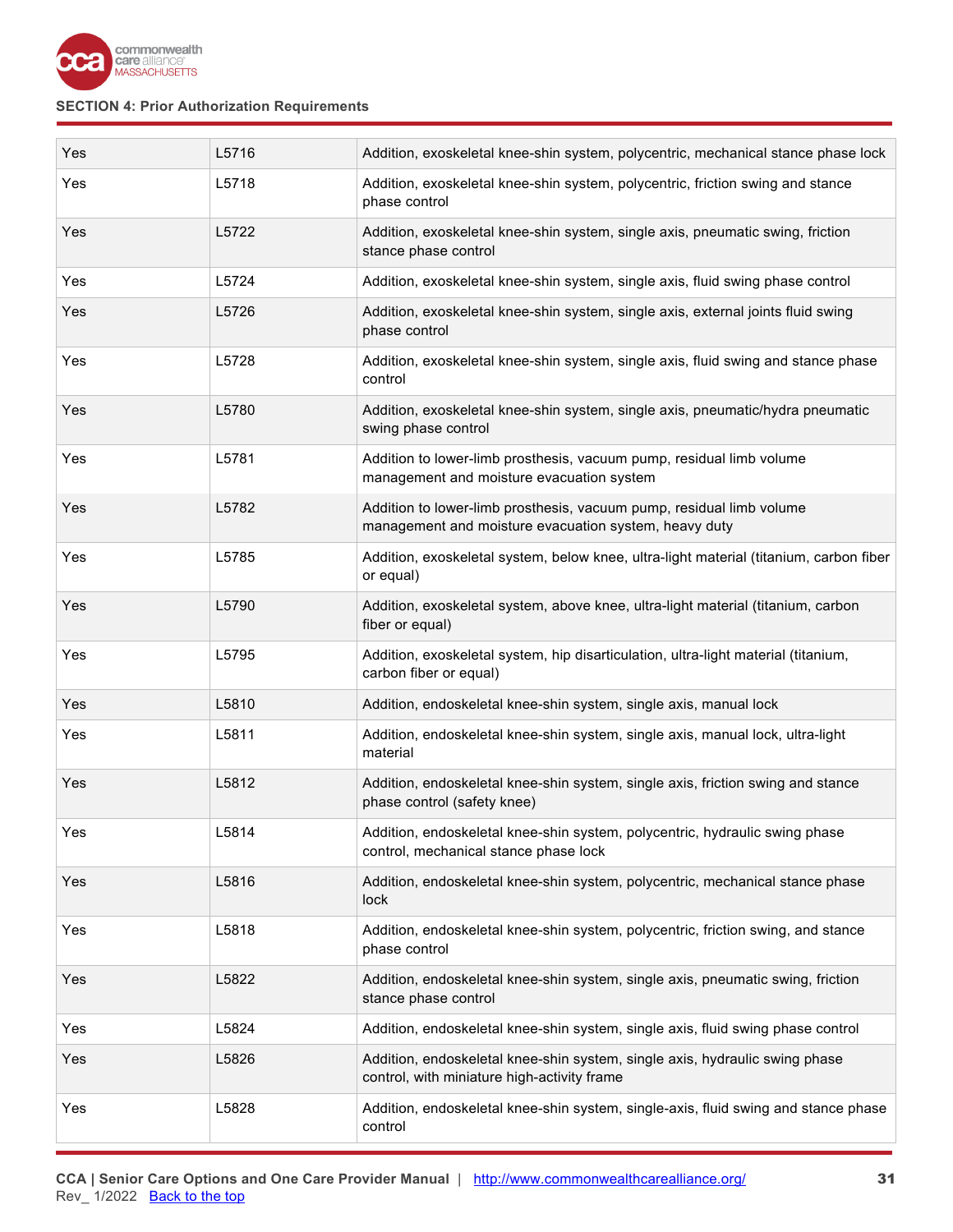

| Yes | L5830 | Addition, endoskeletal knee-shin system, single-axis, pneumatic/swing phase<br>control                                                                                       |
|-----|-------|------------------------------------------------------------------------------------------------------------------------------------------------------------------------------|
| Yes | L5840 | Addition, endoskeletal knee/shin system, 4-bar linkage or multiaxial, pneumatic<br>swing phase control                                                                       |
| Yes | L5845 | Addition, endoskeletal, knee-shin system, stance flexion feature, adjustable                                                                                                 |
| Yes | L5848 | Addition to endoskeletal knee-shin system, fluid stance extension, dampening<br>feature, with or without adjustability                                                       |
| Yes | L5855 | Addition, endoskeletal system, hip disarticulation, mechanical hip extension assist                                                                                          |
| Yes | L5856 | Addition to lower-extremity prosthesis, endoskeletal knee-shin system,<br>microprocessor control feature, swing and stance phase, includes electronic<br>sensor(s), any type |
| Yes | L5857 | Addition to lower-extremity prosthesis, endoskeletal knee-shin system,<br>microprocessor control feature, swing phase only, includes electronic sensor(s),<br>any type       |
| Yes | L5858 | Addition to lower-extremity prosthesis, endoskeletal knee shin system,<br>microprocessor control feature, stance phase only, includes electronic sensor(s),<br>any type      |
| Yes | L5910 | Addition, endoskeletal system, below knee, alignable system                                                                                                                  |
| Yes | L5920 | Addition, endoskeletal system, above knee or hip disarticulation, alignable system                                                                                           |
| Yes | L5925 | Addition, endoskeletal system, above knee, knee disarticulation or hip<br>disarticulation, manual lock                                                                       |
| Yes | L5930 | Addition, endoskeletal system, high-activity knee control frame                                                                                                              |
| Yes | L5940 | Addition, endoskeletal system, below knee, ultra-light material (titanium, carbon<br>fiber or equal)                                                                         |
| Yes | L5950 | Addition, endoskeletal system, above knee, ultra-light material (titanium, carbon<br>fiber or equal)                                                                         |
| Yes | L5960 | Addition, endoskeletal system, hip disarticulation, ultra-light material (titanium,<br>carbon fiber or equal)                                                                |
| Yes | L5961 | Addition, endoskeletal system, polycentric hip joint, pneumatic or hydraulic control,<br>rotation control, with or without flexion and/or extension control                  |
| Yes | L5962 | Addition, endoskeletal system, below knee, flexible protective outer surface<br>covering system                                                                              |
| Yes | L5964 | Addition, endoskeletal system, above knee, flexible protective outer surface<br>covering system                                                                              |
| Yes | L5966 | Addition, endoskeletal system, hip disarticulation, flexible protective outer surface<br>covering system                                                                     |
| Yes | L5968 | Addition to lower-limb prosthesis, multiaxial ankle with swing phase active<br>dorsiflexion feature                                                                          |
| Yes | L5969 | Addition, endoskeletal ankle-foot or ankle system, power assist, includes any type<br>motor(s)                                                                               |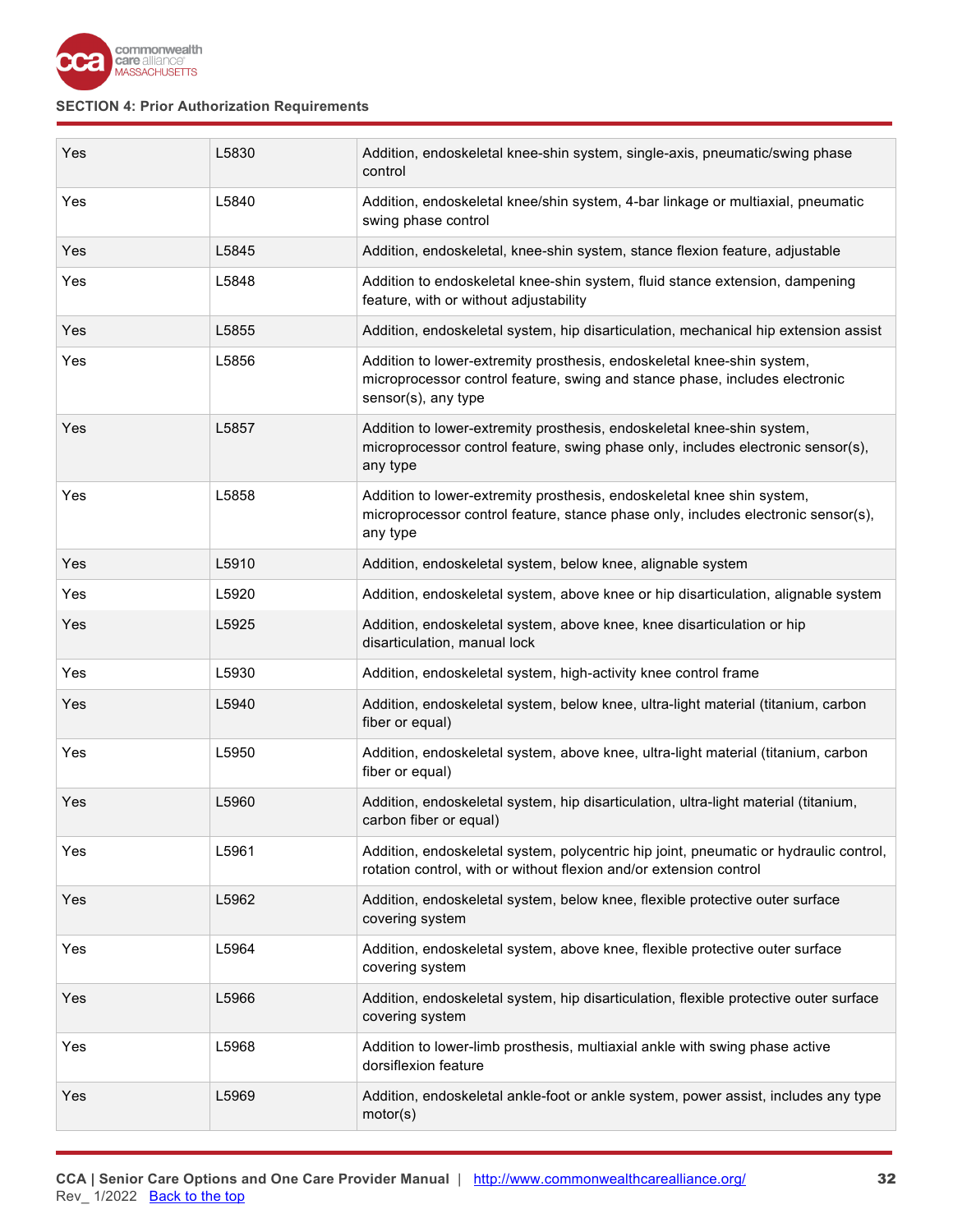

| Yes | L5970 | All lower-extremity prostheses, foot, external keel, sach foot                                                                           |
|-----|-------|------------------------------------------------------------------------------------------------------------------------------------------|
| Yes | L5971 | All lower-extremity prosthesis, solid ankle cushion heel (sach) foot, replacement<br>only                                                |
| Yes | L5972 | All lower-extremity prostheses, foot, flexible keel                                                                                      |
| Yes | L5973 | Endoskeletal ankle foot system, microprocessor controlled feature, dorsiflexion<br>and/or plantar flexion control, includes power source |
| Yes | L5975 | All lower-extremity prosthesis, combination single axis ankle and flexible keel foot                                                     |
| Yes | L5976 | All lower-extremity prostheses, energy-storing foot (seattle carbon copy ii or equal)                                                    |
| Yes | L5978 | All lower-extremity prostheses, foot, multiaxial ankle/foot                                                                              |
| Yes | L5979 | All lower-extremity prosthesis, multi-axial ankle, dynamic response foot, one-piece<br>system                                            |
| Yes | L5980 | All lower-extremity prostheses, flex foot system                                                                                         |
| Yes | L5981 | All lower-extremity prostheses, flex-walk system or equal                                                                                |
| Yes | L5982 | All exoskeletal lower-extremity prostheses, axial rotation unit                                                                          |
| Yes | L5984 | All endoskeletal lower-extremity prosthesis, axial rotation unit, with or without<br>adjustability                                       |
| Yes | L5985 | All endoskeletal lower-extremity prostheses, dynamic prosthetic pylon                                                                    |
| Yes | L5986 | All lower-extremity prostheses, multi-axial rotation unit ("mcp" or equal)                                                               |
| Yes | L5987 | All lower-extremity prosthesis, shank foot system with vertical loading pylon                                                            |
| Yes | L5988 | Addition to lower-limb prosthesis, vertical shock reducing pylon feature                                                                 |
| Yes | L5990 | Addition to lower-extremity prosthesis, user-adjustable heel height                                                                      |
| Yes | L5999 | Lower-extremity prosthesis, not otherwise specified                                                                                      |
| Yes | L6000 | Partial hand, thumb remaining                                                                                                            |
| Yes | L6010 | Partial hand, little and/or ring finger remaining                                                                                        |
| Yes | L6020 | Partial hand, no finger remaining                                                                                                        |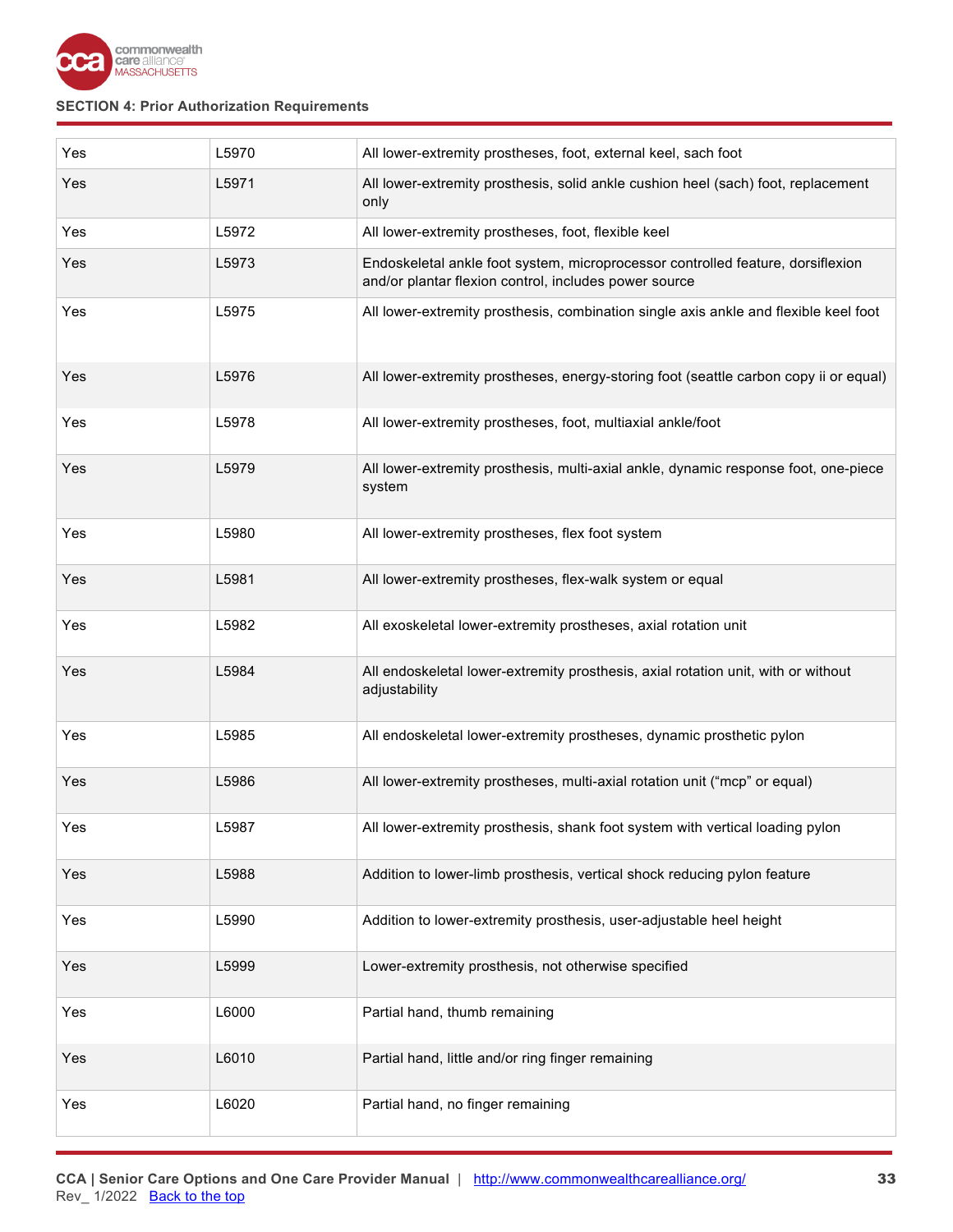

| Yes | L6026 | Transcarpal/metacarpal or partial hand disarticulation prosthesis, external power,<br>self-suspended, inner socket with removable forearm section, electrodes and<br>cables, two batteries, charger, myoelectric control of terminal device |
|-----|-------|---------------------------------------------------------------------------------------------------------------------------------------------------------------------------------------------------------------------------------------------|
| Yes | L6050 | Wrist disarticulation, molded socket, flexible elbow hinges, triceps pad                                                                                                                                                                    |
| Yes | L6055 | Wrist disarticulation, molded socket with expandable interface, flexible elbow<br>hinges, triceps pad                                                                                                                                       |
| Yes | L6100 | Below-elbow, molded socket, flexible elbow hinge, triceps pad                                                                                                                                                                               |
| Yes | L6110 | Below-elbow, molded socket (muenster or northwestern suspension types)                                                                                                                                                                      |
| Yes | L6120 | Below-elbow, molded double wall split socket, step-up hinges, half cuff                                                                                                                                                                     |
| Yes | L6130 | Below-elbow, molded double wall split socket, stump activated locking hinge, half<br>cuff                                                                                                                                                   |
| Yes | L6200 | Elbow disarticulation, molded socket, outside locking hinge, forearm                                                                                                                                                                        |
| Yes | L6205 | Elbow disarticulation, molded socket with expandable interface, outside locking<br>hinges, forearm                                                                                                                                          |
| Yes | L6250 | Above-elbow, molded double wall socket, internal locking elbow, forearm                                                                                                                                                                     |
| Yes | L6300 | Shoulder disarticulation, molded socket, shoulder bulkhead, humeral section,<br>internal locking elbow, forearm                                                                                                                             |
| Yes | L6310 | Shoulder disarticulation, passive restoration (complete prosthesis)                                                                                                                                                                         |
| Yes | L6320 | Shoulder disarticulation, passive restoration (shoulder cap only)                                                                                                                                                                           |
| Yes | L6350 | Interscapular thoracic, molded socket, shoulder bulkhead, humeral section, internal<br>locking elbow, forearm                                                                                                                               |
| Yes | L6360 | Interscapular thoracic, passive restoration (complete prosthesis)                                                                                                                                                                           |
| Yes | L6370 | Interscapular thoracic, passive restoration (shoulder cap only)                                                                                                                                                                             |
| Yes | L6380 | Immediate post-surgical or early fitting, application of initial rigid dressing, including<br>fitting alignment and suspension of components, and one cast change, wrist<br>disarticulation or below elbow                                  |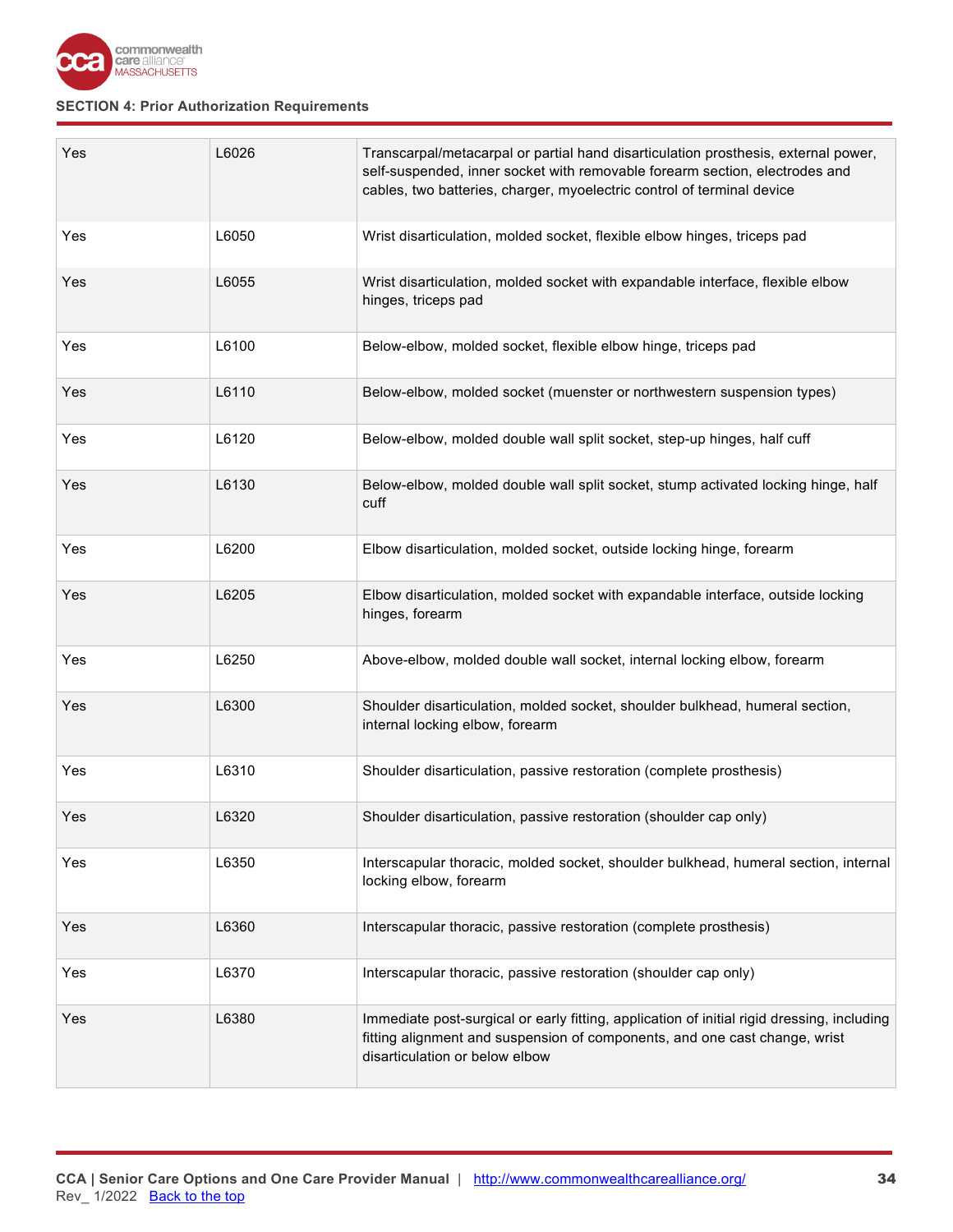

| Yes | L6382 | Immediate post-surgical or early fitting, application of initial rigid dressing including<br>fitting alignment and suspension of components, and one cast change, elbow<br>disarticulation or above elbow                                       |
|-----|-------|-------------------------------------------------------------------------------------------------------------------------------------------------------------------------------------------------------------------------------------------------|
| Yes | L6384 | Immediate post-surgical or early fitting, application of initial rigid dressing including<br>fitting alignment and suspension of components, and one cast change, shoulder<br>disarticulation or interscapular thoracic                         |
| Yes | L6386 | Immediate post-surgical or early fitting, each additional cast change and<br>realignment                                                                                                                                                        |
| Yes | L6388 | Immediate post-surgical or early fitting, application of rigid dressing only                                                                                                                                                                    |
| Yes | L6400 | Below-elbow, molded socket, endoskeletal system, including soft prosthetic tissue<br>shaping                                                                                                                                                    |
| Yes | L6450 | Elbow disarticulation, molded socket, endoskeletal system, including soft<br>prosthetic tissue shaping                                                                                                                                          |
| Yes | L6500 | Above-elbow, molded socket, endoskeletal system, including soft prosthetic tissue<br>shaping                                                                                                                                                    |
| Yes | L6550 | Shoulder disarticulation, molded socket, endoskeletal system, including soft<br>prosthetic tissue shaping                                                                                                                                       |
| Yes | L6570 | Interscapular thoracic, molded socket, endoskeletal system, including soft<br>prosthetic tissue shaping                                                                                                                                         |
| Yes | L6580 | Preparatory, wrist disarticulation or below elbow, single-wall plastic socket, friction<br>wrist, flexible elbow hinges, figure-of-eight harness, humeral cuff, bowden cable<br>control, usmc or equal pylon, no cover, molded to patient model |
| Yes | L6582 | Preparatory, wrist disarticulation or below elbow, single-wall socket, friction wrist,<br>flexible elbow hinges, figure-of-eight harness, humeral cuff, bowden cable control,<br>usmc or equal pylon, no cover, direct formed                   |
| Yes | L6584 | Preparatory, elbow disarticulation or above elbow, single-wall plastic socket,<br>friction wrist, locking elbow, figure-of-eight harness, fair lead cable control, usmc or<br>equal pylon, no cover, molded to patient model                    |
| Yes | L6586 | Preparatory, elbow disarticulation or above elbow, single-wall socket, friction wrist,<br>locking elbow, figure-of-eight harness, fair lead cable control, usmc or equal pylon,<br>no cover, direct formed                                      |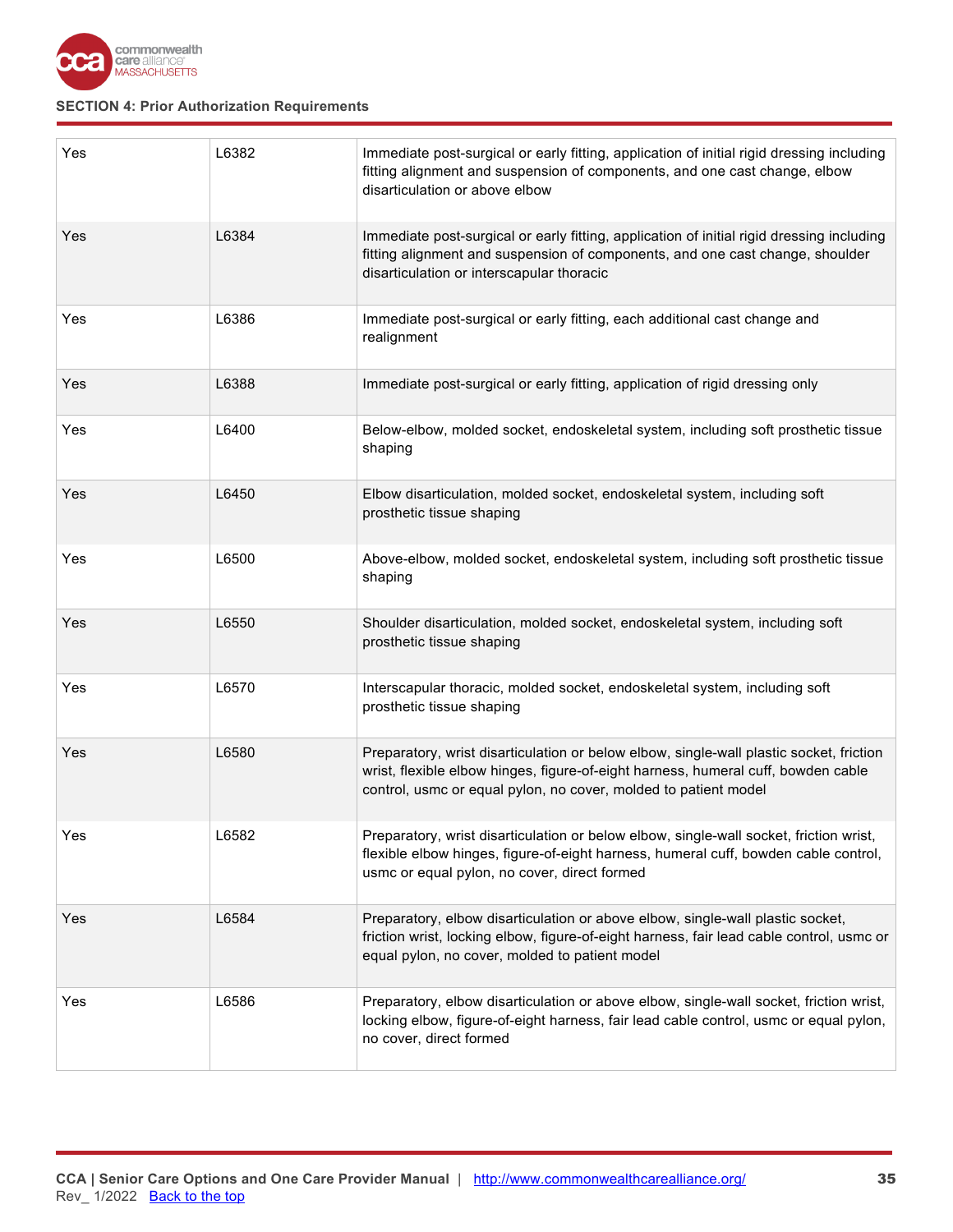

| Yes | L6588 | Preparatory, shoulder disarticulation or interscapular thoracic, single-wall plastic<br>socket, shoulder joint, locking elbow, friction wrist, chest strap, fair lead cable<br>control, usmc or equal pylon, no cover, molded to patient model |
|-----|-------|------------------------------------------------------------------------------------------------------------------------------------------------------------------------------------------------------------------------------------------------|
| Yes | L6590 | Preparatory, shoulder disarticulation or interscapular thoracic, single-wall socket,<br>shoulder joint, locking elbow, friction wrist, chest strap, fair lead cable control,<br>usmc or equal pylon, no cover, direct formed                   |
| Yes | L6605 | Upper-extremity additions, single pivot hinge, pair                                                                                                                                                                                            |
| Yes | L6610 | Upper-extremity additions, flexible metal hinge, pair                                                                                                                                                                                          |
| Yes | L6611 | Addition to upper-extremity prosthesis, external powered, additional switch, any<br>type                                                                                                                                                       |
| Yes | L6615 | Upper-extremity addition, disconnect locking wrist unit                                                                                                                                                                                        |
| Yes | L6616 | Upper-extremity addition, additional disconnect insert for locking wrist unit, each                                                                                                                                                            |
| Yes | L6620 | Upper-extremity addition, flexion/extension wrist unit, with or without friction                                                                                                                                                               |
| Yes | L6621 | Upper-extremity prosthesis addition, flexion/extension wrist with or without friction,<br>for use with external powered terminal device                                                                                                        |
| Yes | L6623 | Upper-extremity addition, spring assisted rotational wrist unit with latch release                                                                                                                                                             |
| Yes | L6624 | Upper-extremity addition, flexion/extension and rotation wrist unit                                                                                                                                                                            |
| Yes | L6625 | Upper-extremity addition, rotation wrist unit with cable lock                                                                                                                                                                                  |
| Yes | L6628 | Upper-extremity addition, quick disconnect hook adapter, otto bock or equal                                                                                                                                                                    |
| Yes | L6629 | Upper-extremity addition, quick disconnect lamination collar with coupling piece,<br>otto bock or equal                                                                                                                                        |
| Yes | L6630 | Upper-extremity addition, stainless steel, any wrist                                                                                                                                                                                           |
| Yes | L6632 | Upper-extremity addition, latex suspension sleeve, each                                                                                                                                                                                        |
| Yes | L6635 | Upper-extremity addition, lift assist for elbow                                                                                                                                                                                                |
| Yes | L6637 | Upper-extremity addition, nudge control elbow lock                                                                                                                                                                                             |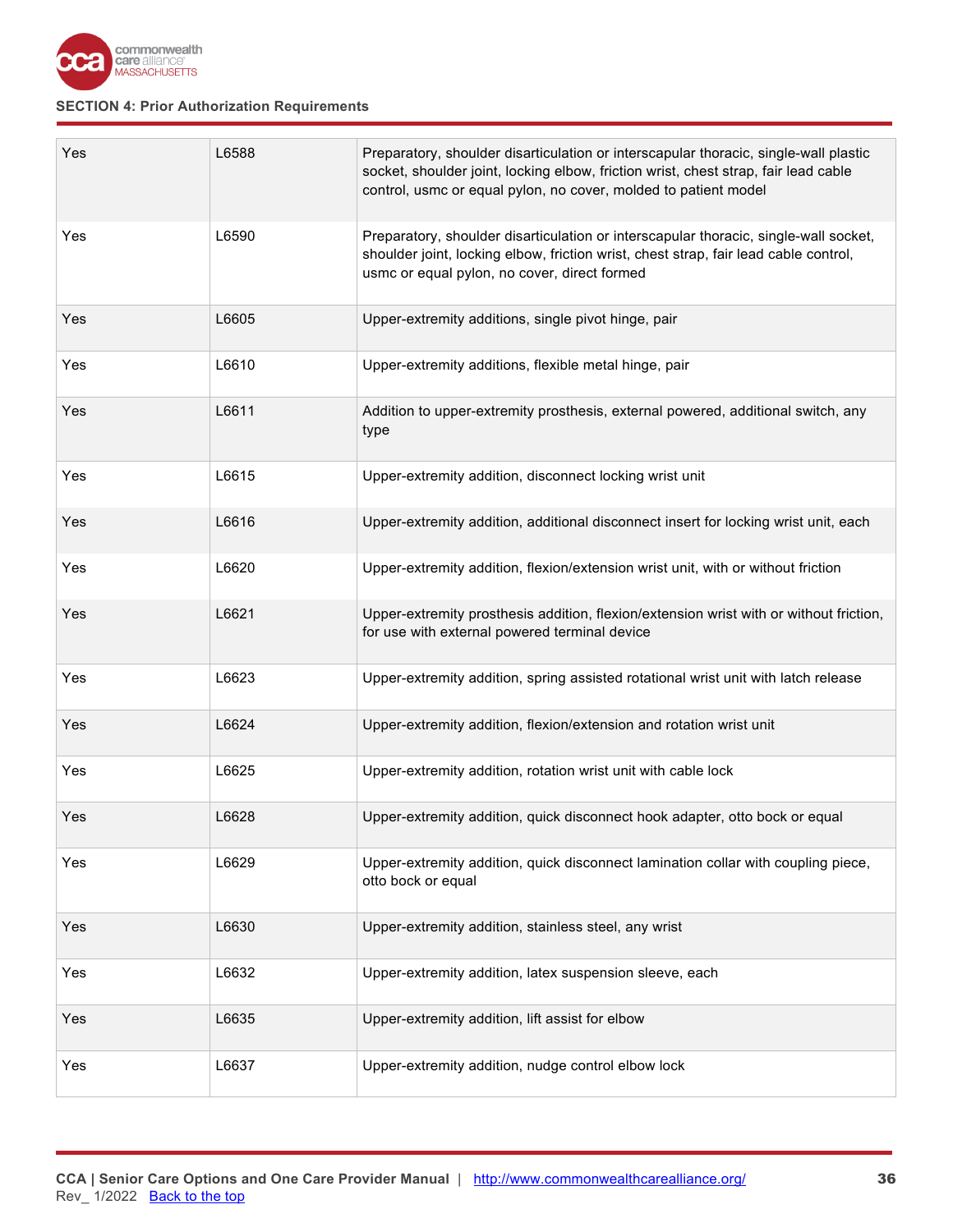

| Yes | L6638 | Upper-extremity addition to prosthesis, electric locking feature, only for use with<br>manually powered elbow                                                              |
|-----|-------|----------------------------------------------------------------------------------------------------------------------------------------------------------------------------|
| Yes | L6640 | Upper-extremity additions, shoulder abduction joint, pair                                                                                                                  |
| Yes | L6641 | Upper-extremity addition, excursion amplifier, pulley type                                                                                                                 |
| Yes | L6642 | Upper-extremity addition, excursion amplifier, lever type                                                                                                                  |
| Yes | L6645 | Upper-extremity addition, shoulder flexion-abduction joint, each                                                                                                           |
| Yes | L6646 | Upper-extremity addition, shoulder joint, multipositional locking, flexion, adjustable<br>abduction friction control, for use with body powered or external powered system |
| Yes | L6647 | Upper-extremity addition, shoulder lock mechanism, body powered actuator                                                                                                   |
| Yes | L6648 | Upper-extremity addition, shoulder lock mechanism, external powered actuator                                                                                               |
| Yes | L6650 | Upper-extremity addition, shoulder universal joint, each                                                                                                                   |
| Yes | L6655 | Upper-extremity addition, standard control cable, extra                                                                                                                    |
| Yes | L6660 | Upper-extremity addition, heavy duty control cable                                                                                                                         |
| Yes | L6672 | Upper-extremity addition, harness, chest or shoulder, saddle type                                                                                                          |
| Yes | L6675 | Upper-extremity addition, harness (e.g., figure-of-eight type), single-cable design                                                                                        |
| Yes | L6676 | Upper-extremity addition, harness (e.g., figure-of-eight type), dual-cable design                                                                                          |
| Yes | L6677 | Upper-extremity addition, harness, triple control, simultaneous operation of<br>terminal device and elbow                                                                  |
| Yes | L6680 | Upper-extremity addition, test socket, wrist disarticulation or below elbow                                                                                                |
| Yes | L6682 | Upper-extremity addition, test socket, elbow disarticulation or above elbow                                                                                                |
| Yes | L6684 | Upper-extremity addition, test socket, shoulder disarticulation or interscapular<br>thoracic                                                                               |
| Yes | L6686 | Upper-extremity addition, suction socket                                                                                                                                   |
| Yes | L6687 | Upper-extremity addition, frame type socket, below elbow or wrist disarticulation                                                                                          |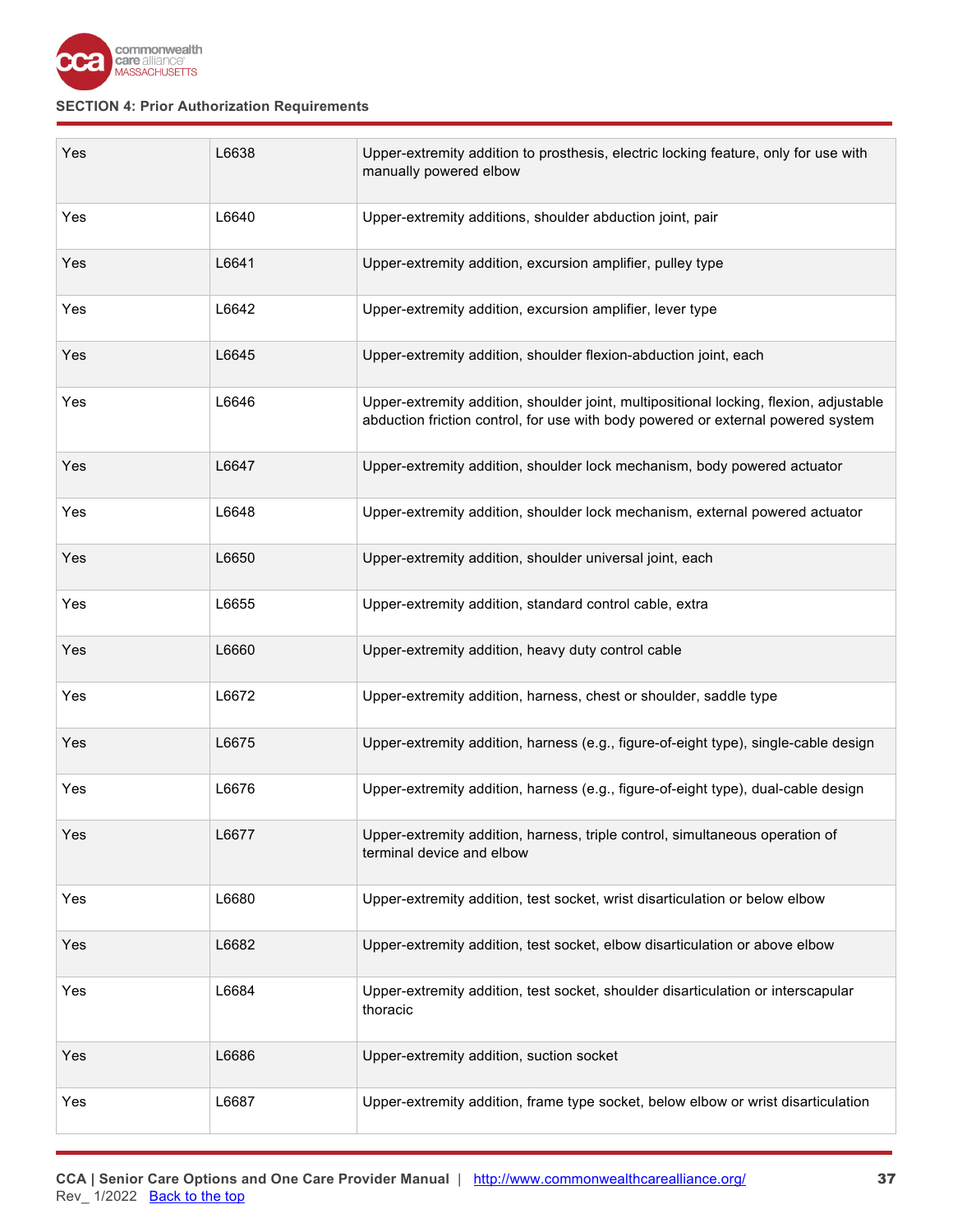

| Yes | L6688 | Upper-extremity addition, frame type socket, above elbow or elbow disarticulation                                                                                                                                                                                                                                 |
|-----|-------|-------------------------------------------------------------------------------------------------------------------------------------------------------------------------------------------------------------------------------------------------------------------------------------------------------------------|
| Yes | L6689 | Upper-extremity addition, frame type socket, shoulder disarticulation                                                                                                                                                                                                                                             |
| Yes | L6690 | Upper-extremity addition, frame type socket, interscapular-thoracic                                                                                                                                                                                                                                               |
| Yes | L6691 | Upper-extremity addition, removable insert, each                                                                                                                                                                                                                                                                  |
| Yes | L6692 | Upper-extremity addition, silicone gel insert or equal, each                                                                                                                                                                                                                                                      |
| Yes | L6693 | Upper-extremity addition, locking elbow, forearm counterbalance                                                                                                                                                                                                                                                   |
| Yes | L6694 | Addition to upper-extremity prosthesis, below elbow/above elbow, custom<br>fabricated from existing mold or prefabricated, socket insert, silicone gel,<br>elastomeric or equal, for use with locking mechanism                                                                                                   |
| Yes | L6695 | Addition to upper-extremity prosthesis, below elbow/above elbow, custom<br>fabricated from existing mold or prefabricated, socket insert, silicone gel,<br>elastomeric or equal, not for use with locking mechanism                                                                                               |
| Yes | L6696 | Addition to upper-extremity prosthesis, below elbow/above elbow, custom-<br>fabricated socket insert for congenital or atypical traumatic amputee, silicone gel,<br>elastomeric or equal, for use with or without locking mechanism, initial only (for<br>other than initial, use code I6694 or I6695)            |
| Yes | L6697 | Addition to upper-extremity prosthesis, below elbow/above elbow, custom-<br>fabricated socket insert for other than congenital or atypical traumatic amputee,<br>silicone gel, elastomeric or equal, for use with or without locking mechanism, initial<br>only (for other than initial, use code I6694 or I6695) |
| Yes | L6698 | Addition to upper-extremity prosthesis, below elbow/above elbow, lock mechanism,<br>excludes socket insert                                                                                                                                                                                                        |
| Yes | L6703 | Terminal device, passive hand/mitt, any material, any size                                                                                                                                                                                                                                                        |
| Yes | L6704 | Terminal device, sport/recreational/work attachment, any material, any size                                                                                                                                                                                                                                       |
| Yes | L6706 | Terminal device, hook, mechanical, voluntary opening, any material, any size, lined<br>or unlined                                                                                                                                                                                                                 |
| Yes | L6707 | Terminal device, hook, mechanical, voluntary closing, any material, any size, lined<br>or unlined                                                                                                                                                                                                                 |
| Yes | L6708 | Terminal device, hand, mechanical, voluntary opening, any material, any size                                                                                                                                                                                                                                      |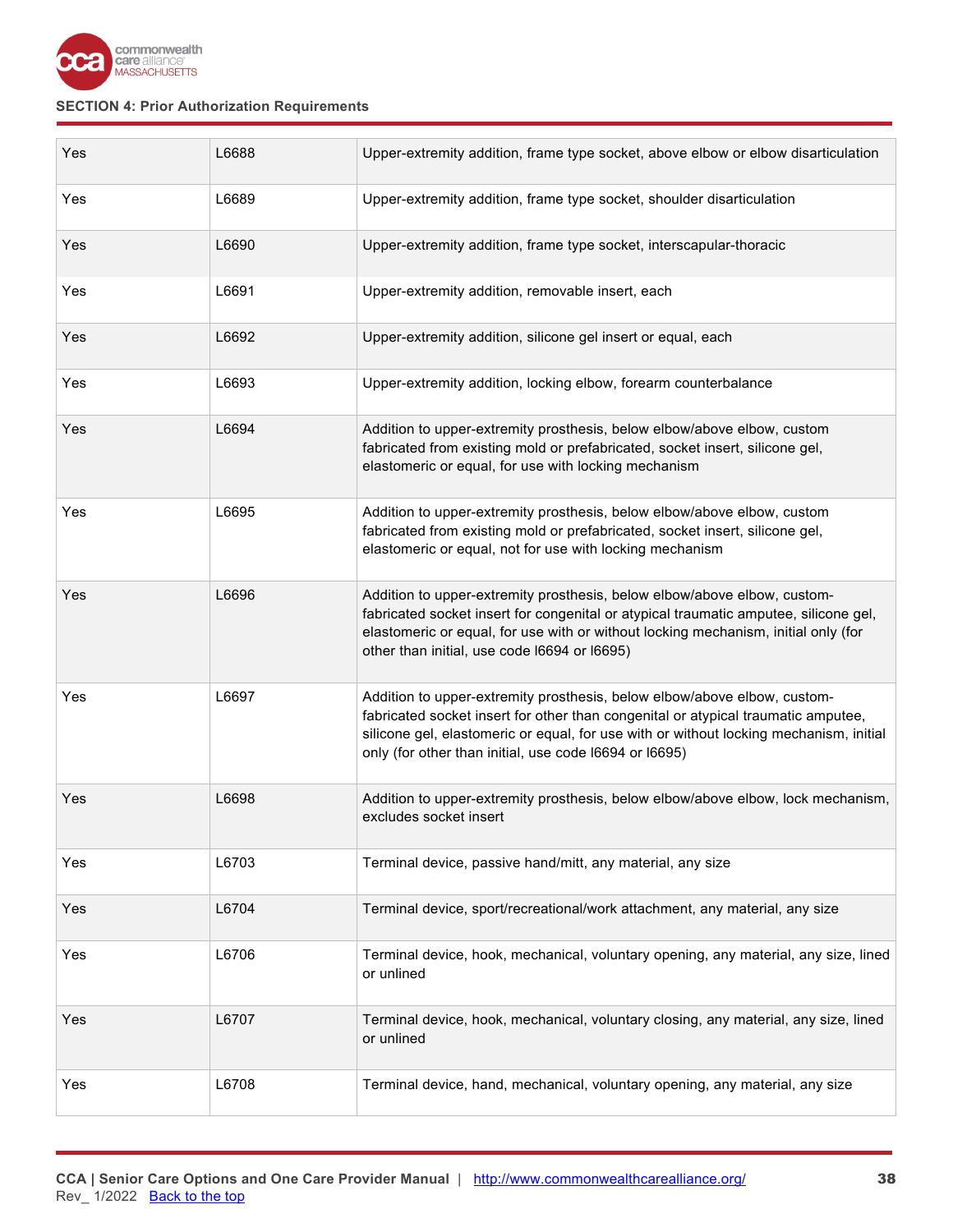

| Yes | L6709 | Terminal device, hand, mechanical, voluntary closing, any material, any size                                                                                  |
|-----|-------|---------------------------------------------------------------------------------------------------------------------------------------------------------------|
| Yes | L6715 | Terminal device, multiple articulating digit, includes motor(s), initial issue or<br>replacement                                                              |
| Yes | L6805 | Addition to terminal device, modifier wrist unit                                                                                                              |
| Yes | L6810 | Addition to terminal device, precision pinch device                                                                                                           |
| Yes | L6880 | Electric hand, switch or myolelectric controlled, independently articulating digits,<br>any grasp pattern or combination of grasp patterns, includes motor(s) |
| Yes | L6881 | Automatic grasp feature, addition to upper limb electric prosthetic terminal device                                                                           |
| Yes | L6882 | Microprocessor control feature, addition to upper-limb prosthetic terminal device                                                                             |
| Yes | L6883 | Replacement socket, below elbow/wrist disarticulation, molded to patient model,<br>for use with or without external power                                     |
| Yes | L6884 | Replacement socket, above elbow/elbow disarticulation, molded to patient model,<br>for use with or without external power                                     |
| Yes | L6885 | Replacement socket, shoulder disarticulation/interscapular thoracic, molded to<br>patient model, for use with or without external power                       |
| Yes | L6890 | Addition to upper extremity prosthesis, glove for terminal device, any material,<br>prefabricated, includes fitting and adjustment                            |
| Yes | L6895 | Addition to upper-extremity prosthesis, glove for terminal device, any material,<br>custom fabricated                                                         |
| Yes | L6900 | Hand restoration (casts, shading, and measurements included), partial hand, with<br>glove, thumb, or one finger remaining                                     |
| Yes | L6905 | Hand restoration (casts, shading, and measurements included), partial hand, with<br>glove, multiple fingers remaining                                         |
| Yes | L6910 | Hand restoration (casts, shading, and measurements included), partial hand, with<br>glove, no fingers remaining                                               |
| Yes | L6915 | Hand restoration (shading and measurements included), replacement glove for<br>above                                                                          |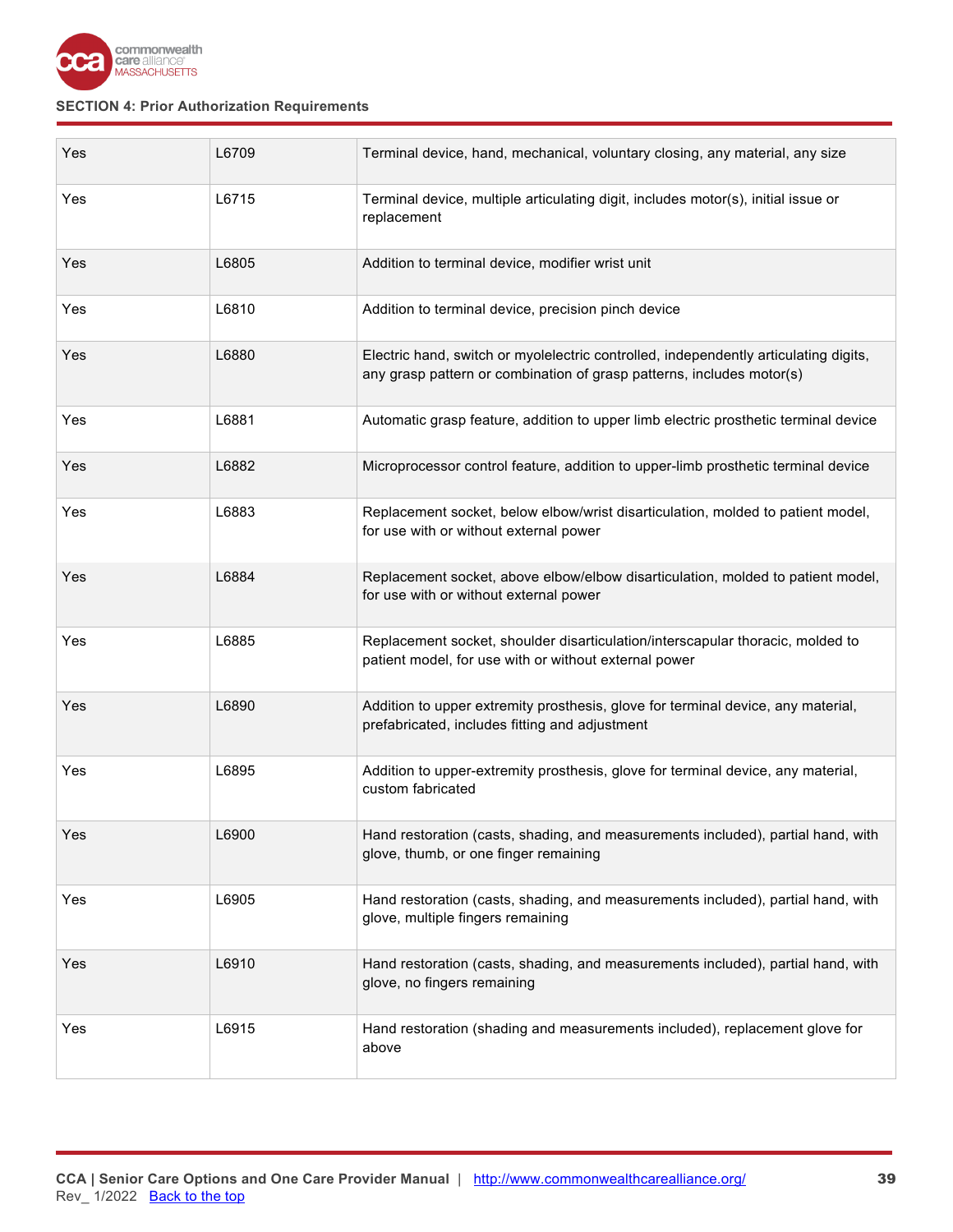

| Yes | L6920 | Wrist disarticulation, external power, self-suspended inner socket, removable<br>forearm shell, otto bock or equal, switch, cables, two batteries and one charger,<br>switch control of terminal device                                                                         |
|-----|-------|---------------------------------------------------------------------------------------------------------------------------------------------------------------------------------------------------------------------------------------------------------------------------------|
| Yes | L6925 | Wrist disarticulation, external power, self-suspended inner socket, removable<br>forearm shell, otto bock or equal electrodes, cables, two batteries and one charger,<br>myoelectronic control of terminal device                                                               |
| Yes | L6930 | Below-elbow, external power, self-suspended inner socket, removable forearm<br>shell, otto bock or equal switch, cables, two batteries and one charger, switch<br>control of terminal device                                                                                    |
| Yes | L6935 | Below-elbow, external power, self-suspended inner socket, removable forearm<br>shell, otto bock or equal electrodes, cables, two batteries and one charger,<br>myoelectronic control of terminal device                                                                         |
| Yes | L6940 | Elbow disarticulation, external power, molded inner socket, removable humeral<br>shell, outside locking hinges, forearm, otto bock or equal switch, cables, two<br>batteries and one charger, switch control of terminal device                                                 |
| Yes | L6945 | Elbow disarticulation, external power, molded inner socket, removable humeral<br>shell, outside locking hinges, forearm, otto bock or equal electrodes, cables, two<br>batteries and one charger, myoelectronic control of terminal device                                      |
| Yes | L6950 | Above-elbow, external power, molded inner socket, removable humeral shell,<br>internal locking elbow, forearm, otto bock or equal switch, cables, two batteries<br>and one charger, switch control of terminal device                                                           |
| Yes | L6955 | Above-elbow, external power, molded inner socket, removable humeral shell,<br>internal locking elbow, forearm, otto bock or equal electrodes, cables, two batteries<br>and one charger, myoelectronic control of terminal device                                                |
| Yes | L6960 | Shoulder disarticulation, external power, molded inner socket, removable shoulder<br>shell, shoulder bulkhead, humeral section, mechanical elbow, forearm, otto bock or<br>equal switch, cables, two batteries and one charger, switch control of terminal<br>device            |
| Yes | L6965 | Shoulder disarticulation, external power, molded inner socket, removable shoulder<br>shell, shoulder bulkhead, humeral section, mechanical elbow, forearm, otto bock or<br>equal electrodes, cables, two batteries and one charger, myoelectronic control of<br>terminal device |
| Yes | L6970 | Interscapular-thoracic, external power, molded inner socket, removable shoulder<br>shell, shoulder bulkhead, humeral section, mechanical elbow, forearm, otto bock or<br>equal switch, cables, two batteries and one charger, switch control of terminal<br>device              |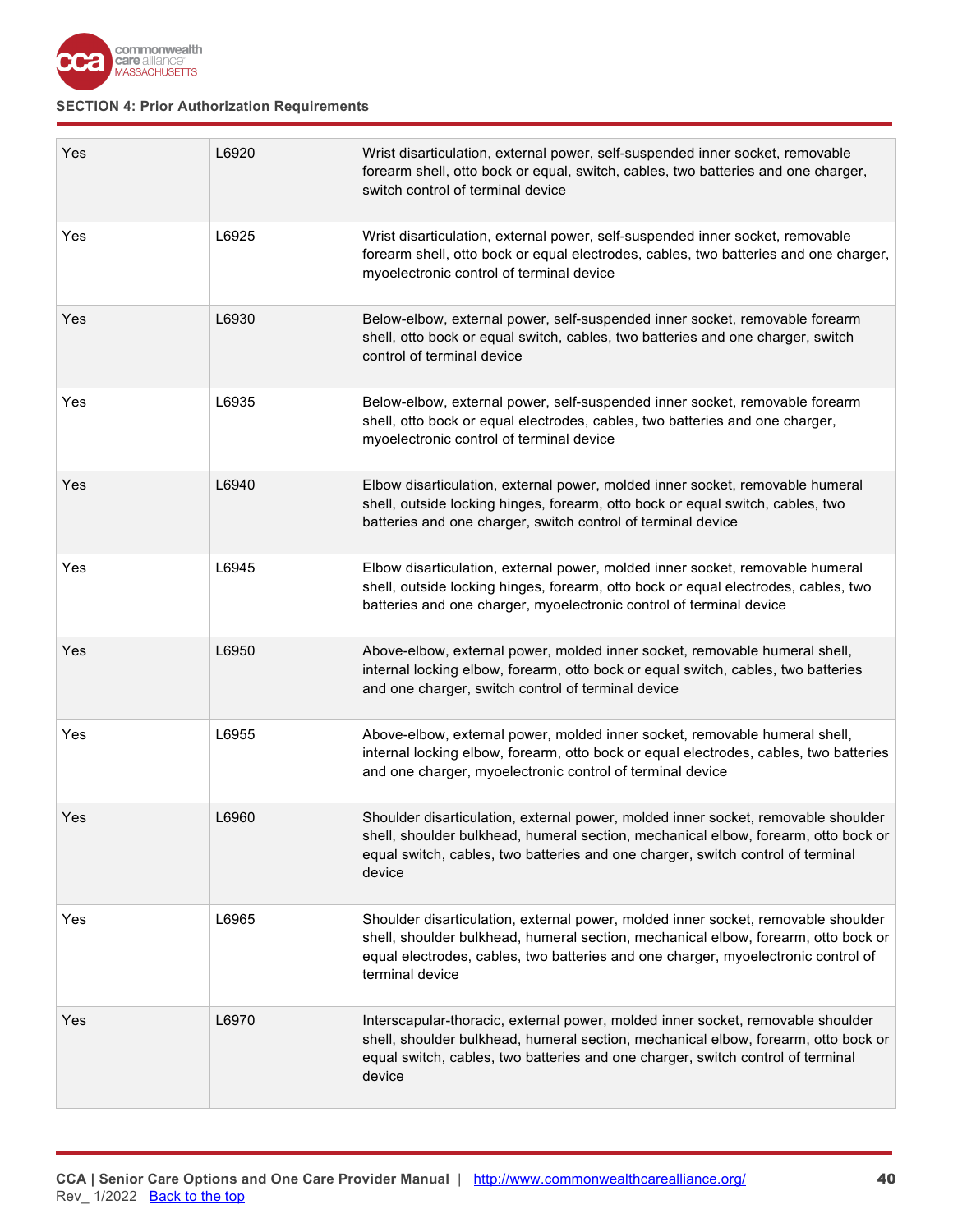

| Yes | L6975 | Interscapular-thoracic, external power, molded inner socket, removable shoulder<br>shell, shoulder bulkhead, humeral section, mechanical elbow, forearm, otto bock or<br>equal electrodes, cables, two batteries and one charger, myoelectronic control of<br>terminal device |
|-----|-------|-------------------------------------------------------------------------------------------------------------------------------------------------------------------------------------------------------------------------------------------------------------------------------|
| Yes | L7007 | Electric hand, switch or myoelectric controlled, adult                                                                                                                                                                                                                        |
| Yes | L7008 | Electric hand, switch or myoelectric, controlled, pediatric                                                                                                                                                                                                                   |
| Yes | L7009 | Electric hook, switch or myoelectric controlled, adult                                                                                                                                                                                                                        |
| Yes | L7040 | Prehensile actuator, switch controlled                                                                                                                                                                                                                                        |
| Yes | L7045 | Electric hook, switch or myoelectric controlled, pediatric                                                                                                                                                                                                                    |
| Yes | L7170 | Electronic elbow, hosmer or equal, switch controlled                                                                                                                                                                                                                          |
| Yes | L7180 | Electronic elbow, microprocessor sequential control of elbow and terminal device                                                                                                                                                                                              |
| Yes | L7181 | Electronic elbow, microprocessor simultaneous control of elbow and terminal<br>device                                                                                                                                                                                         |
| Yes | L7185 | Electronic elbow, adolescent, variety village or equal, switch controlled                                                                                                                                                                                                     |
| Yes | L7186 | Electronic elbow, child, variety village or equal, switch controlled                                                                                                                                                                                                          |
| Yes | L7190 | Electronic elbow, adolescent, variety village or equal, myoelectronically controlled                                                                                                                                                                                          |
| Yes | L7191 | Electronic elbow, child, variety village or equal, myoelectronically controlled                                                                                                                                                                                               |
| Yes | L7259 | Electronic wrist rotator, any type                                                                                                                                                                                                                                            |
| Yes | L7360 | Six-volt battery, each                                                                                                                                                                                                                                                        |
| Yes | L7362 | Battery charger, six volt, each                                                                                                                                                                                                                                               |
| Yes | L7364 | Twelve-volt battery, each                                                                                                                                                                                                                                                     |
| Yes | L7366 | Battery charger, twelve volt, each                                                                                                                                                                                                                                            |
| Yes | L7367 | Lithium-ion battery, rechargeable, replacement                                                                                                                                                                                                                                |
| Yes | L7368 | Lithium-ion battery charger, replacement only                                                                                                                                                                                                                                 |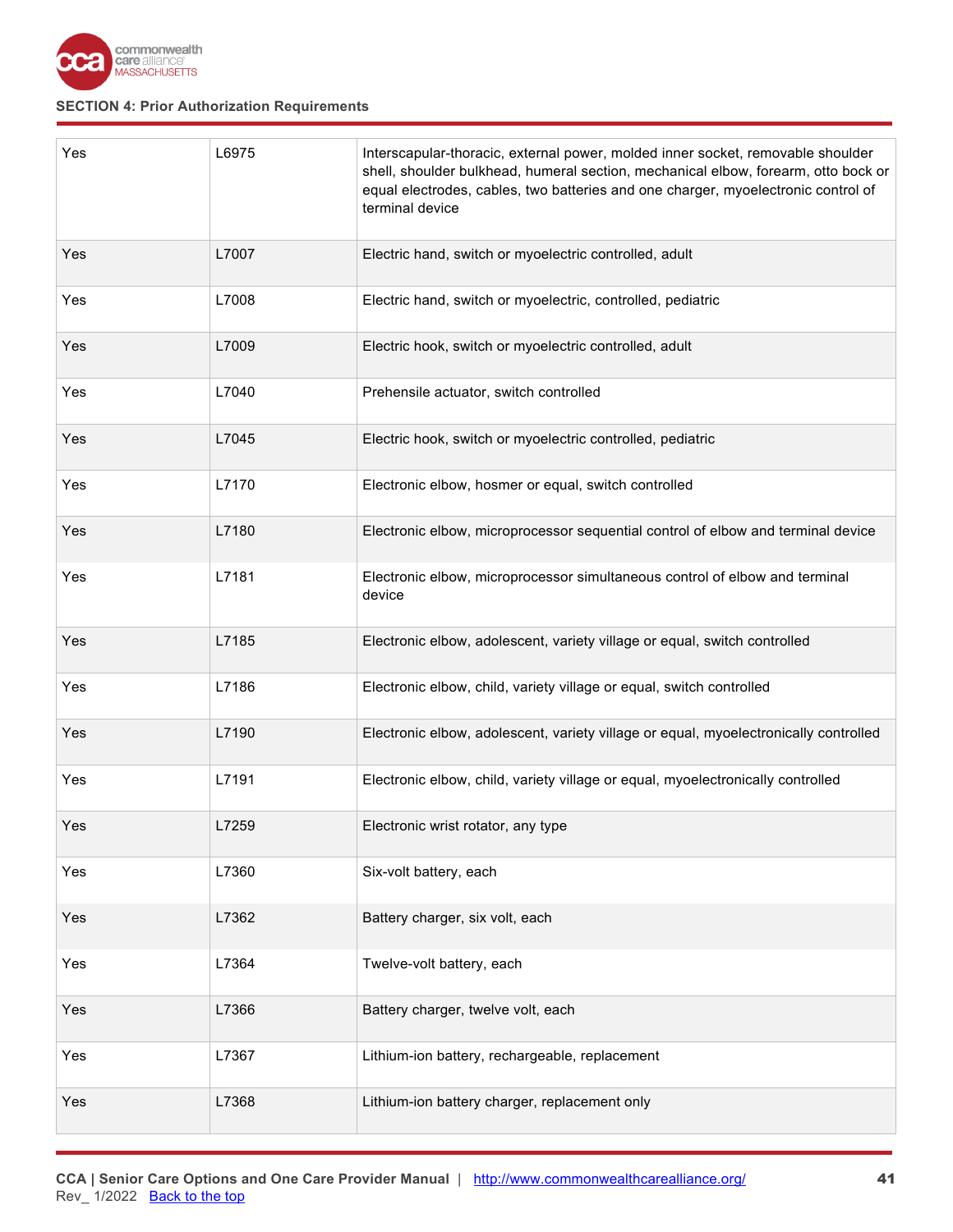

| Yes | L7400 | Addition to upper-extremity prosthesis, below elbow/wrist disarticulation, ultralight<br>material (titanium, carbon fiber or equal)               |
|-----|-------|---------------------------------------------------------------------------------------------------------------------------------------------------|
| Yes | L7401 | Addition to upper-extremity prosthesis, above elbow disarticulation, ultralight<br>material (titanium, carbon fiber or equal)                     |
| Yes | L7402 | Addition to upper-extremity prosthesis, shoulder disarticulation/interscapular<br>thoracic, ultralight material (titanium, carbon fiber or equal) |
| Yes | L7403 | Addition to upper-extremity prosthesis, below elbow/wrist disarticulation, acrylic<br>material                                                    |
| Yes | L7404 | Addition to upper-extremity prosthesis, above elbow disarticulation, acrylic material                                                             |
| Yes | L7405 | Addition to upper-extremity prosthesis, shoulder disarticulation/interscapular<br>thoracic, acrylic material                                      |
| Yes | L7499 | Upper-extremity prosthesis, not otherwise specified                                                                                               |
| Yes | L7510 | Repair of prosthetic device, repair or replace minor parts                                                                                        |
| Yes | L7600 | Prosthetic donning sleeve, any material, each                                                                                                     |
| Yes | L8001 | Breast prosthesis, mastectomy bra, with integrated breast prosthesis form,<br>unilateral, any size, any type                                      |
| Yes | L8002 | Breast prosthesis, mastectomy bra, with integrated breast prosthesis form,<br>bilateral, any size, any type                                       |
| Yes | L8010 | Breast prosthesis, mastectomy sleeve                                                                                                              |
| Yes | L8015 | External breast prosthesis garment, with mastectomy form, post mastectomy                                                                         |
| Yes | L8020 | Breast prosthesis, mastectomy form                                                                                                                |
| Yes | L8030 | Breast prosthesis, silicone or equal, without integral adhesive                                                                                   |
| Yes | L8031 | Breast prosthesis, silicone or equal, with integral adhesive                                                                                      |
| Yes | L8032 | Nipple prosthesis, reusable, any type, each                                                                                                       |
| Yes | L8035 | Custom breast prosthesis, post mastectomy, molded to patient model                                                                                |
| Yes | L8039 | Breast prosthesis, not otherwise specified                                                                                                        |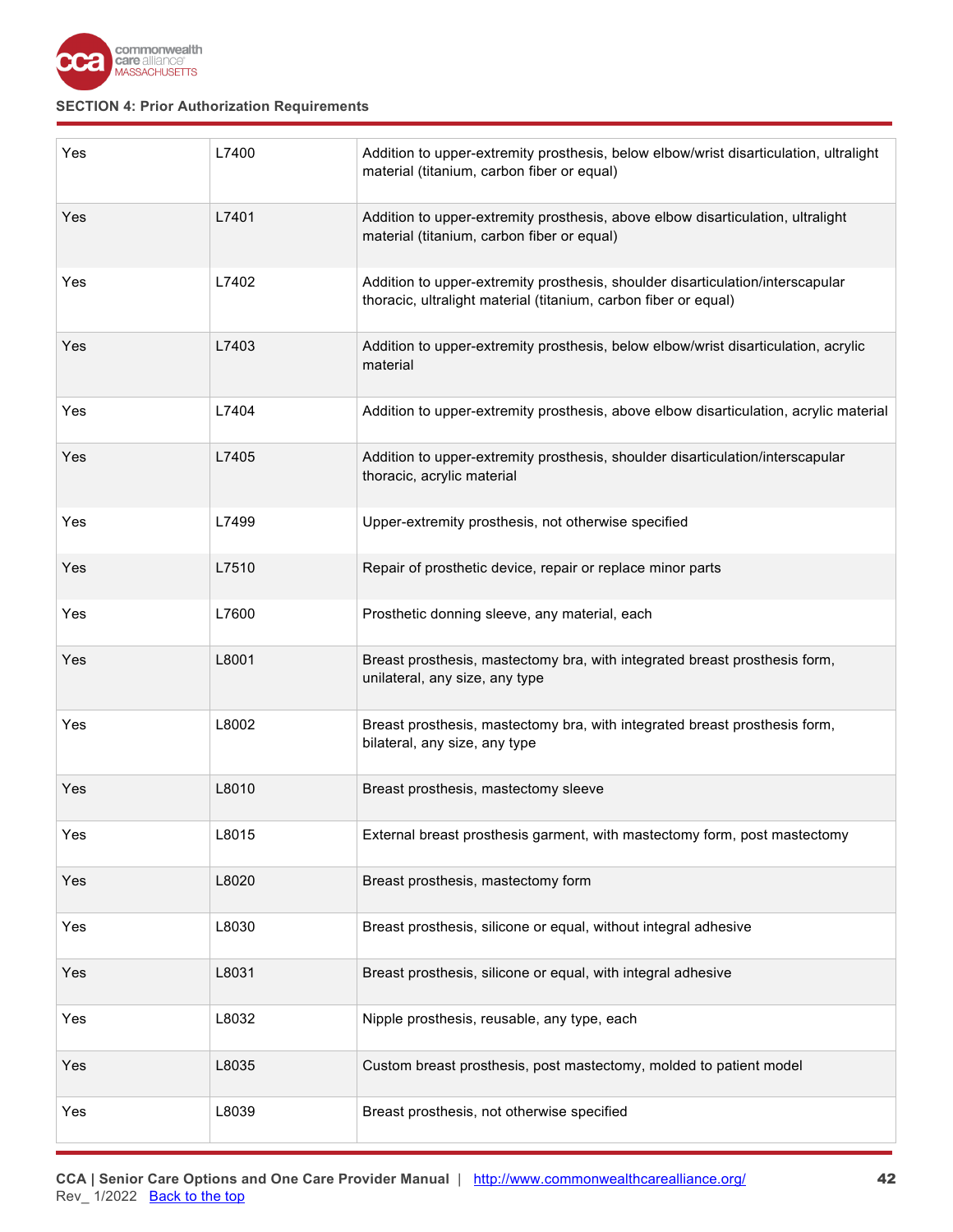

| Yes | L8040 | Nasal prosthesis, provided by a non-physician                                                                   |
|-----|-------|-----------------------------------------------------------------------------------------------------------------|
| Yes | L8041 | Midfacial prosthesis, provided by a non-physician                                                               |
| Yes | L8042 | Orbital prosthesis, provided by a non-physician                                                                 |
| Yes | L8043 | Upper facial prosthesis, provided by a non-physician                                                            |
| Yes | L8044 | Hemi-facial prosthesis, provided by a non-physician                                                             |
| Yes | L8045 | Auricular prosthesis, provided by a non-physician                                                               |
| Yes | L8046 | Partial facial prosthesis, provided by a non-physician                                                          |
| Yes | L8047 | Nasal septal prosthesis, provided by a non-physician                                                            |
| Yes | L8048 | Unspecified maxillofacial prosthesis, by report, provided by a non-physician                                    |
| Yes | L8499 | Unlisted procedure for miscellaneous prosthetic services                                                        |
| Yes | L8500 | Artificial larynx, any type                                                                                     |
| Yes | L8513 | Cleaning device used with tracheoesophageal voice prosthesis, pipet, brush, or<br>equal, replacement only, each |
| Yes | L8515 | Gelatin capsule, application device for use with tracheoesophageal voice<br>prosthesis, each                    |
| Yes | L8619 | Cochlear implant, external speech processor and controller, integrated system,<br>replacement                   |
| Yes | L8621 | Zinc air battery for use with cochlear implant device, replacement, each                                        |
| Yes | L8624 | Lithium-ion battery for use with cochlear implant device speech processor, ear<br>level, replacement, each      |
| Yes | L8627 | Cochlear implant, external speech processor, component, replacement                                             |
| Yes | L8628 | Cochlear implant, external controller component, replacement                                                    |
| Yes | L8629 | Transmitting coil and cable, integrated, for use with cochlear implant device,<br>replacement                   |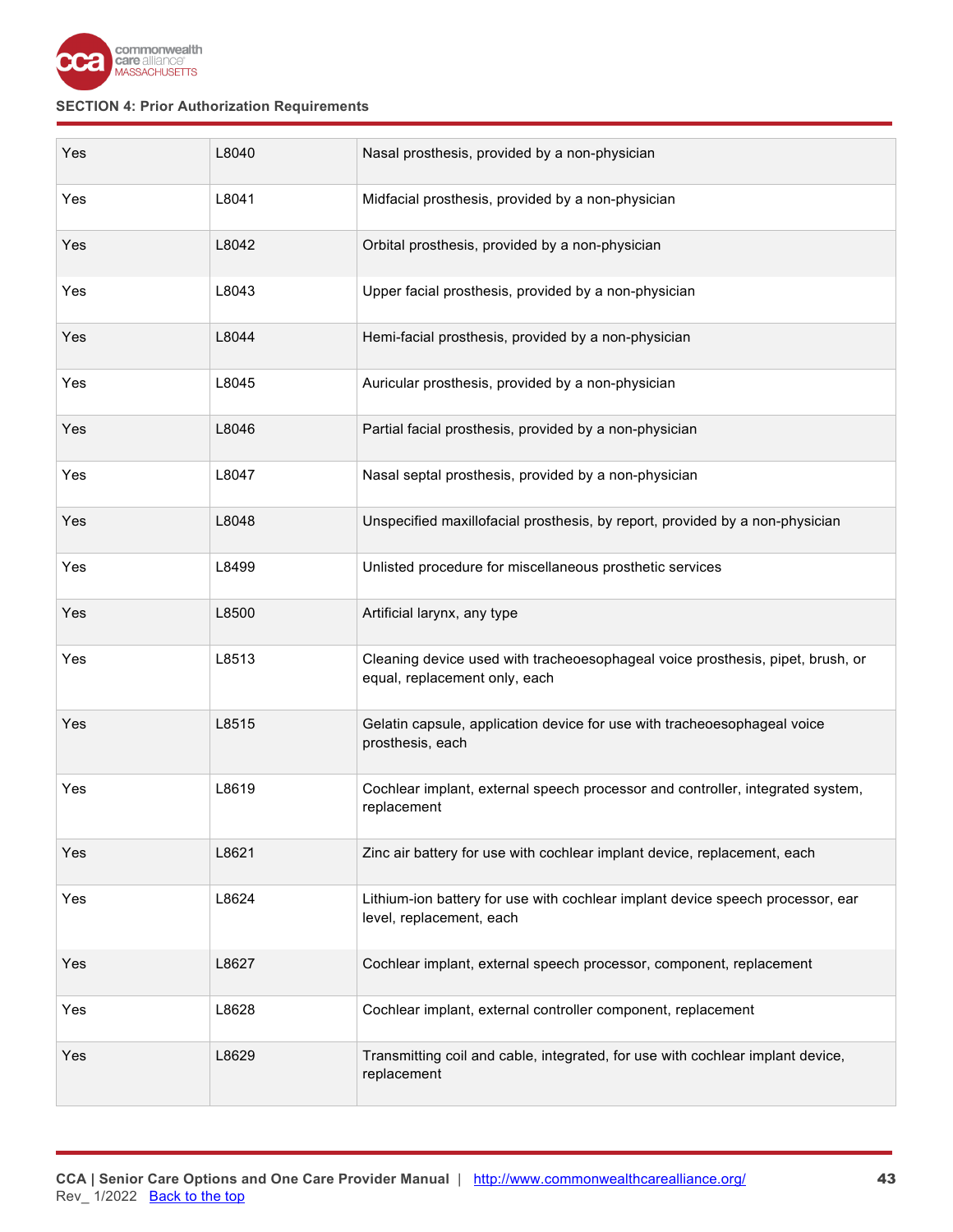

| Yes | L8690 | Auditory osseointegrated device, includes all internal and external components                                                                                     |
|-----|-------|--------------------------------------------------------------------------------------------------------------------------------------------------------------------|
| Yes | L8691 | Auditory osseointegrated device, external sound processor, replacement                                                                                             |
| Yes | L8692 | Auditory osseointegrated device, external sound processor, used without<br>osseointegration, body worn, includes headband or other means of external<br>attachment |
| Yes | L8693 | Auditory osseointegrated device abutment, any length, replacement only                                                                                             |
| Yes | L9900 | Orthotic and prosthetic supply, accessory, and/or service component of another<br>hcpcs "I" code                                                                   |
| Yes | S1040 | Cranial remolding orthosis, pediatric, rigid, with soft interface material, custom<br>fabricated, includes fitting and adjustment(s)                               |
| Yes | S5165 | Ramps, portable                                                                                                                                                    |
| Yes | S5165 | Ramps, modular                                                                                                                                                     |
| Yes | S5165 | Stair lifts                                                                                                                                                        |
| Yes | S5165 | Porch lifts                                                                                                                                                        |
| Yes | S5165 | Automatic door openers                                                                                                                                             |
| Yes | S5165 | Home modifications not listed                                                                                                                                      |
| Yes | S5165 | Air conditioners                                                                                                                                                   |
| Yes | A9300 | Exercise equipment                                                                                                                                                 |
| Yes | K0900 | Custom-fabricated equipment where cost is greater than allowable                                                                                                   |
| Yes | K0554 | Receiver/monitor dedicated for use with continuous glucose monitor                                                                                                 |
| Yes | K0553 | Supply allowance for continuous glucose monitor                                                                                                                    |
| Yes | V2623 | Prosthetic eye, plastic, custom                                                                                                                                    |
| Yes | V2624 | Polishing/resurfacing of ocular prosthesis                                                                                                                         |
| Yes | V2625 | Enlargement of ocular prosthesis                                                                                                                                   |